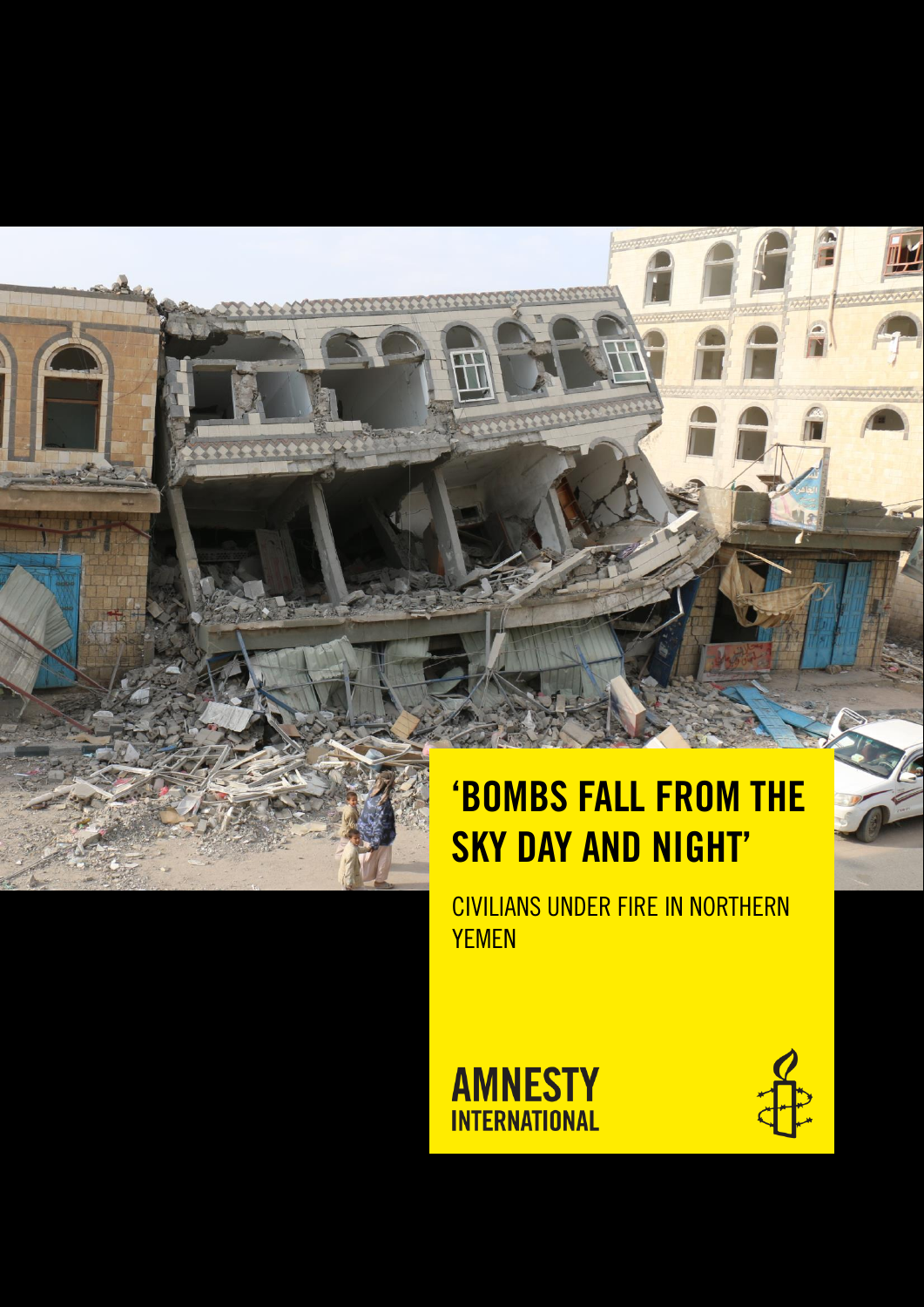**Amnesty International is a global movement of more than 3 million supporters, members and activists in more than 150 countries and territories who campaign to end grave abuses of human rights.**

**Our vision is for every person to enjoy all the rights enshrined in the Universal Declaration of Human Rights and other international human rights standards.**

**We are independent of any government, political ideology, economic interest or religion and are funded mainly by our membership and public donations.**





**First published in October 2015 Amnesty International Ltd Peter Benenson House 1 Easton Street London WC1X 0DW United Kingdom**

**©Amnesty International 2015**

**Index: MDE 31/2548/2015 English Original language: English Printed by Amnesty International, International Secretariat, United Kingdom**

**All rights reserved. This publication is copyright, but may be reproduced by any method without fee for advocacy, campaigning and teaching purposes, but not for resale. The copyright holders request that all such use be registered with them for impact assessment purposes. For copying in any other circumstances, or for reuse in other publications, or for translation or adaptation, prior written permission must be obtained from the publishers, and a fee may be payable.**

**To request permission, or for any other inquiries, please contact copyright@amnesty.org**

*Cover photo: Destruction by Saudi Arabia-led coalition airstrikes of the main street in Sa'da city.* **©Amnesty International.**

**amnesty.org**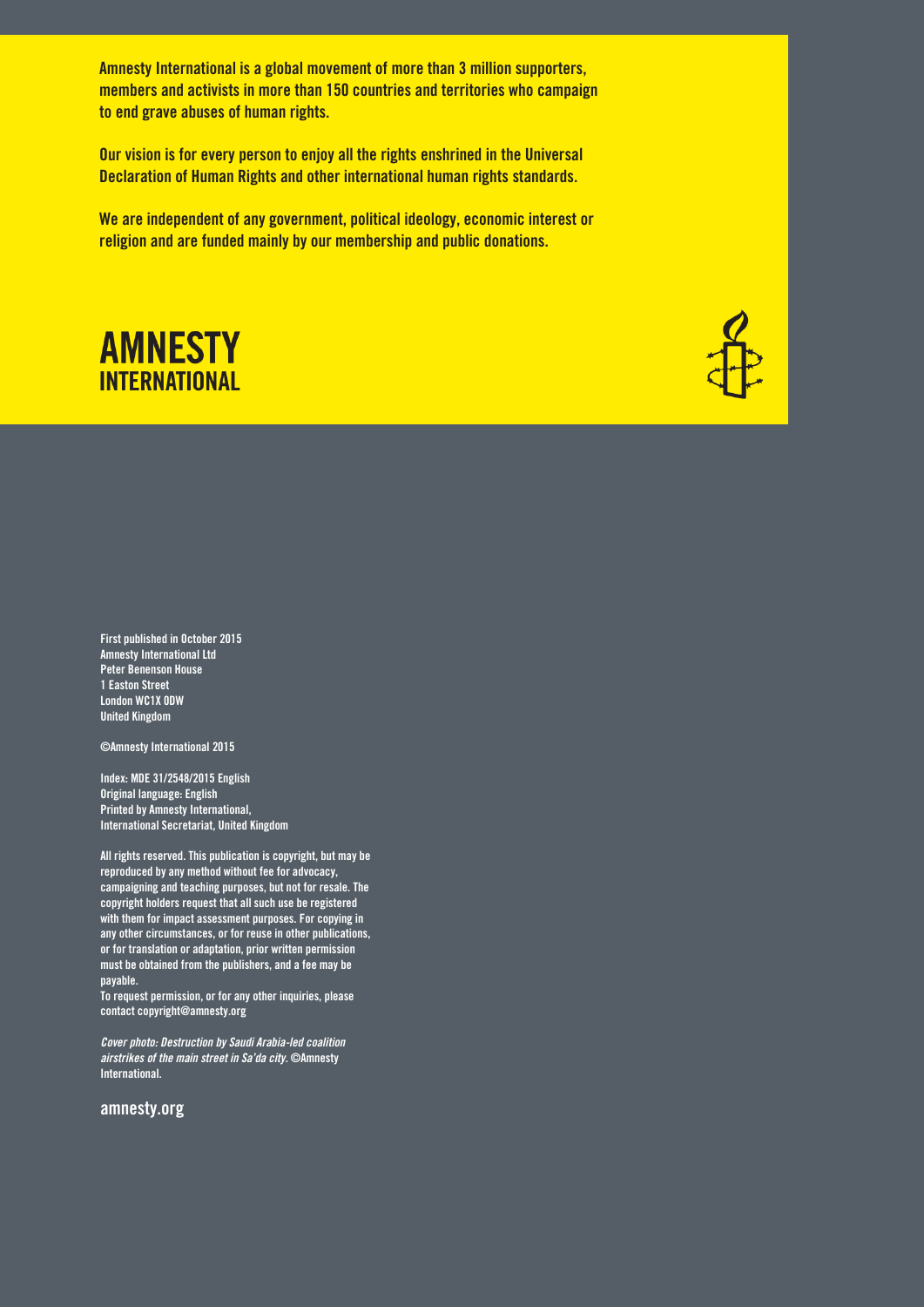# **CONTENTS**

| Commercial buildings, Al-Jumayda Neighbourhood, Sa'da city, Sa'da, 2 June 24 |  |
|------------------------------------------------------------------------------|--|
|                                                                              |  |
|                                                                              |  |
|                                                                              |  |
|                                                                              |  |
|                                                                              |  |
|                                                                              |  |
|                                                                              |  |
|                                                                              |  |
|                                                                              |  |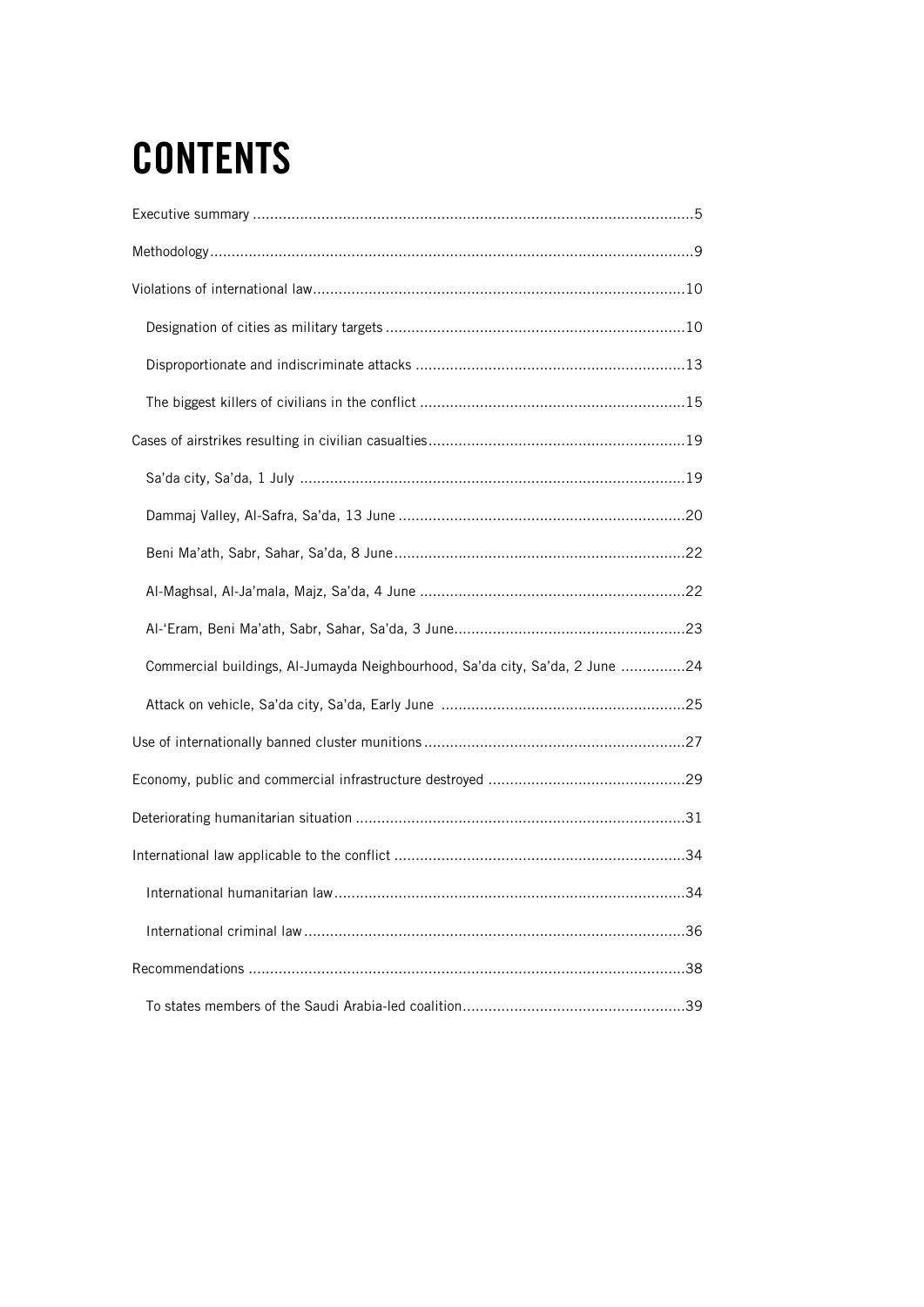|  |  |  | To the Government of President Abd Rabbu Mansour Haddi …………………………………… 40 |  |
|--|--|--|--------------------------------------------------------------------------|--|
|  |  |  |                                                                          |  |

| To states providing support to the coalition, including the United States of America and the |  |  |
|----------------------------------------------------------------------------------------------|--|--|
|                                                                                              |  |  |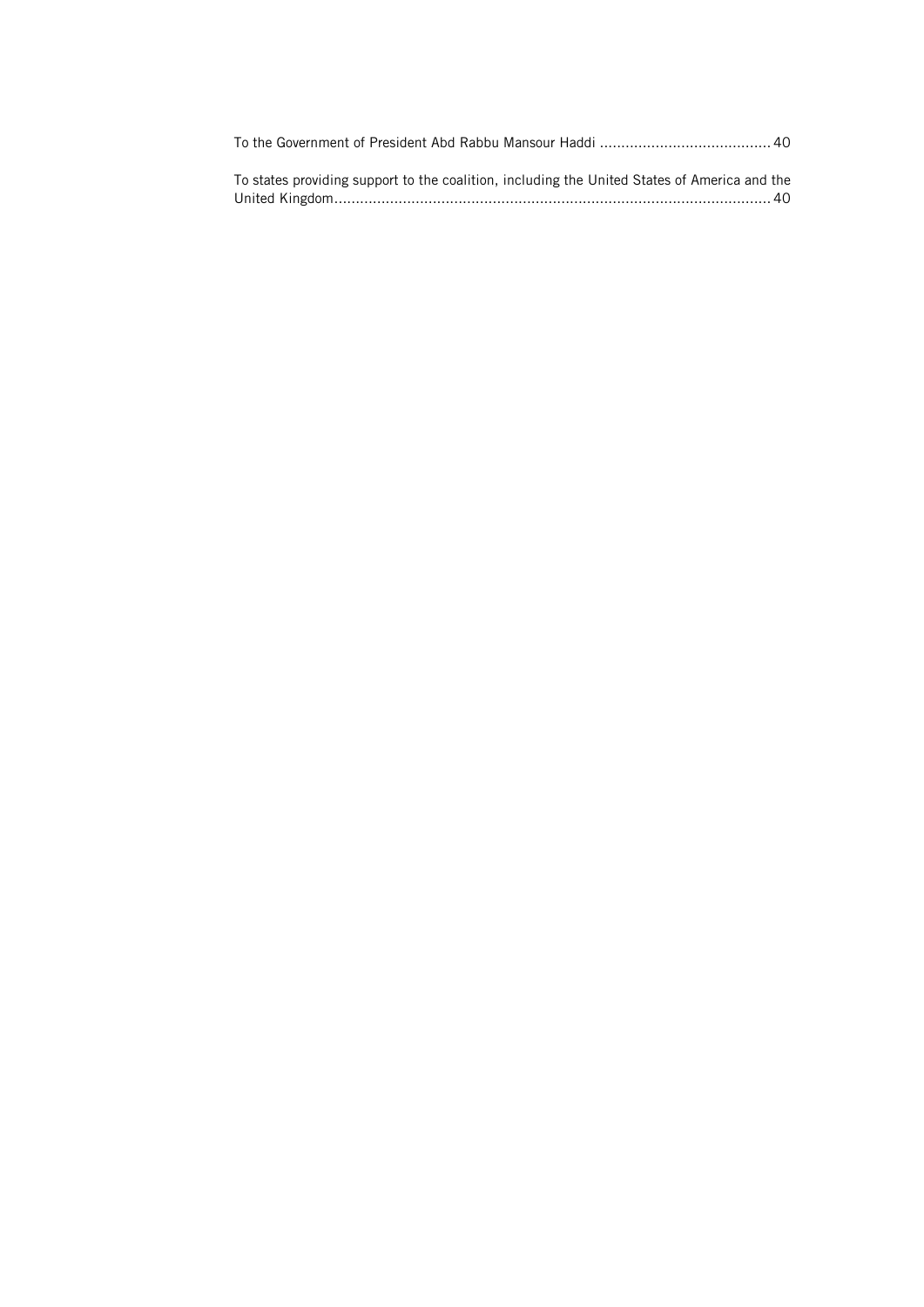## <span id="page-4-0"></span>**EXECUTIVE SUMMARY**

**"This is a daily reality for us; the bombs fall from the sky day and night and we don't know where it is safe. A few days ago, a bomb landed in the middle of the roundabout outside our shop. How can we protect our children, ourselves? We can't so long as the bombardments are so indiscriminate, day and night".** 

**Abd-al-Fattah Hassan Abdullah, whose father was killed by a Saudi Arabia-led coalition airstrike in Sa'da city in July 2015**

A devastating air bombardment campaign launched in March 2015 by a Saudi Arabia-led coalition has killed and injured hundreds of civilians in Yemen, many of them children.

Coalition forces, acting at the behest of the internationally-recognized Yemeni government of President Abd Rabbu Mansour Hadi, have carried out thousands of airstrikes in areas controlled by the Huthis, a northern Yemen Zaidi Shia armed group. Acting with support from part of the armed forces loyal to former President Ali Abdullah Saleh, the Huthis forcibly took over the capital Sana'a in September 2014 and in the subsequent months gained control of large swathes of the country. Many coalition strikes have targeted military objectives but hundreds have struck civilian objects – homes, public buildings, schools, markets, shops, factories, bridges, roads and other civilian infrastructure, as well as vehicles carrying civilians and humanitarian assistance.

The north-eastern Sa'da governorate, a Huthi stronghold from where Huthi fighters have launched repeated cross-border attacks and incursions into Saudi Arabia, is among the hardest hit areas. The city of Sa'da, which before the conflict was home to some 50,000 people, has suffered more destruction as a result of coalition airstrikes than any other city in Yemen. Relentless air bombardments have left the city and its surroundings in ruins and forced most of the civilian population to flee.

The thousands who remain in Sa'da governorate live in constant fear of the airstrikes and dire humanitarian conditions. There has been no electricity or running water for months and essential necessities such as food, medicines and fuel are in very short supply. What little is available is not affordable for many. The economy has been paralysed, with most shops and markets destroyed by airstrikes, and the delivery of even small quantities of goods or humanitarian aid is hindered by lack of fuel and the threat of airstrikes. Coalition forces have repeatedly struck vehicles carrying food, livestock and humanitarian assistance on the main road between Sa'da governorate and the capital, Sana'a.

On 8 May, coalition forces declared the whole of Sa'da city a military target, giving residents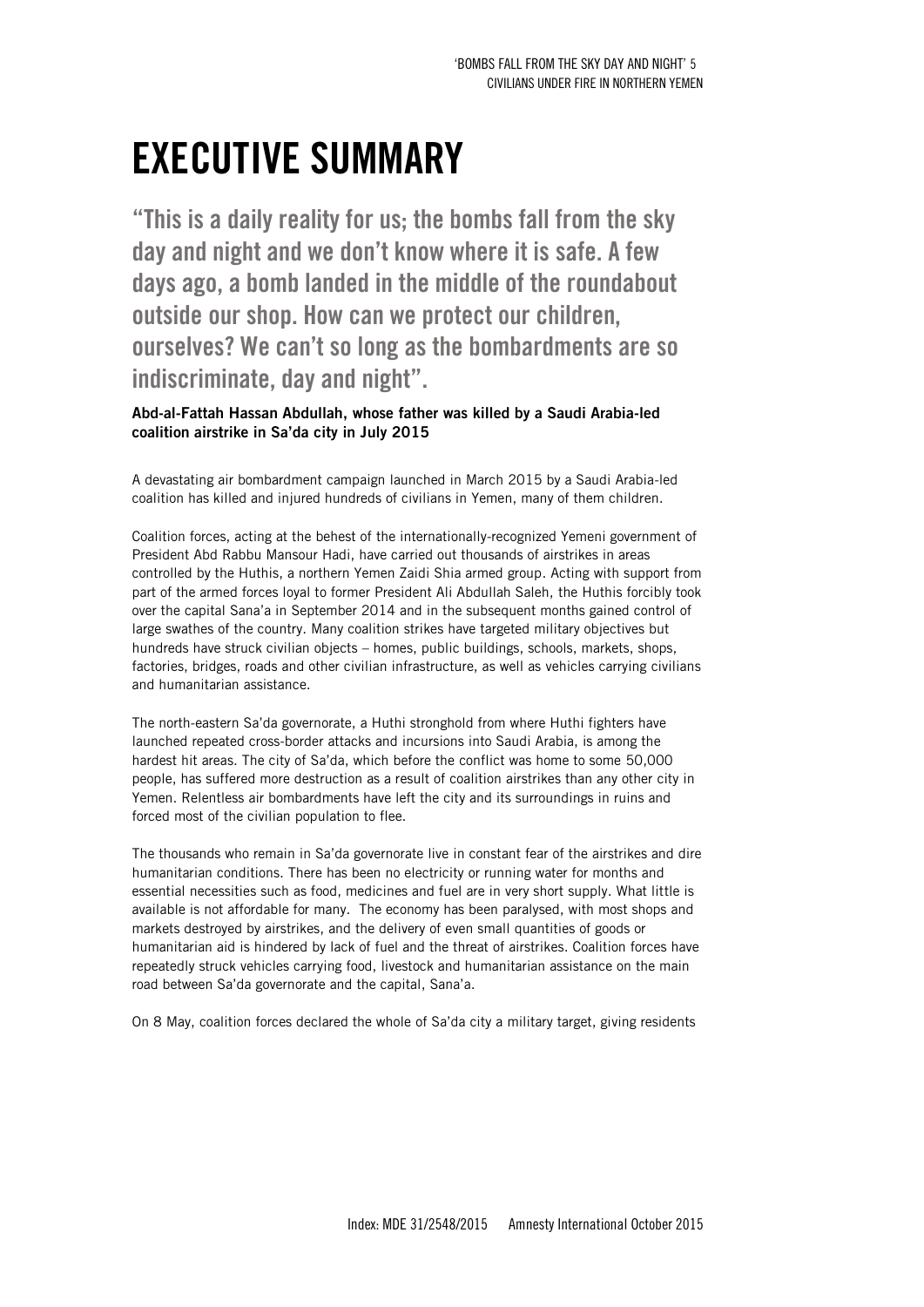less than 24 hours to leave. A day later, they suggested that in fact the whole governorate may have been treated as a military target. Declaring a whole city or region a military target violates international humanitarian law, which stipulates that those carrying out attacks must distinguish at all times between military objectives and civilian objects and must take all possible measures to spare civilians and civilian objects. It may be considered a form of collective punishment.

When Amnesty International visited Sa'da governorate in early July 2015, it found that hundreds of airstrikes had destroyed or damaged beyond repair scores of homes, several markets, the entire main shopping street and virtually every public building, including the post office, the court, banks and civilian administration offices. Amnesty International found no evidence that these had been used for military activities, which could potentially have rendered them military objectives and liable to being directly targeted. These attacks killed scores of civilians and left many more injured. Airstrikes on civilian homes in villages around Sa'da city have killed and injured hundreds of civilians not involved in the conflict, many of them children and women.

Amnesty International investigated 13 strikes, which took place during May, June and July in and around Sa'da governorate, after the coalition had declared the city a military target. These strikes killed some 100 civilians – including 55 children and 22 women – and injured a further 56, including 18 children. The youngest child killed was just 12 days old, whose body was found by relatives alongside that of his mother, who was also killed in the same airstrike. In the single worst incident investigated, 55 people, including 35 children, were killed.

Many of the strikes that Amnesty International has researched were unlawful – in that they deliberately targeted civilian objects or disproportionately harmed civilians and civilian objects in relation to the expected military gain from the strike, or failed to distinguish between these and military objectives. Researchers documented scores of cases of civilians – not directly participating in hostilities – who were killed or injured while asleep, carrying out their daily activities in and around their homes or in their workplace.

International humanitarian law prohibits deliberate attacks on civilians not taking a direct part in hostilities and civilian objects, and attacks which do not distinguish between civilians/civilian objects and combatants/military objectives, or which cause disproportionate harm to civilians/civilian objects in relation to the direct military advantage which may be anticipated by such attack. Such attacks are serious violations of international humanitarian law and can constitute war crimes.

The pattern of attacks in Sa'da governorate and across Yemen, which since the beginning of the coalition air bombardment campaign on 25 March 2015 have continued to cause civilian casualties, and the lack of investigations to date into such incidents raise serious concerns about an apparent disregard for civilian life and for fundamental principles of international humanitarian law, not only by those planning and executing the strikes but also by the internationally recognized Yemeni government, at whose behest the Saudi Arabia-led coalition forces are acting.

In and around Sa'da governorate coalition forces used large bombs, up to 2,000 lbs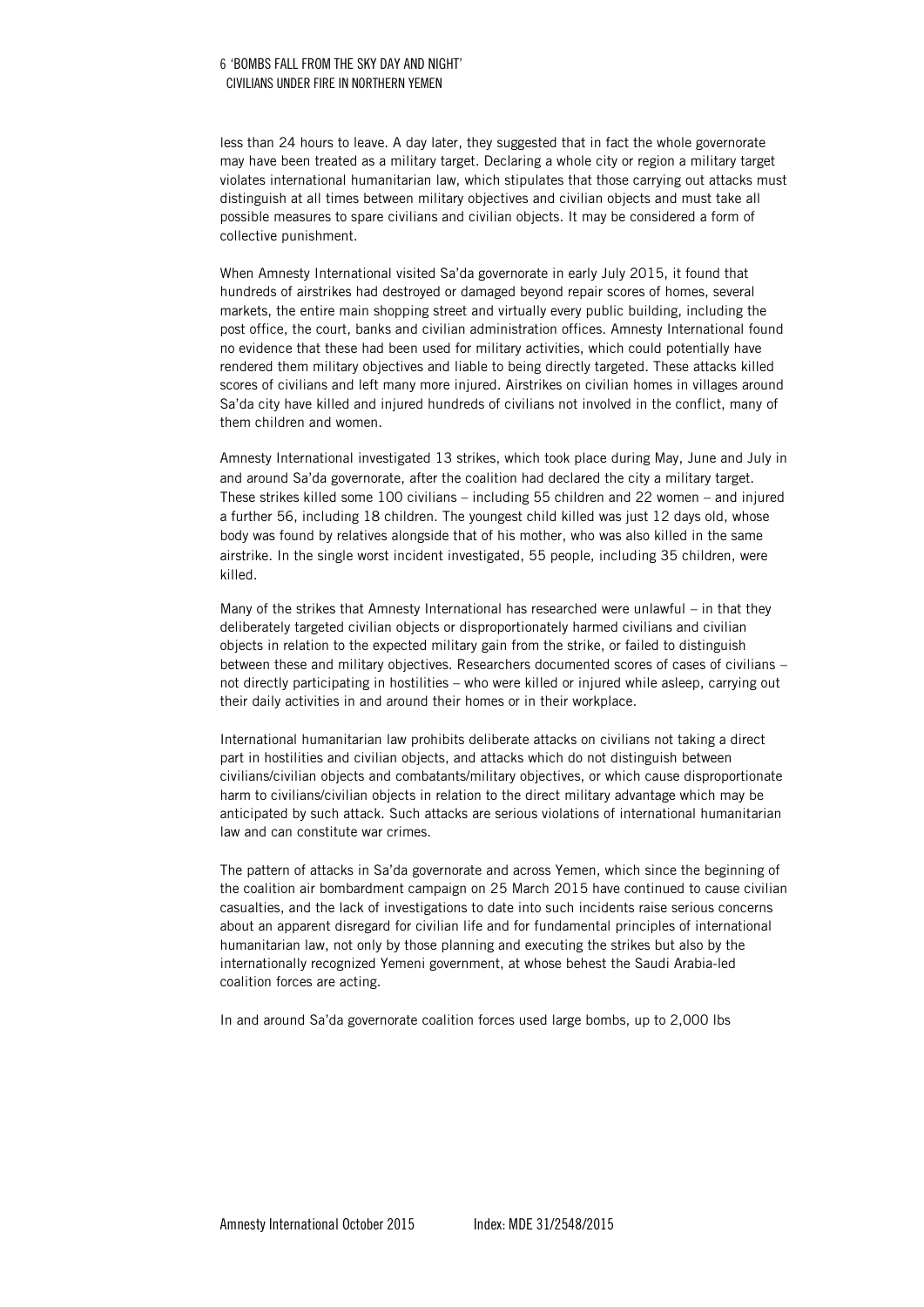(approximately 900 kg), with a wide impact radius, knowing that they would likely cause death and destruction indiscriminately or far beyond the strike location. They also used cluster bombs, which have been internationally banned both because they scatter up to hundreds of submunitions (smaller bombs) over a wide area and because a high percentage of the submunitions do not explode on impact and remain a threat to the civilian population for years. They may explode if stepped on or picked up by children or others unware of the danger.

These cluster bombs, as well as some of the other weaponry used by the Saudi Arabia-led coalition forces in their airstrikes, were produced and/or designed in the United States of America. The US government is also providing logistical support and intelligence to the coalition.

All states have legal responsibilities under international law to control the transfer of weapons and restrict or prohibit it in certain circumstances. Under Article 6 of the Arms Trade Treaty, which came into force in late 2014, where a state has knowledge that the arms it is considering for authorization would be used by a party to an armed conflict in the commission of attacks directed against civilian objects or civilians protected as such, or any other war crime as defined by international agreements to which the state is a party, it is prohibited from transferring such arms and munitions to the party.

The coalition airstrikes investigated by Amnesty International in Sa'da governorate have involved serious violations of international humanitarian law, including war crimes. In September 2015, after 45 United Arab Emirates (UAE) soldiers, 10 from Saudi Arabia and five from Bahrain were killed in combat, the coalition intensified its air campaign, particularly on the capital Sana'a and the Huthi stronghold of Sa'da governorate, with the UAE's official state news agency announcing that coalition jets had been "pound[ing] rebel positions". Although the coalition made claims that such strikes were "precise", there were multiple reports of civilian casualties.

In this context, with the air campaign intensifying, and a clear pattern of serious violations of international humanitarian law over a period of several months, Amnesty International is calling on states - including the US and UK - who supply arms to the members of the Saudi Arabia-led coalition to suspend all transfers to members of the Saudi Arabia-led coalition which are carrying out attacks in Yemen, of general purpose bombs, fighter jets, combat helicopters and associated parts and components.

All the parties involved in the conflict raging across the country have committed widespread human rights abuses, including war crimes. Blatantly disregarding fundamental principles of international humanitarian law, they have killed and injured hundreds of civilians not involved in the conflict in unlawful attacks. Since 25 March 2015, more than 4,000 people have been killed, half of them civilians, including hundreds of children. Thousands more have been injured, and well over one million have been displaced.

The displaced and those unable to flee conflict affected areas – in effect most of Yemen's 25 million population – are suffering from a largely man-made humanitarian crisis that has engulfed the country. A coalition-imposed blockade on commercial imports – imposed in the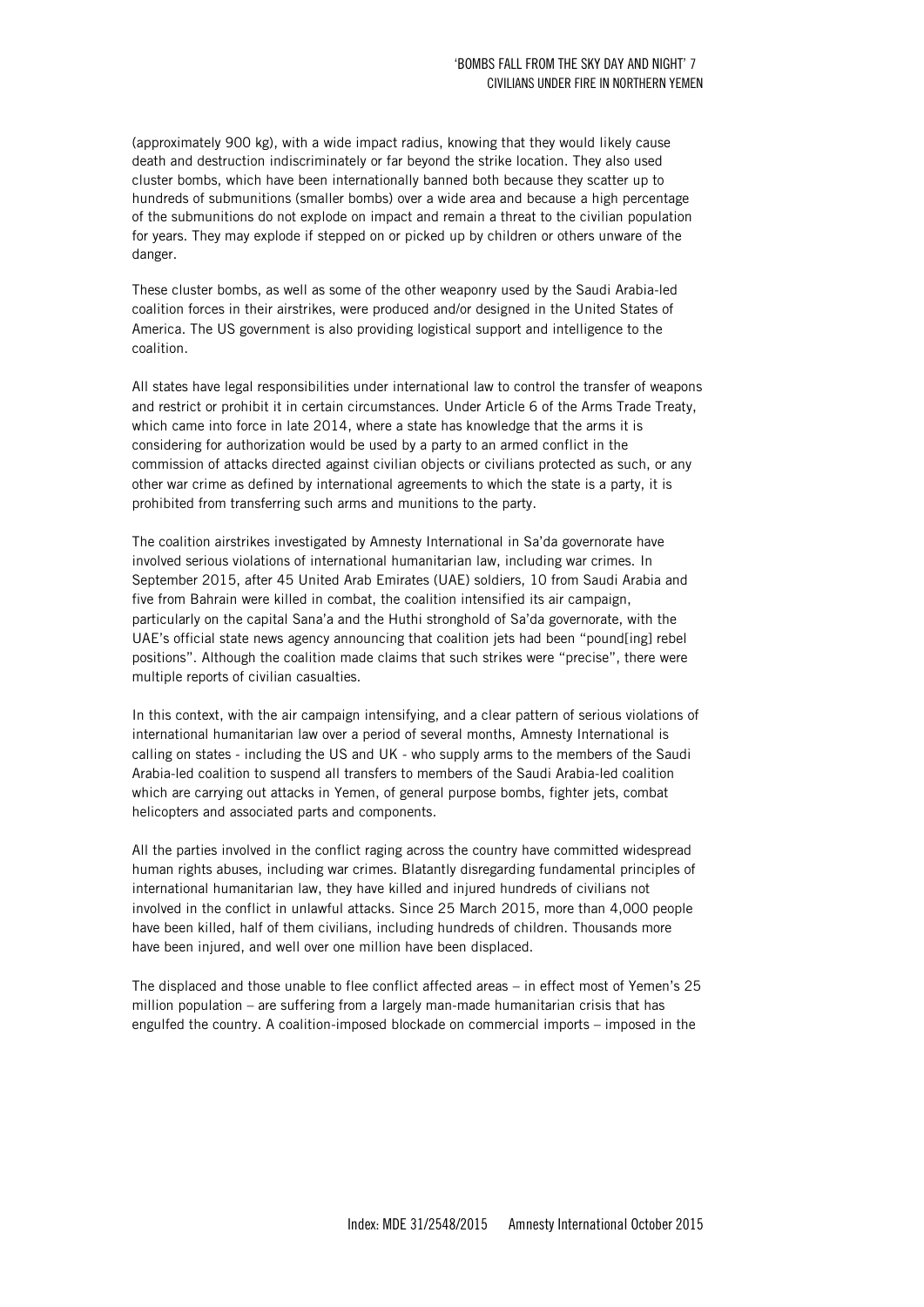name of halting arms supplies to the Huthis – has caused acute shortages of food, medicines, fuel and other essentials. Recent attacks on aid workers in the north and south of the country have prompted humanitarian organizations to reduce or suspend operations, further exacerbating an already challenging situation.

The lawlessness reigning in the country since the onset of the conflict has entrenched an atmosphere of impunity in which gross human rights abuses, including war crimes, have proliferated. This trend is unlikely to be reversed, so long as the parties to the conflict feel that their crimes will go unpunished. Replacing impunity with accountability is crucial to preventing such crimes from becoming more widespread and ensuring justice and reparation for victims and their families.

In this light, the failure earlier this month by the UN Human Rights Council to open an independent international investigation into violations committed as part of the conflict in Yemen, instead adopting a weak resolution drafted by Saudi Arabia that made no mention of the coalition's military campaign, is a severe blow for justice and accountability. Against this grim backdrop, Amnesty International is calling for the establishment of an independent international inquiry to investigate alleged violations by all parties to the conflict in Yemen, establish the facts, and identify the perpetrators of such violations with a view to ensuring that those responsible are held accountable. As well as the Human Rights Council, an international investigation or inquiry could be established through a resolution adopted by the UN General Assembly or the UN Security Council – or by the UN Secretary-General or the UN High Commissioner for Human Rights on their own initiative.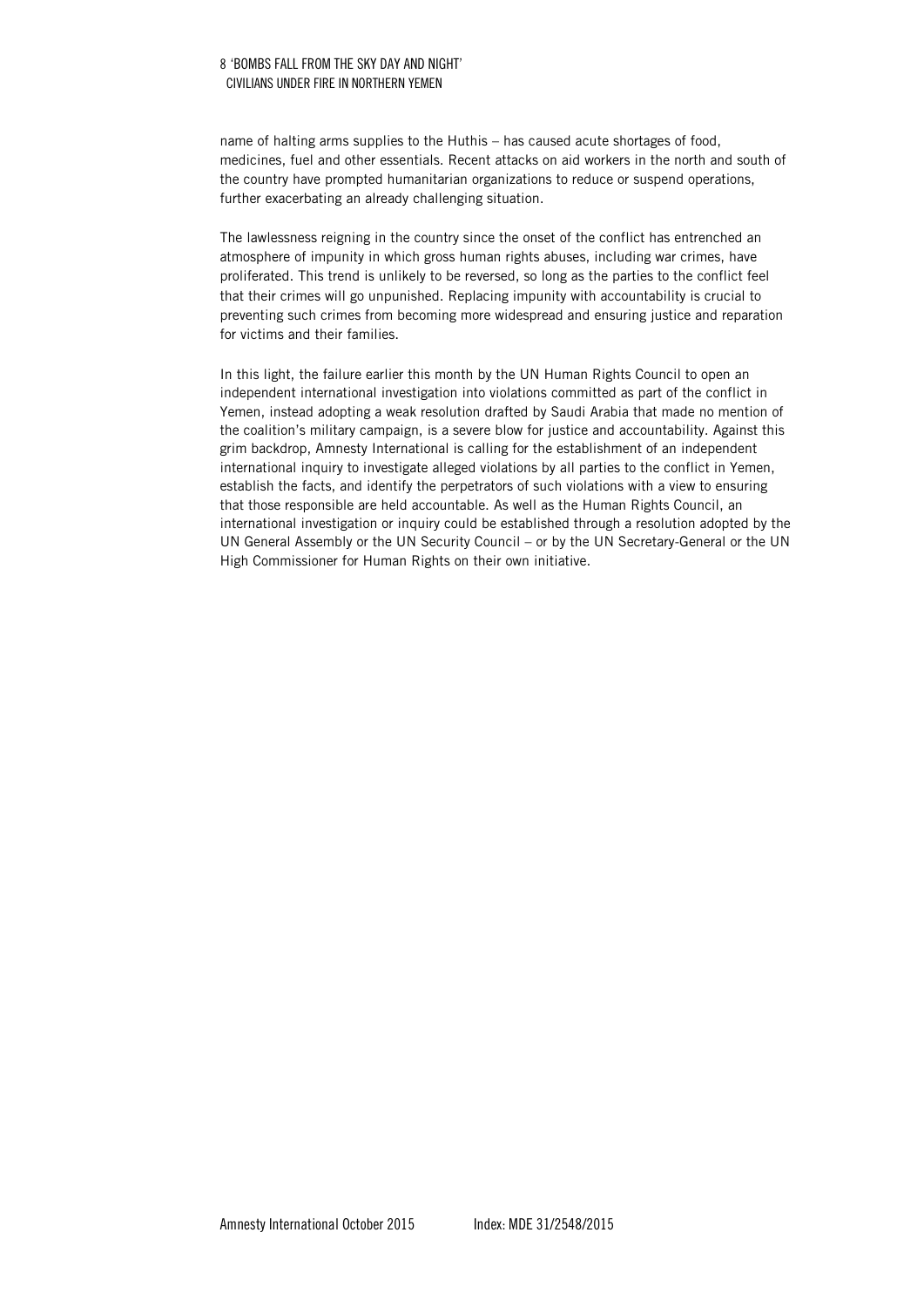## <span id="page-8-0"></span>**METHODOLOGY**

This report is based on Amnesty International field research in Sa'da governorate, in June and July 2015. Two Amnesty International delegates visited multiple air strike locations and investigated the circumstances and impact of the attacks. They examined fragments from munitions used in the attacks and weapons experts later analyzed photographs and video footage of the munition remnants.

Amnesty International researchers interviewed 40 survivors, families of victims, witnesses, medical and NGO personnel and activists on the ground. All interviews were conducted in Arabic.

In September 2015, Amnesty International wrote to the Saudi Arabian Ministry of Defence detailing its findings, and requesting information about the choice of targets and decisionmaking process and rationale behind the airstrikes documented in this report. The organization requested that the Saudi Arabian authorities share the findings of any investigations that may have been carried out so far into these cases. At the time of publication, Amnesty International had not received any response from the Saudi Arabian authorities.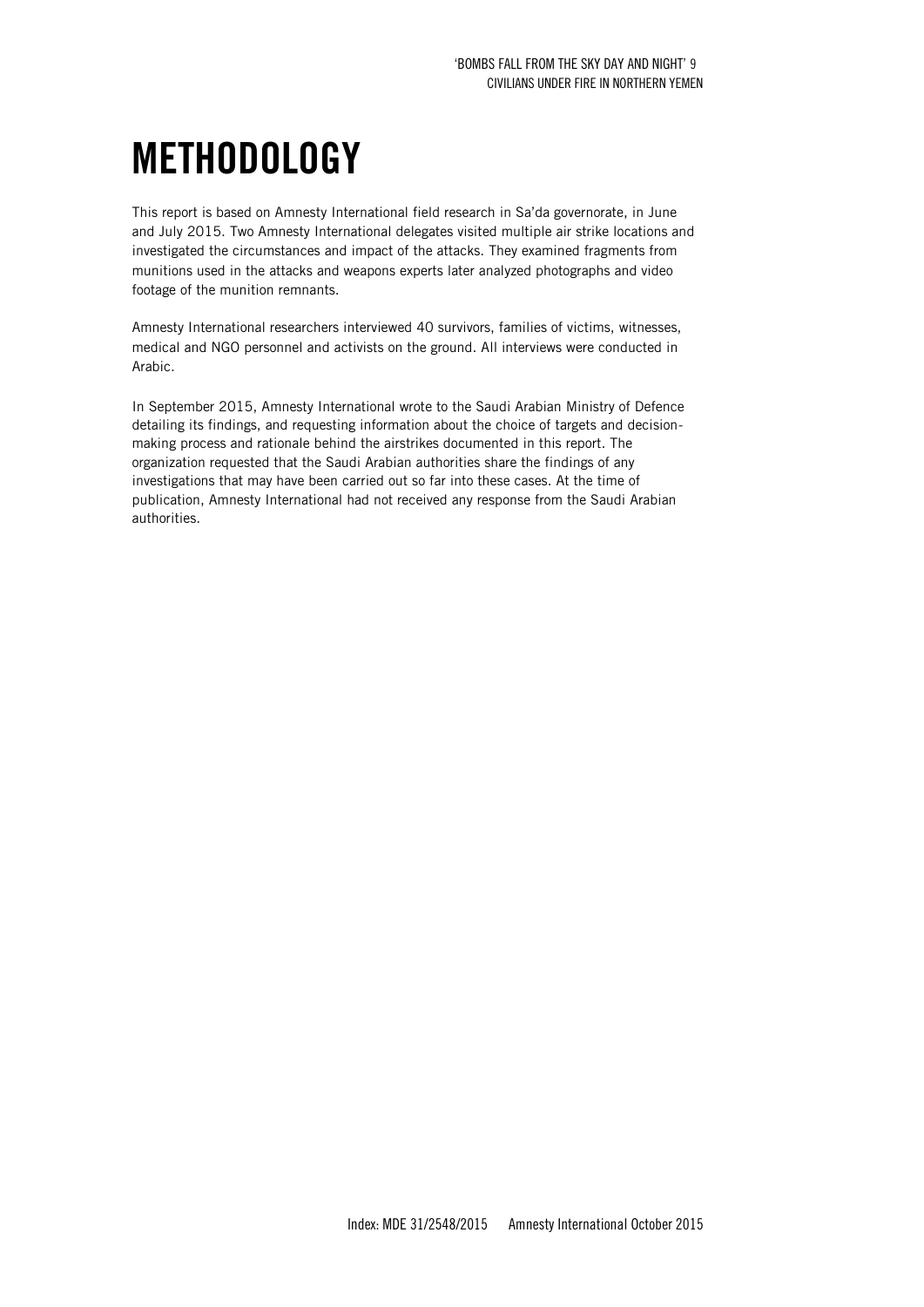## <span id="page-9-0"></span>**VIOLATIONS OF INTERNATIONAL LAW**

**"I was by the river on my way back home when our homes were bombed, at about 10am. It was a massacre. I lost my son Hassan, four, and my 12-year-old daughter Taysir; my mother, Munawwar, my sister Aziza and her six-year-old daughter Salsabil; my brother's son and daughter, Mohammed and Yousra, aged nine and 16, and my cousin Shama'a and her three daughters, Altaf, Zahra and Batul, aged one, three, and six. My wife and my other four-yearold son were injured, along with my 16-year-old niece."** 

### **Ali Qassem Salah al-Shayba, an animal trader and father of four**

Amnesty International investigated 13 airstrikes which took place during May, June and July in and around Sa'da governorate. These strikes killed some 100 civilians - including 59 children and 22 women – and injured a further 56, including 18 children.

Amnesty International found that strikes which killed and injured civilians and destroyed civilian property and infrastructure were frequently disproportionate or indiscriminate and in some instances they appeared to have directly targeted civilians or civilian objects. Such attacks violate international humanitarian law and constitute war crimes.

## <span id="page-9-1"></span>DESIGNATION OF CITIES AS MILITARY TARGETS

l

On 8 May, the Saudi Arabia-led coalition<sup>1</sup> issued an ultimatum to the entire populations of the northern cities of Sa'da and Marran to leave the cities within hours, declaring the cities military targets. At the time of publication of this briefing, this designation remains in place, as far as Amnesty International is aware. General Ahmad al-Asiri, a member of the Saudi Arabian armed forces and spokesperson for the Saudi Arabia-led coalition said:

"*Starting today and as you all remember we have declared via media and leaflets that were dropped on Marran and Sa'da, and prior warnings to Yemeni civilians in those two* 

<sup>&</sup>lt;sup>1</sup> Bahrain, Egypt, Jordan, Kuwait, Morocco, Qatar, Sudan and the United Arab Emirates (UAE) are participating in the Saudi Arabia-led coalition, which has carried out airstrikes as well as ground operations in Yemen. Somalia has made its airspace, territorial waters and military bases available to the coalition, Senegal promised troops, and the United States and United Kingdom have been providing intelligence and logistical support to the coalition.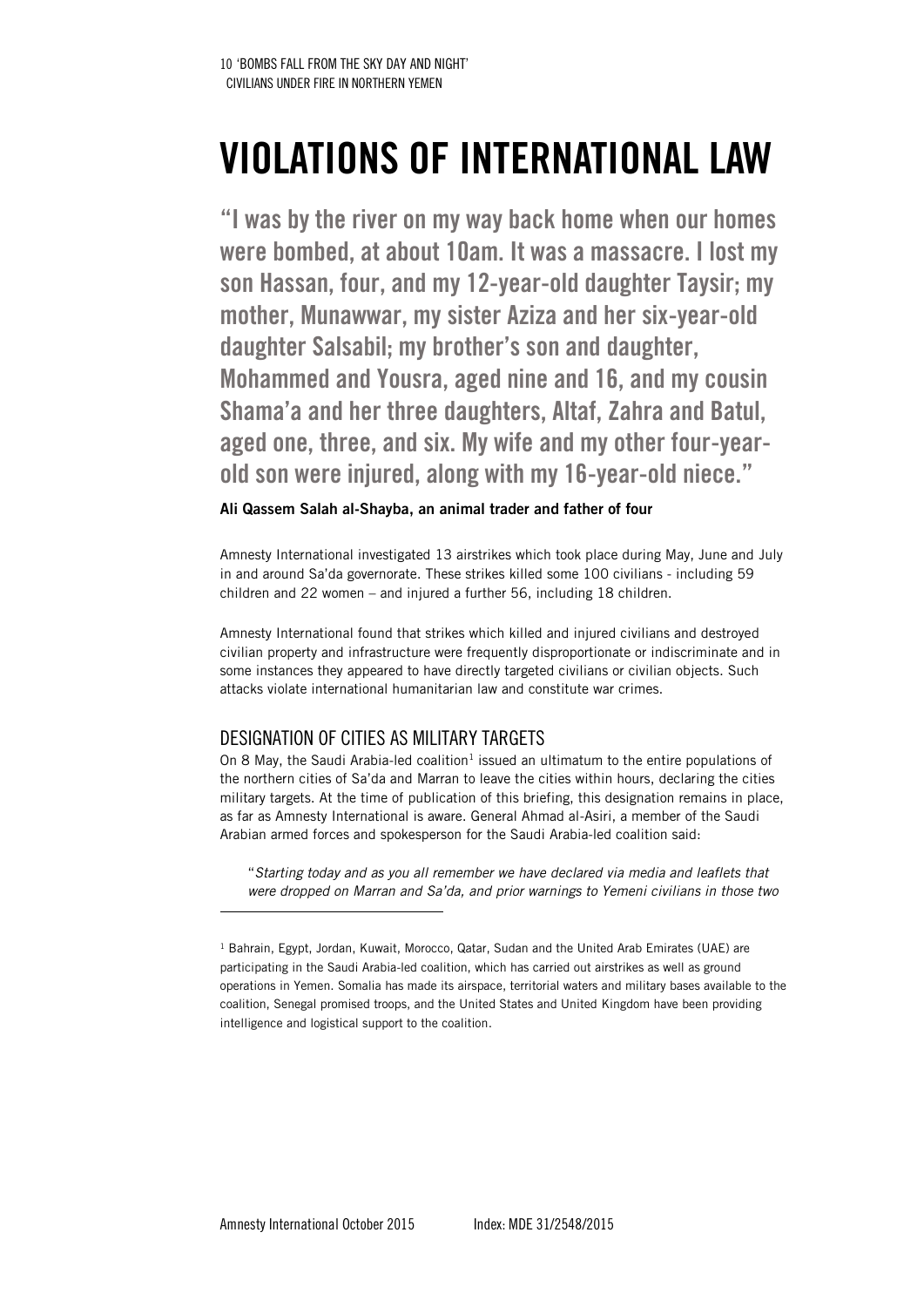*cities, to get away from those cities where operations will be carried out. This warning will end at 7pm today…We have also designated Sa'da and Marran as military targets loyal to the Huthi militias and consequently the operations will cover the whole area of those two cities and thus we reiterate our call on civilians to stay away from these groups, and leave the areas under Huthi control or where the Huthis are sheltering*".<sup>2</sup>

This followed news that, according to Saudi Arabian government sources, cross-border rocket attacks launched by Huthi armed groups had killed five civilians and injured 11 others in the Saudi Arabian city of Najran.<sup>3</sup> Residents of Sa'da governorate told Amnesty International that leaflets<sup>4</sup> were dropped by coalition aircrafts warning the entire civilian population to leave by 7pm that evening. The following day, in a further statement, the coalition spokesperson suggested that in fact the coalition may have even treated the entire Sa'da (governorate) region as a military target.<sup>5</sup>

Treating an entire city or region as a military target, even if there are military objectives located within the area, violates the prohibition of indiscriminate attacks.<sup>6</sup>

International humanitarian law stipulates that 'effective advance warning shall be given of attacks which may affect the civilian population, unless circumstances do not permit'.<sup>7</sup> However, the coalition's warning was not effective. It was vague and overbroad, encompassing two entire cities with tens of thousands of civilian residents. The later statement appeared to suggest that its geographical scope extended to the entire region. Without electricity, most residents had no access to television, and the leaflets dropped by

-

<http://www.saudigazette.com.sa/index.cfm?method=home.regcon&contentid=20150507243023>

<sup>5</sup> General Ahmad al-Asiri, Saudi Arabia-led coalition Spokesperson, press conference, 9 May 2015 (Arabic): *"I mentioned to you yesterday that the equation and work has changed, therefore the response*  is different...Our operations yesterday targeted first of all the area of Sa'da and by that I am speaking of *the governorate of Sa'da, the city of Sa'da and the city of Marran in the governorate of Sa'da…",*  [https://www.youtube.com/watch?v=l38aLG9l\\_ec](https://www.youtube.com/watch?v=l38aLG9l_ec)

<sup>&</sup>lt;sup>2</sup> General Ahmad al-Asiri, Saudi Arabia-led coalition Spokesperson, press conference: [https://www.youtube.com/watch?v=l38aLG9l\\_ec](https://www.youtube.com/watch?v=l38aLG9l_ec) (Arabic).

<sup>3</sup> Saudi Gazette, *10 die as Houthis shell Najran, Jizan,* 7 May 2015,

<sup>4</sup> Amnesty International has not seen leaflets that were dropped in Sa'da, but has seen copies of similar leaflets that residents said were dropped by aeroplanes in the neighbouring governorate of Hajjah which read: "Warning: to people of Yemen, the Huthi militias are striking Saudi villages on the border from inside your villages. The source of fire will be struck [by the coalition]. To safeguard your safety, you have to leave the villages in which the Huthis are present – The Joint Leadership of the Coalition Forces." Amnesty International is unable to confirm who dropped the leaflets.

<sup>6</sup> Protocol Additional to the Geneva Conventions of 12 August 1949, and relating to the Protection of Victims of International Armed Conflicts (Additional Protocol I), Article 51(5)(a), customary in noninternational armed conflicts [https://www.icrc.org/customary-ihl/eng/docs/v1\\_rul\\_rule13#Fn\\_17\\_1](https://www.icrc.org/customary-ihl/eng/docs/v1_rul_rule13#Fn_17_1) "Attacks…which treat as a single military objective a number of clearly separated and distinct military objects located in a city, town village or other area containing a similar concentration of civilians or civilian objects are prohibited."

 $7$  Additional Protocol I, Article 57(2), the relevant sections of which have the status of customary international la[w https://www.icrc.org/customary-ihl/eng/docs/v1\\_cha\\_chapter5\\_rule20](https://www.icrc.org/customary-ihl/eng/docs/v1_cha_chapter5_rule20)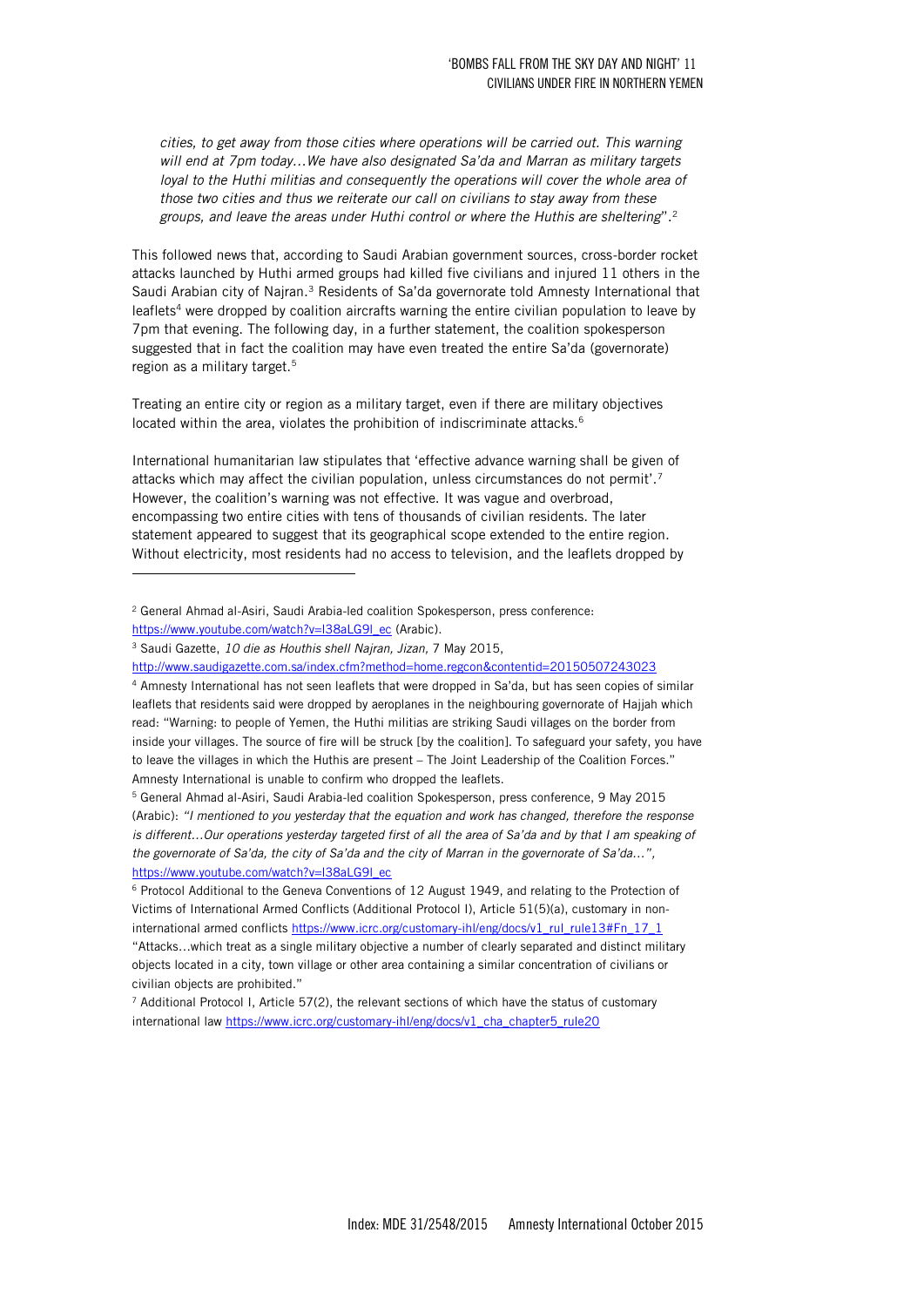coalition aircraft could not possibly reach all residents.

Even had all affected residents received the warning in time, it would have been unrealistic to expect tens of thousands of civilians to flee within the timeframe  $-$  a few hours  $-$  given the shortage of fuel and transport in the area. In addition, previous coalition airstrikes targeting vehicles travelling on roads out of Sa'da governorate (including towards Sana'a, the most likely direction of travel for civilians fleeing Sa'da governorate) may have discouraged some residents from leaving the city of Sa'da for fear of such attacks. The coalition's ultimatum to the civilian population to leave Sa'da governorate (and Marran) was not accompanied by any reassurance that they would not be at risk of attacks while travelling or designation of safe routes.

In any case, warnings do not release an attacker from the prohibition of directly attacking civilians or civilian objects or from the obligation to take other necessary precautions to spare civilians. Civilian homes do not become military objectives only by virtue of their inhabitants having been warned. By the same token, warnings do not diminish the attacker's obligation to weigh expected collateral damage against the anticipated military advantage and make sure the impact on civilian objects is not disproportionate.<sup>8</sup>

### **SA'DA: 10 YEARS OF CONFLICT AND INSTABILITY**

Between 2004 and 2009, Sa'da endured six bouts of armed confrontations (commonly referred to as "the six wars") between the forces of then President Ali Abdullah Saleh and the Huthi armed group, also known as Ansurallah ("God's partisans/supporters"). The outbreak of violence was sparked by the killing in September 2004 of Hussain Badr al-Din al-Huthi, a Shi'a cleric from the Zaidi sect, leader of the Believing Youth (Shabab al-Mu'min) movement, and founder of the Huthi movement.

Countless civilians were killed and injured and Sa'da suffered large-scale destruction in the repeated conflicts. The initially localised fighting eventually spread to other governorates and in 2009 spilled into neighbouring Saudi Arabia, which launched deadly strikes against the Huthis. Hostilities ended with a ceasefire in early 2010 but long-standing tensions remained largely unaddressed and new grievances resulted from the six wars.

The political instability that erupted in 2011, when mass protests against President Saleh and corruption were brutally repressed, forced President Saleh to resign. In the following three years the Huthis participated in the political transition process, the UN-backed National Dialogue Conference (NDC), while simultaneously gaining and establishing territorial control in Sa'da governorate and parts of neighbouring governorates – a process which led to increasing confrontations with the government of President Abd Rabbu Mansour Hadi, and culminated with the Huthi takeover of the capital in September 2014 and of further territory in early 2015.

l

<sup>8</sup> Additional Protocol I, Article 51(5) b,https://www.icrc.org/ihl/WebART/470-750065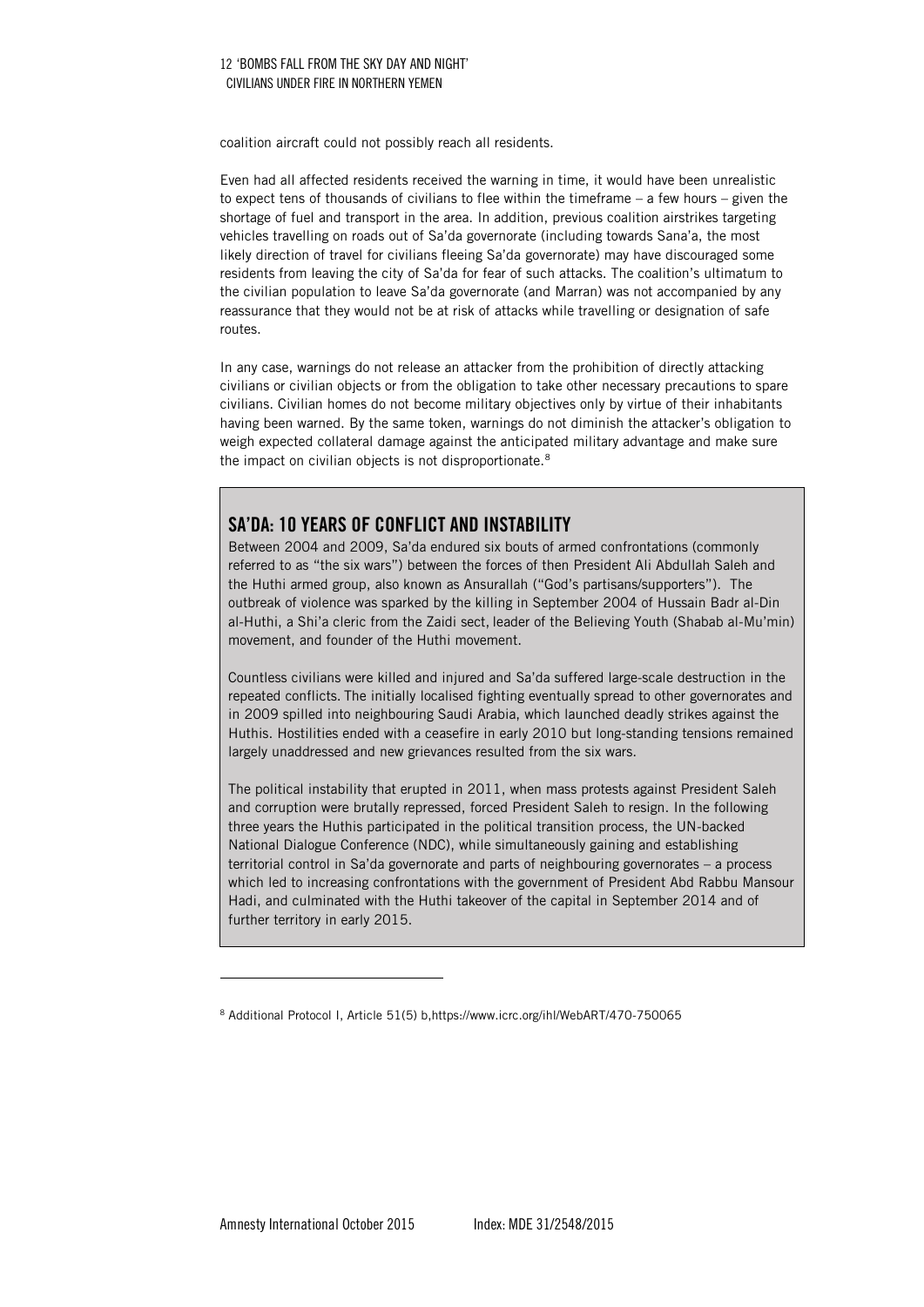## <span id="page-12-0"></span>DISPROPORTIONATE AND INDISCRIMINATE ATTACKS

Many of the Saudi Arabia-led coalition strikes that Amnesty International has researched in Sa'da governorate were unlawful - in that they deliberately targeted or disproportionately harmed civilians and civilian objects,<sup>9</sup> or failed to distinguish between these and military objectives.

Even though fighting guerrilla groups based among the civilian population poses specific challenges, including identifying and destroying military objectives while minimizing harm to civilians, the rules of international humanitarian law<sup>10</sup> take into account such challenges, and these challenges may never be used to justify indiscriminate<sup>11</sup> or disproportionate<sup>12</sup> attacks or the failure to adopt precautionary measures to protect civilians.<sup>13</sup>

The evidence from other attacks on military objectives, infrastructure, government buildings, moving vehicles and other targets elsewhere in Yemen indicates that coalition forces are capable of striking their chosen targets with a certain degree of accuracy. In investigations into airstrikes in other parts of the country,<sup>14</sup> Amnesty International found that Huthi/Salehloyalist-controlled<sup>15</sup> military bases or other military objectives had been repeatedly targeted by coalition airstrikes. Yet researchers found civilian objects in Sa'da governorate which had been struck more than once, suggesting that they were in fact the intended target of the attack.

For example, in at least four of the airstrikes investigated by Amnesty International, houses were struck more than once, suggesting that they were the intended targets. Amnesty International also visited six markets in and around Sa'da city that were struck by airstrikes and analysed video footage of the aftermath of airstrikes on a number of markets in other nearby towns and villages. Some markets were attacked repeatedly on separate occasions, at times of day when many civilians were present. Markets are civilian objects and therefore cannot be targeted. Amnesty International found no evidence indicating that the markets had

<sup>9</sup> In relation to the expected military gain from the strike.

<sup>&</sup>lt;sup>10</sup> International Committee of the Red Cross (ICRC) Customary IHL Study, Rule 1. See also Additional Protocol I, Article 48, and Protocol Additional to the Geneva Conventions of 12 August 1949, and Relating to the Protection of Victims of Non-International Armed Conflicts (Additional Protocol II), Article 12(2).

<sup>&</sup>lt;sup>11</sup> ICRC Customary IHL Study, Rule 12; Additional Protocol I, Article 51(4)(a) and ICRC Customary IHL Study, Rule 156, p.599.

<sup>&</sup>lt;sup>12</sup> ICRC Customary IHL Study, Rule 14 and ICRC Customary IHL Study, Rule 156, p.599.

<sup>13</sup> Additional Protocol I, Article 57(2).

<sup>14</sup> For example, see Amnesty International, *Yemen: Airstrike and weapon analysis shows Saudi Arabia-led forces killed scores of civilians*, 2 July 2015, [https://www.amnesty.org/en/latest/news/2015/07/yemen](https://www.amnesty.org/en/latest/news/2015/07/yemen-airstrike-analysis-shows-saudi-arabia-killed-scores-of-civilians/)[airstrike-analysis-shows-saudi-arabia-killed-scores-of-civilians/](https://www.amnesty.org/en/latest/news/2015/07/yemen-airstrike-analysis-shows-saudi-arabia-killed-scores-of-civilians/)

<sup>&</sup>lt;sup>15</sup> Ali Abdullah Saleh stepped down after more than three decades in power in late 2011, following widespread political unrest, after securing a deal granting him immunity from prosecution. He was replaced by Vice-President Abd Rabbu Mansour Hadi. During his presidency, Saleh launched six military campaigns against Huthi insurgents in Sa'da governorate between 2004 and 2009. However, in the current conflict Saleh and part of the armed forces loyal to him are allied with the Huthi armed group. Saleh officially announced his alliance with the Huthi armed group in May 2015.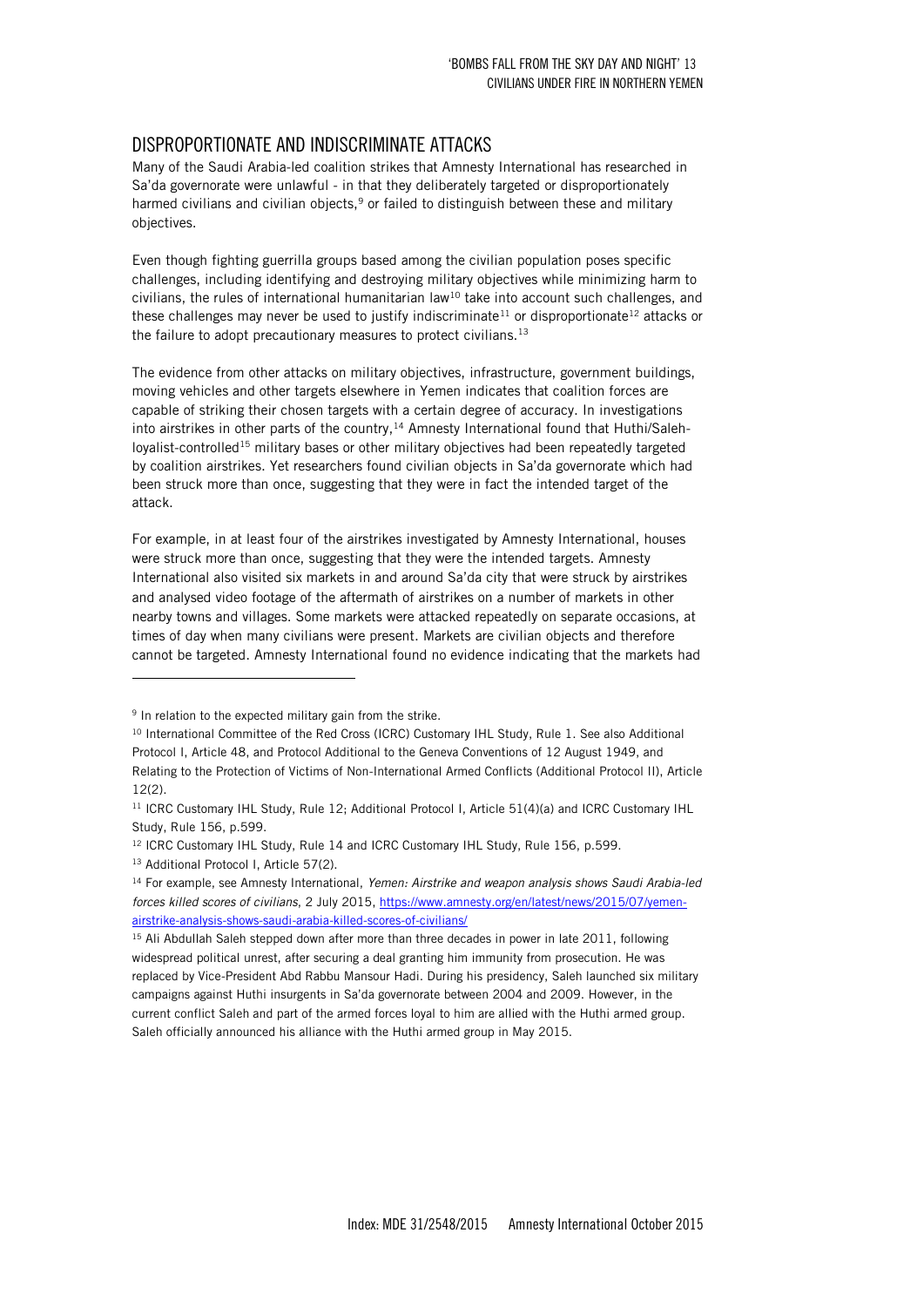been used for military purposes.

Amnesty International researchers investigated an attack on al-Zahra School, north east of Sa'da's city centre**.** <sup>16</sup> At the school, researchers found no evidence to indicate that the school had been used for military purposes. Residents in the area told Amnesty International that the school was bombed hours after a load of grain had been unloaded there, where it was to be stored pending distribution.

In the months prior to Amnesty International's visit to Sa'da governorate, coalition forces attacked and extensively damaged key civilian infrastructure in and around the city, including water and electricity installations, communications towers, government buildings in the centre of town, a television station, the court and prosecutor general's office, finance offices, passport offices, the post office, agricultural bank, a sewing and literacy organization, petrol stations, seven markets and the main trading/shopping street in the city.<sup>17</sup>

International humanitarian law prohibits attacks on civilian objects – all objects which are not military objectives. Military objectives are limited to those objects which by their nature, location, purpose or use make an effective contribution to military action and whose partial or total destruction, capture or neutralisation, in the circumstances ruling at the time, offers a definite military advantage.<sup>18</sup> Amnesty International is concerned that coalition forces' interpretation of what constitutes a military objective, and particularly of the concept of "definite military advantage", is overly broad.

From visits to a broad range of sites struck by coalition air attacks, such as markets, banks, public buildings and private businesses, and interviews with civilian residents of the areas, Amnesty International found no evidence of any military activity that would justify these being considered as military objectives, and to date coalition forces have provided no evidence that the premises were used as combat positions or military command centres or to manufacture or store weapons – or for any other purpose which, under certain circumstances, would have made it lawful to target them. Military advantage may not be interpreted so broadly as to render the prohibition of attacks on civilian objects ineffective. To justify under this concept attacks aimed at harming economic well-being or demoralizing the civilian population in order to weaken the ability to fight would be to distort the legal meaning of what constitutes a military objective and undermine the protection of international humanitarian law. If these objects were attacked on such a basis, this would be a serious violation and a war crime.

There are objects that can potentially be used for military purposes, such as electricity and fuel installations. However, the simple fact that destroying objects that could potentially have a military use could offer a military advantage does not necessarily make them military

j

<sup>&</sup>lt;sup>16</sup> The GPS coordinates of the strike taken by Amnesty International during a visit to the site on 3 July 2015: 16°56'51.2"N 43°46'16.3"E.

<sup>&</sup>lt;sup>17</sup> Amnesty International researchers visited the sites of all these strike locations and interviewed residents of the areas in early July 2015.

<sup>&</sup>lt;sup>18</sup> ICRC Customary IHL Study, rule 8.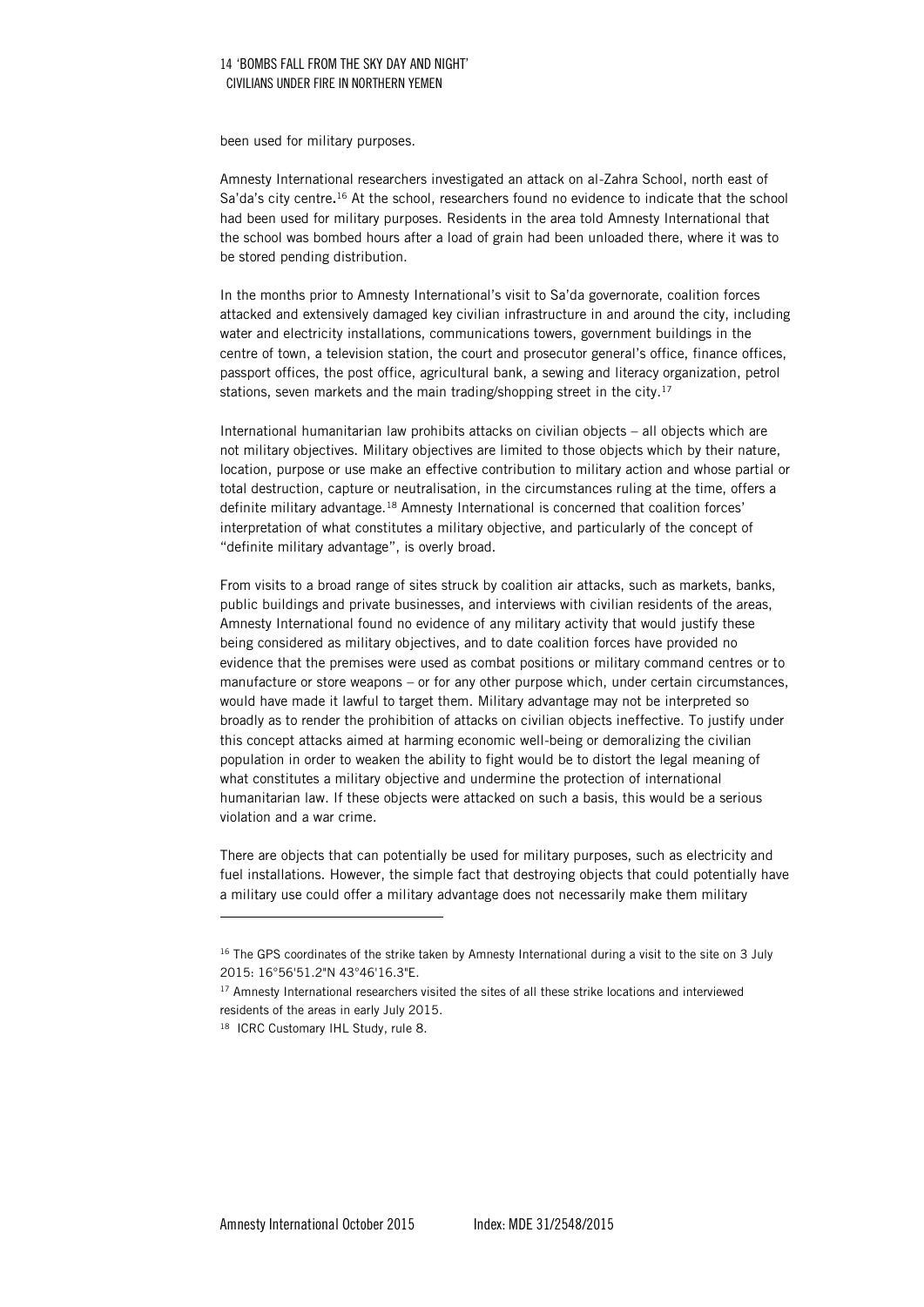objectives.

A legitimate military advantage cannot be one that is merely a potential or indeterminate advantage, otherwise this interpretation could be used effectively to justify any attack since almost all civilian objects could potentially have a military use.<sup>19</sup> Under international humanitarian law in cases where it is unclear whether an object is used for military purposes, "it shall be presumed not to be so used."<sup>20</sup>

If a determination is made that a dual-use facility is in fact a military objective, then the party must assess the likely harm to civilians of proceeding with the attack. If the potential harm outweighs the anticipated advantage, the facilities should not be attacked.<sup>21</sup>

The pattern and scope of coalition strikes on the infrastructure in Yemen in general, and in Sa'da governorate in particular, reflect this overbroad interpretation of the concept of military advantage. In fact, these attacks appear to have been aimed at inflicting a form of collective punishment on the population of Sa'da governorate, the country's historical Huthi stronghold, as well as harming the Huthis' military capability.

## <span id="page-14-0"></span>THE BIGGEST KILLERS OF CIVILIANS IN THE CONFLICT

The biggest killers of civilians in the Yemen conflict are explosive bombs launched from Saudi Arabia-led coalition aircraft. A joint report by the UN Office for the Coordination of Humanitarian Assistance (OCHA) and the non-governmental organization Action on Armed Violence (AOAV) found:

"*The intensity of explosive violence in the country has meant that more civilian deaths and injuries from explosive weapons were recorded in Yemen during the first seven months of 2015 than in any other country in the world. The majority of reported civilians deaths and injuries from explosive violence in Yemen from 1 January to 31 July 2015 (60 percent) were caused by air-launched explosive weapons such as missiles and large aircraft bombs. AOAV recorded a total of 3,287 deaths and injuries in Yemen from aerial explosive weapons. Of these 82 percent were reported to be civilians (2,682 civilian deaths and injuries)*".<sup>22</sup>

The most used air-launched explosive weapons in the geographical area covered in this report are US-designed and US-produced general purpose bombs from the Mark/MK 80 series,

 $19$  The authoritative ICRC Commentary on Additional Protocol I (at para. 2024) defines the expression "definite military advantage" by stating that "it is not legitimate to launch an attack which only offers potential or indeterminate advantages...in case of doubt, the safety of the civilian population…must be taken into account".

<sup>20</sup> Additional Protocol I, Article 52(3).

<sup>&</sup>lt;sup>21</sup> Additional Protocol I, Article 51(5), ICRC Customary IHL Study, Rule 8.

<sup>&</sup>lt;sup>22</sup> Office of the Coordination of Humanitarian Affairs (OCHA) and Action On Armed Violence (AOAV), *State of Crisis: Explosive Weapons in Yemen*, 2015, :

<https://docs.unocha.org/sites/dms/Documents/Yemen%20EWIPA%20report.pdf>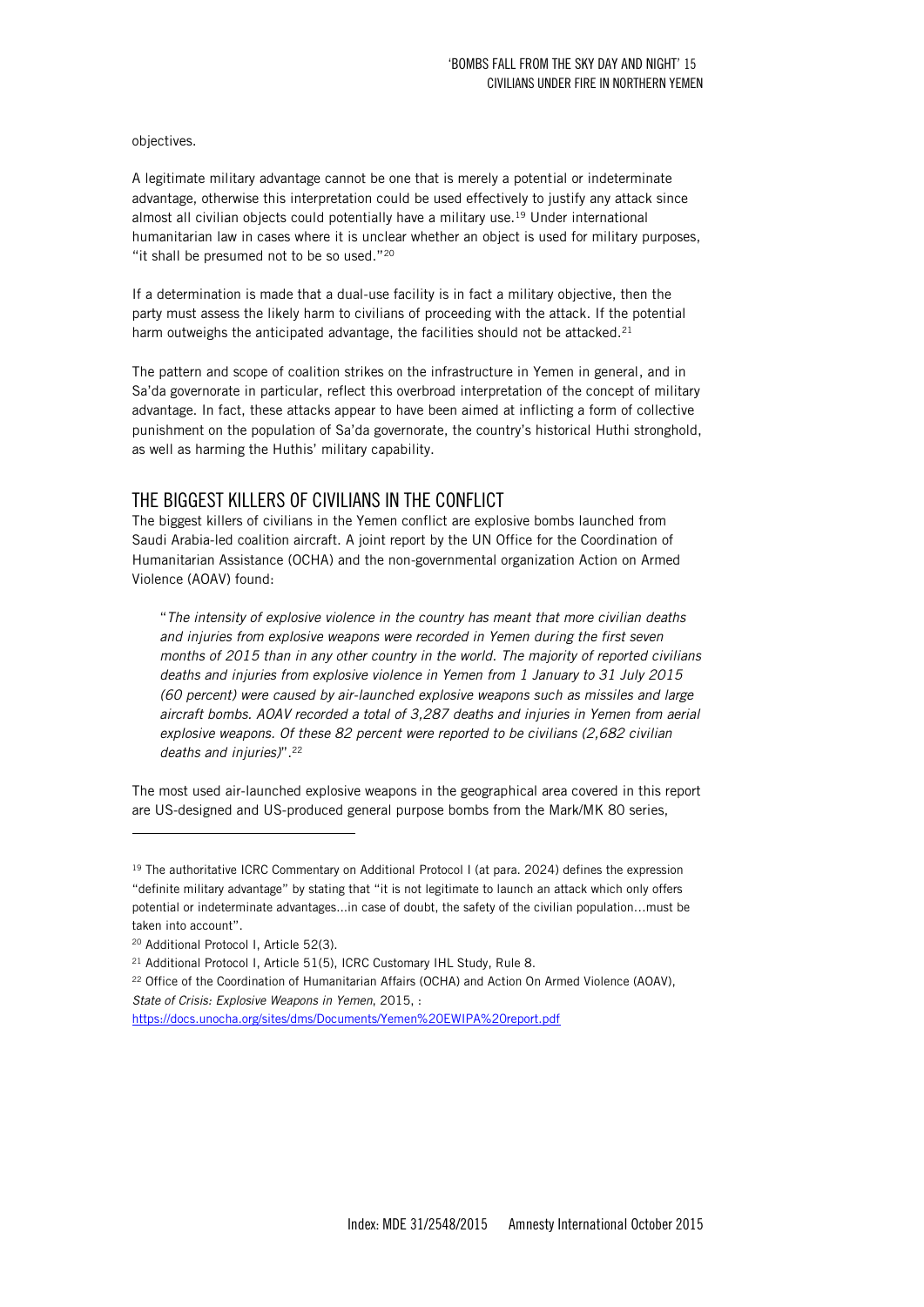l

remains of which have been found by Amnesty International researchers at the locations of Saudi Arabia-led coalition airstrikes, notably:

- MK 82 (also known as BLU-111/B) 500 lbs (about 225 kg), containing some 192 lbs (about 87 kg) of Tritonal High Explosive.
- MK 83 (also known as BLU-110B/B) 1,000 lbs (about 453 kg) containing some 445 lbs (about 201 kg) of Tritonal High Explosive.
- MK 84 (also known as BLU-117) 2,000 lbs (about 907 kg) containing some 945 lbs (about 428 kg) of Tritonal High Explosive, the largest of the MK 80 series bombs.<sup>23</sup>

Two types of air-launched cluster bombs,<sup>24</sup> internationally banned, have also been used, remains of which have been found by Amnesty International researchers at the locations of Saudi Arabia-led coalition airstrikes:

- US-produced CBU-87 bombs, each carrying 202 BLU-97 cluster submunitions.<sup>25</sup>
- US-produced CBU-105 Sensor Fuzed Weapon, each carrying 10 Blue-108 Sensor Fuzed submunitions canisters, each containing four submunitions.<sup>26</sup>

The US government has repeatedly stated that it will continue to support the Saudi Arabialed coalition and is providing arms, logistical support and intelligence. US Deputy Secretary of State Antony J. Blinken has said that the USA would be speeding up weapons deliveries to Saudi Arabia and form a "joint coordination planning cell" with its Saudi Arabian counterparts, suggesting close cooperation.<sup>27</sup>

According to a report published in January<sup>28</sup> by the Congressional Research Service, between October 2010 and October 2014 there were just over \$90 billion worth of proposed major US defence sales between Washington and Riyadh. The proposed sales include weapons and equipment ranging from APACHE helicopters and Howitzers (artillery) to armoured vehicles, TOW anti-tank missiles and bombs, as well as training. In early September 2015 the

<sup>&</sup>lt;sup>23</sup> The denomination weight (500 lbs, 1,000 lbs, 2,000 lbs) is approximate. Actual weight varies slightly depending on the type of fins, fuze and other components used.

<sup>&</sup>lt;sup>24</sup> A third type of cluster munitions, ground launched M26 cluster munition rockets, each containing 644 M77 Dual Purpose Improved Conventional Munitions (DPICM) submunitions, has also been used in northern Yemen and documented by Human Rights Watch. See: Human Rights Watch, *Yemen: Cluster munition rockets kill, injure dozens,* 26 August 2015[, https://www.hrw.org/news/2015/08/26/yemen](https://www.hrw.org/news/2015/08/26/yemen-cluster-munition-rockets-kill-injure-dozens)[cluster-munition-rockets-kill-injure-dozens](https://www.hrw.org/news/2015/08/26/yemen-cluster-munition-rockets-kill-injure-dozens)

<sup>25</sup> Landmines and Humanitarian Mine Action, *BLU-97 Drogue-stabilised, combined effects submunition,* <http://www.nolandmines.com/SubsBLU97.htm>

<sup>26</sup> Collective Awareness to Un-exploded Ordnance, *CBU-97 (SUU-66) American cluster bomb,*  <http://www.cat-uxo.com/#/cbu-97-cluster-bomb/4589243463>

<sup>27</sup> New York Times, *Expedited Weapons Deliveries to Saudi Arabia Signal Deepening U.S. Involvement*, 7 April 2015, http://www.nytimes.com/2015/04/08/world/middleeast/yemen-houthis.html

<sup>28</sup> Congressional Research Service, 'Saudi Arabia: Background and U.S. Relations', Christopher M. Blanchard, 23 January 2015:<http://fas.org/sgp/crs/mideast/RL33533.pdf>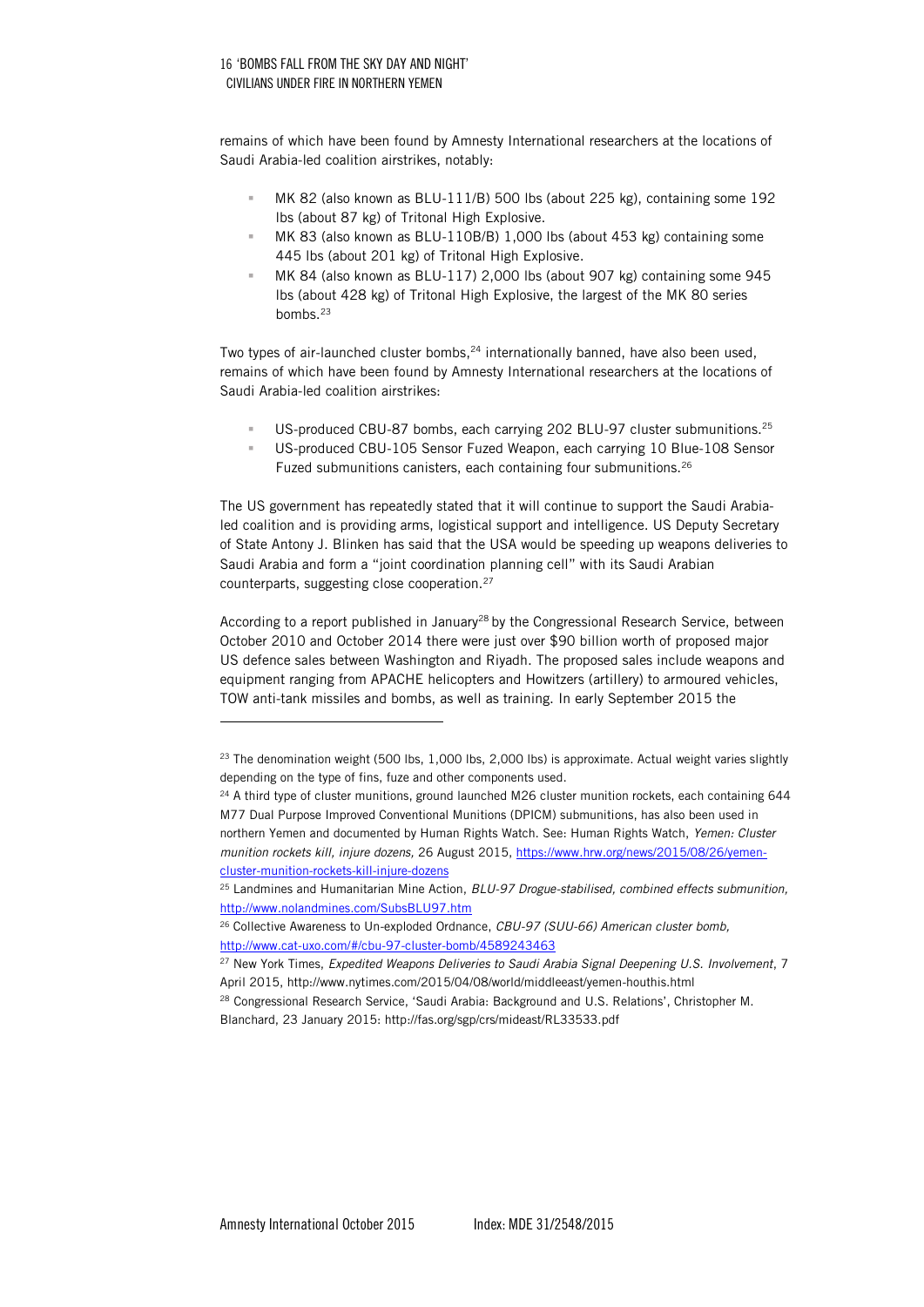Bloomberg news agency reported that the Obama administration had notified Congress informally that it wanted to resupply Saudi Arabia with "thousands of precision-guided munitions", including "Joint Direct Attack Munitions with GPS satellite guidance".<sup>29</sup>

Saudi Arabia has also been a major importer of UK weapons since the 1960s. Between 2009 and 2013, 42% of all UK arms exports went to Saudi Arabia.<sup>30</sup> Between 15 March and 1 July 2015, the UK approved 37 export licences to Saudi Arabia, which it said had been considered in line with its obligations under the Arms Trade Treaty.<sup>31</sup>

All states have legal responsibilities under international law to control the transfer of weapons and restrict or prohibit it in certain circumstances. Under Article 6 of the Arms Trade Treaty, which came into force in late 2014, where a state has knowledge that the arms it is considering for authorization would be used by a party to an armed conflict in the commission of attacks directed against civilian objects or civilians protected as such, or any other war crime as defined by international agreements to which the state is a party, it is prohibited from transferring such arms and munitions to the party.<sup>32</sup>

In addition to this treaty obligation, under customary international law, states may incur liability for aiding or assisting another state to commit internationally wrongful acts such as commission of attacks directed against civilian objects or civilians protected as such, or any other war crime.<sup>33</sup> In this context providing means or other material support (such as military equipment) with the knowledge that its use will lead to or facilitate the commission of serious violations of international humanitarian law may lead to liability under international law.

The Saudi Arabia-led coalition airstrikes investigated by Amnesty International in Sa'da governorate have involved serious violations of international humanitarian law, including war crimes. Amnesty International is calling on states – including the US and UK – who supply arms to the members of the Saudi Arabia-led coalition<sup>34</sup> to suspend all transfers to members of the Saudi Arabia-led coalition which are carrying out attacks in Yemen, of general purpose bombs, fighter jets, combat helicopters and associated parts and components.

<sup>32</sup> Arms Trade Treaty (ATT), Article 6, pp. 4-5[, https://unoda-web.s3.amazonaws.com/wp-](https://unoda-web.s3.amazonaws.com/wp-content/uploads/2013/06/English7.pdf)

<sup>29</sup> Bloomberg Business, *Saudi arms resupply readied by US as King to visit White House,* 3 September 2- 15, http://www.bloomberg.com/news/articles/2015-09-03/saudi-arms-resupply-readied-by-u-s-as-king-tovisit-white-house

<sup>30</sup> SIPRI, 'Trends in International Arms Transfers, 2013', Simeon T. Wezeman, Pieter D. Wezeman, March 2014, p.2, http://books.sipri.org/files/FS/SIPRIFS1403.pdf

<sup>31</sup> UK Parliament, *Arms Trade: Saudi Arabia: written question-3711,* http://www.parliament.uk/writtenquestions-answers-statements/written-question/commons/2015-06-23/3711

[content/uploads/2013/06/English7.pdf](https://unoda-web.s3.amazonaws.com/wp-content/uploads/2013/06/English7.pdf) Text taken verbatim from: Amnesty International, *Applying the Arms Trade Treaty to ensure the protection of human rights*, February 2015, Index: ACT 30/003/2015, pp. 4-5, https://www.**amnesty**.org/download/.../ACT3000032015ENGLISH.PDF

<sup>33</sup> Draft Articles on Responsibility of States for Internationally Wrongful Acts, with commentaries, International Law Commission, Yearbook of International Law Commission, 2001, vol. II, Part Two, Article 16, p. 36.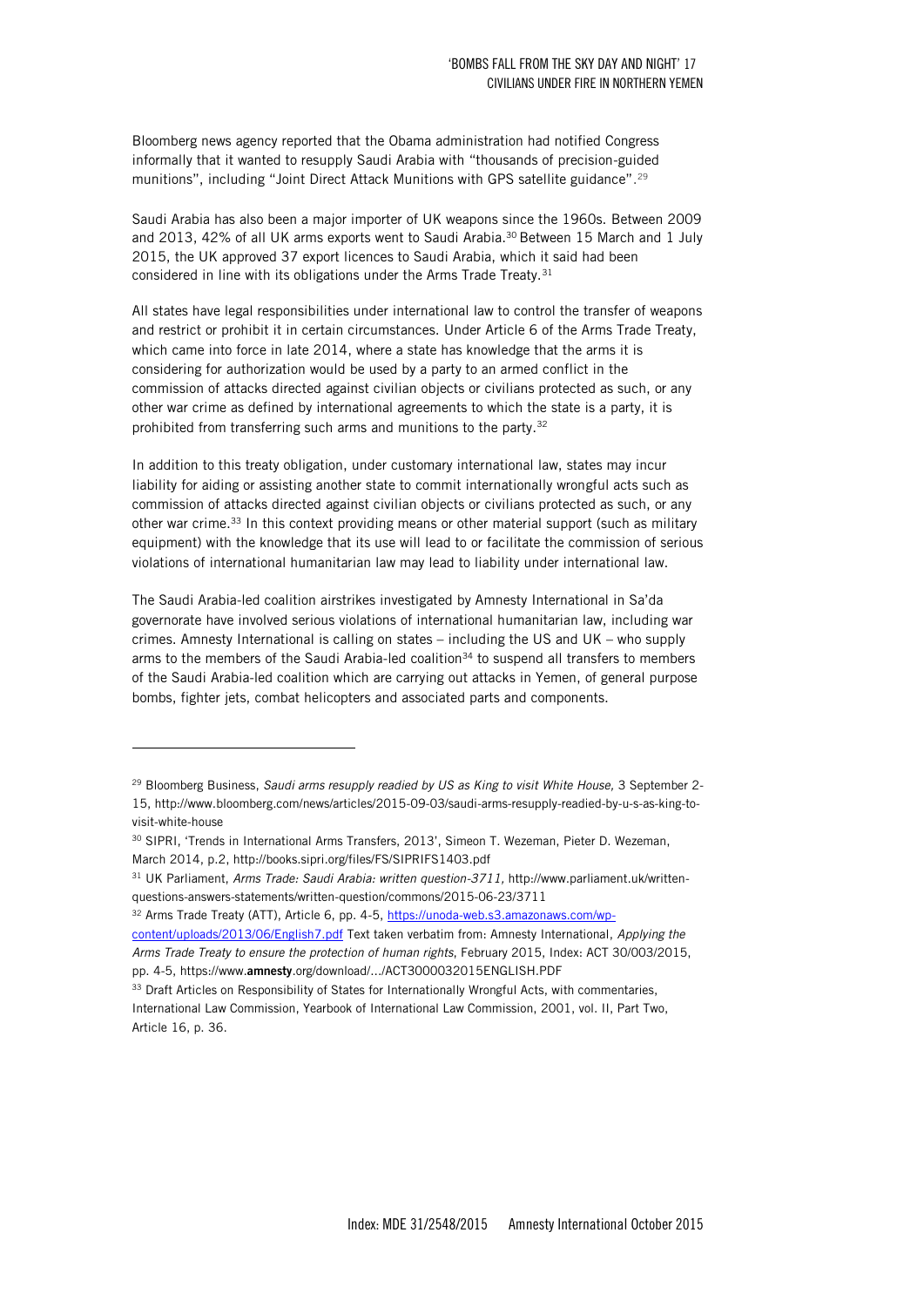j

<sup>34</sup> Bahrain, Egypt, UAE, Kuwait, Qatar, Sudan, Jordan and Morocco are also participating in the Saudi Arabia-led coalition.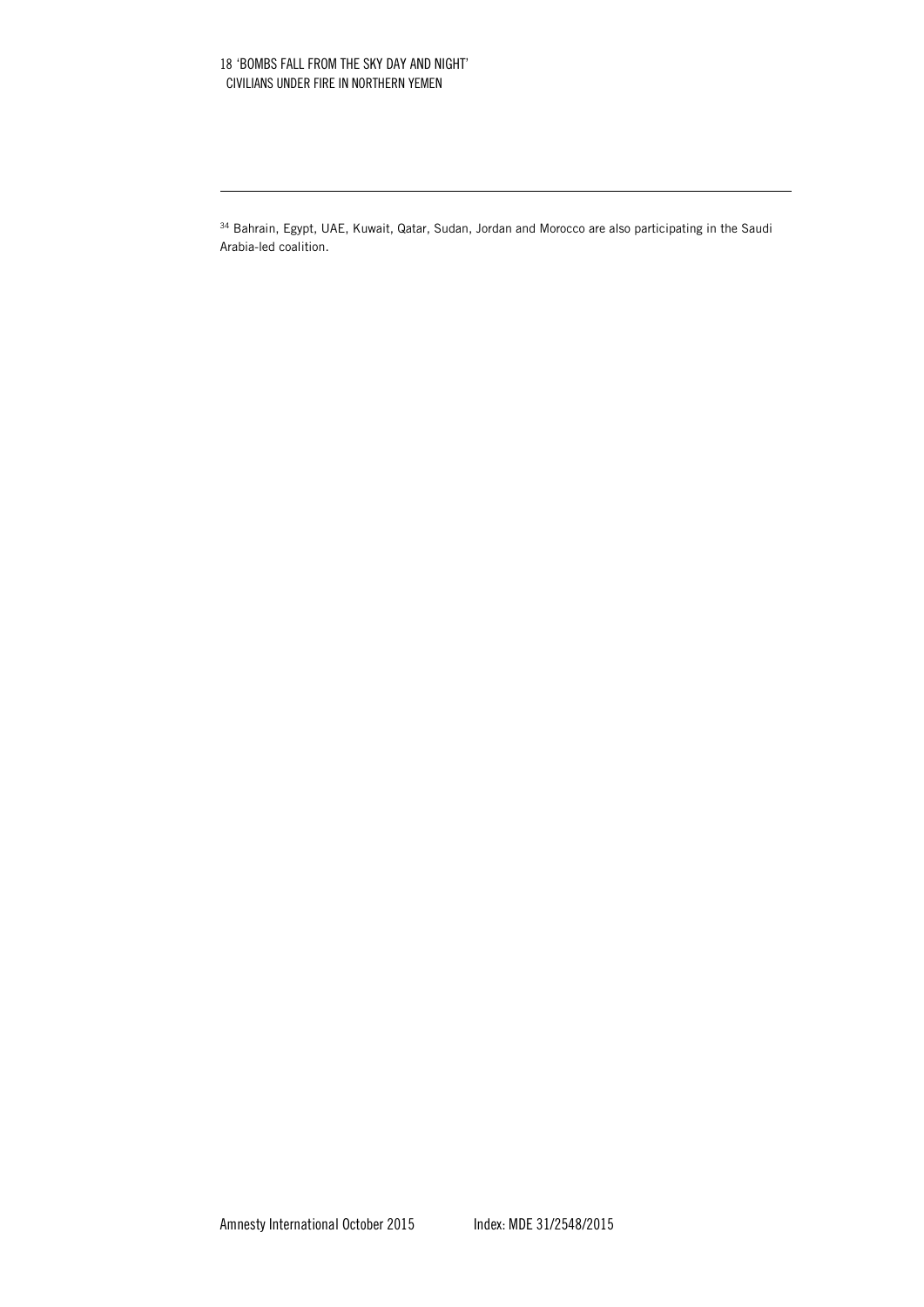## <span id="page-18-0"></span>**CASES OF AIRSTRIKES RESULTING IN CIVILIAN CASUALTIES**

## <span id="page-18-1"></span>SA'DA CITY, SA'DA, 1 JULY<sup>35</sup>

On the night of 1 July Majid Amin al-Hamiri was sitting across the road from the three-storey apartment building in which his family lived, when coalition forces launched three consecutive strikes on the building, just north of Sa'da city centre. The attack killed Ahmed al-Dhammari, a 40-year-old fruit and vegetable vendor; and injured six members of the Hamiri family – 18-month-old Naya al-Hamiri; her mother Anhar, 26; grandmother Samira, 48; her aunts Nidhal, 19, and Noura, 21; and her uncle Wessam, 23 – as well as three men who were working on the family's home.

Majid Amin al-Hamiri told Amnesty International:

*"The first strike hit in front of the building, the second hit the first floor and the third hit the second floor. I was sitting across the road with my 15-year-old brother and I saw everything. All I heard was the plane, as if it was descending and making a whistling sound. Then I heard an explosion. I went to get my family out after the first strike, to get out my father and brother, and then the second strike happened…Min Allah [It was written by god, meant to be]. We were already around the corner when the second strike happened. That is when my brother was injured in his leg."<sup>36</sup>*

A fruit and vegetable vendor from the downstairs shop and two workers who were repairing the windows of the al-Hamiris' apartment were also injured in the strikes. *"We have no electricity in Sa'da, so the workers had to work at night because they needed electricity for their tools and the generator is only on for few hours at night"*, Majid told Amnesty International.

Majid Amin al-Hamiri also told researchers how he and his family had been living in utter fear of the airstrikes every night:

*"Since the start of the coalition airstrikes, we have been sleeping under the stairs. My daughter Naya and I slept under the stairs on the ground floor, while the rest of the family slept under the stairs on the first floor. At the time of the airstrike, my family was watching television in the living room. If we had been asleep when the strike happened, we would not have survived. We choose the safest place in the house, under the stairs. The whole house is destroyed."*

Majid al-Hamiri told researchers that this was not the first airstrike on his neighbourhood:

<sup>&</sup>lt;sup>35</sup> The GPS coordinates of the strike taken by Amnesty International during a visit to the site on 3 July 2015: 16°56'50.2"N 43°45'27.3"E.

<sup>36</sup> Interview in Sa'da city, Sa'da, 3 July 2015.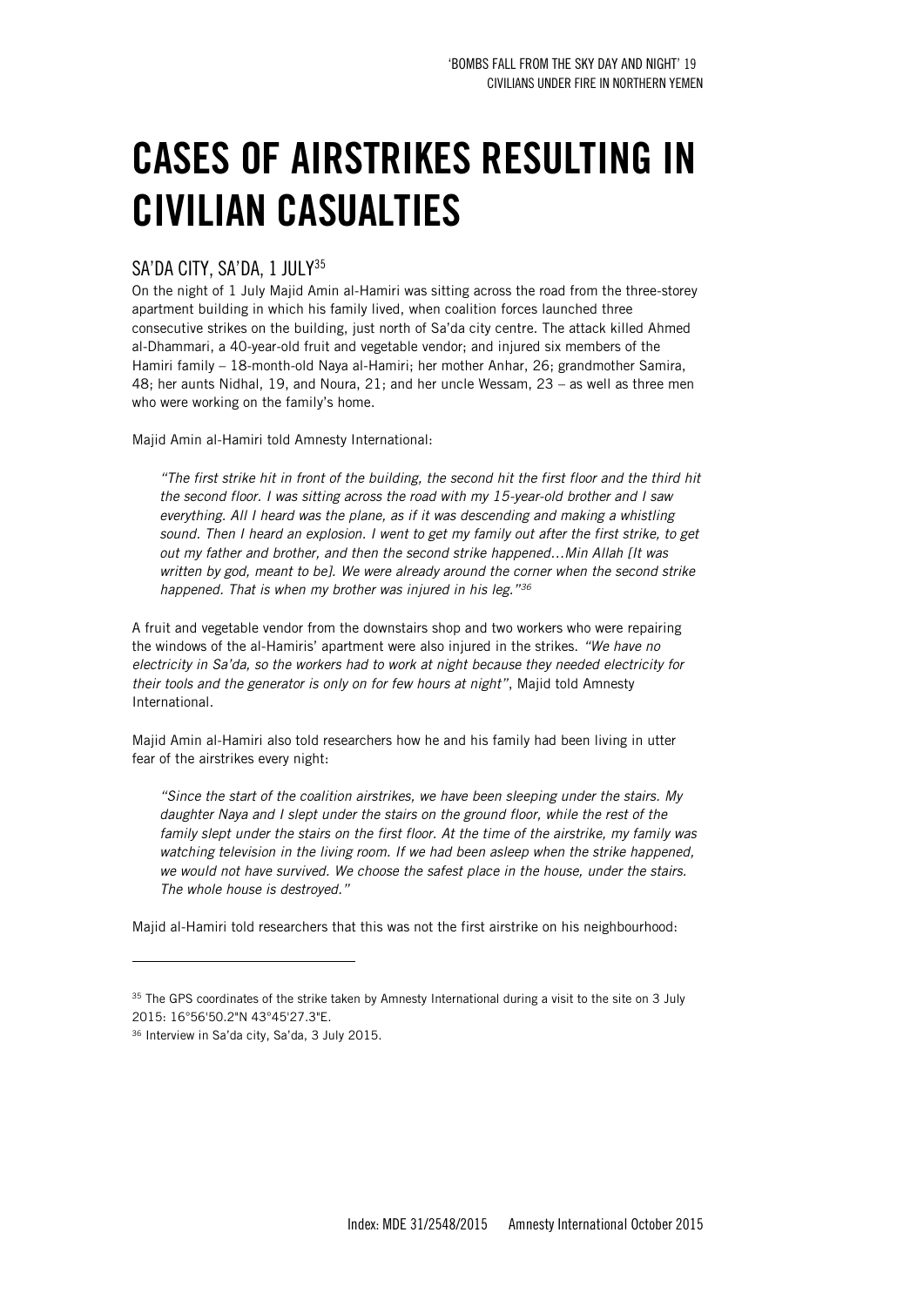*"A strike prior to this one on my house targeted the 125th [army] Brigade and the Military Police [Headquarters], 500 metres from our house. But the brigade was not active at the time."*

Neighbours told researchers that many residents had fled the neighbourhood after the strike, weeks earlier, on the nearby army and military police buildings and that more had fled since the 1 July strike on the al-Hamiri building. Only two families were still living in the building at the time of the strike; the al-Hamiris and the owner of the building and his family. The owner and his family lived on the ground floor, on the eastern side of the building, and were able to escape unharmed after the first bomb struck in front of the western side the building. A fruit and vegetable shop on the ground floor was open late as is customary during the month of Ramadan.<sup>37</sup>

Amnesty International visited the site on 3 July, a day and a half after the airstrike, and examined munition remnants found in the rubble of the building that were consistent with the weight and material used for bombs found at the sites of other airstrikes in Sa'da governorate and elsewhere in Yemen.<sup>38</sup> A crater of about two meters in diameter in front of the building, which witnesses identified as the point of impact of the first strike, had been filled with bricks and debris from the strike. The building was partly destroyed, notably between the western façade and the stairwell, and neighbouring houses had suffered varying degrees of blast damage. Researchers found no evidence that the building was used for military purposes.

The fact that the building was the object of three successive strikes indicates that it was likely the intended target, possibly because it was associated with Military Police chief Hamid al-Hamiri, a member of the extended al-Hamiri family who, according to relatives and neighbours who spoke to Amnesty International, was no longer living in the building and was not in or near the building at the time of the strike. However, even if he had been present, attacking the building in this manner, with some 20 civilians present, would likely have been disproportionate.

### <span id="page-19-0"></span>DAMMAJ VALLEY, AL-SAFRA, SA'DA, 13 JUNE **<sup>39</sup>**

l

On 13 June, coalition forces killed eight children and two women from the al-Sailami family and injured seven other relatives, four children, two women and a man, when they bombed their home in al-Safra, a village south-east of Sa'da city at around 12.30pm.

At the ruins of the house, on the northern edge of the village, Abdullah Ahmed Yahya al-

<sup>&</sup>lt;sup>37</sup> The holy month for Muslims, when people fast from sunrise to sunset and shops and markets are open late into the night. In 2015 the month of Ramadan ran from 18 June to 17 July.

<sup>38</sup> Metal fragments found at the site of this strike had the same characteristics (weight, thickness, consistency and colour) as those of fragments found by Amnesty International researchers at dozens of other airstrike locations in Sa'da and elsewhere in Yemen.

<sup>39</sup> The GPS coordinates of the strike taken by Amnesty International during a visit to the site on 5 July 2015: 16°53'38.8"N 43°48'59.9"E.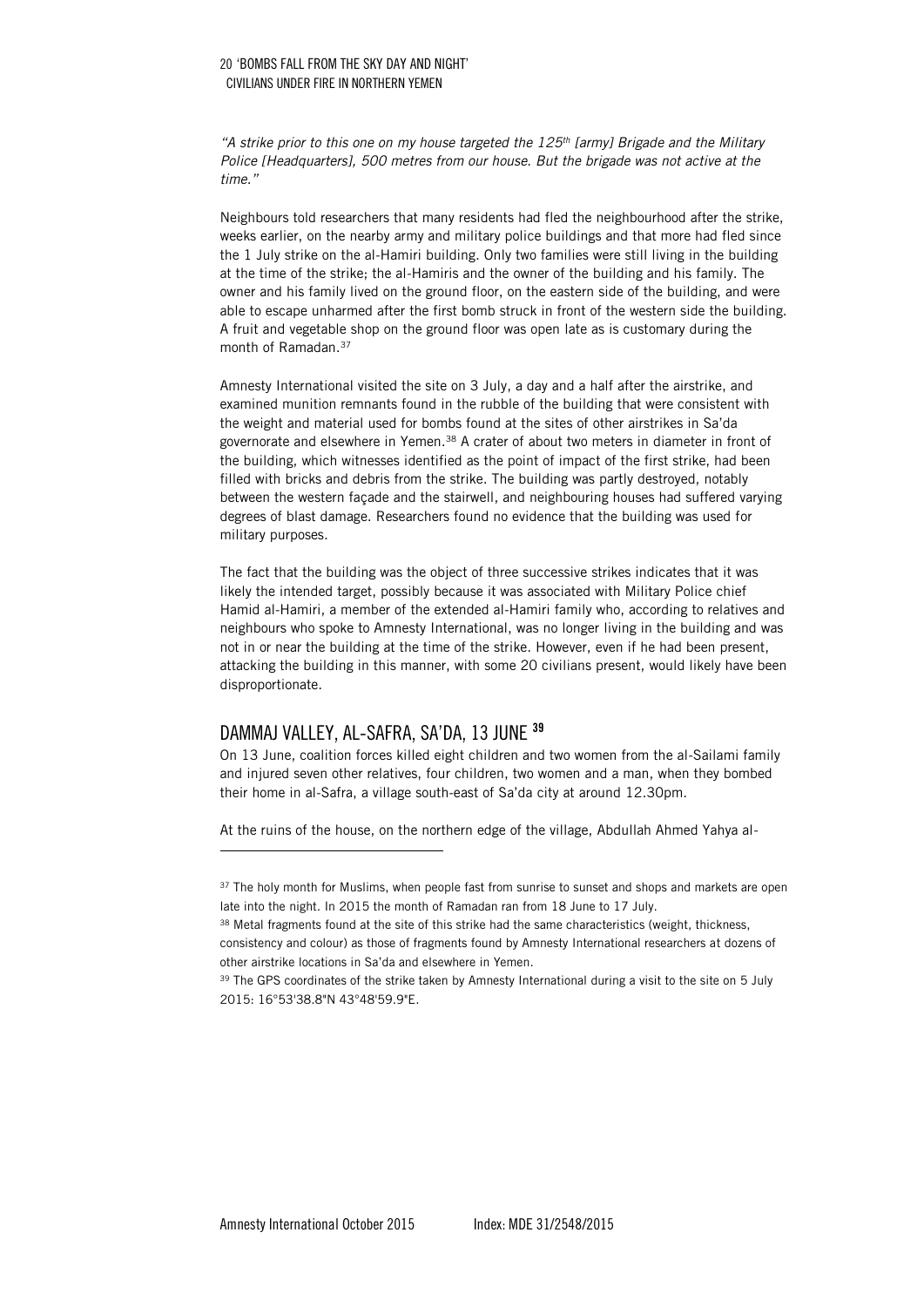Sailami, whose one-year-old son was killed in the strike, told Amnesty International that he was praying at the nearby mosque with the other men from the family when he heard the bombing and ran back to find a scene of indescribable horror:

*"We [the men] were at the mosque at noon prayers, 20 meters from the house. There were 19 people in the house when it was bombed. All but one were women who were not associated with the fighting and children. The children who would usually be playing outside during the day were in the house, because it was lunchtime. They were all killed or injured. One of the dead was a 12-day-old baby, Abdelhakim, and his mother Wafaa, 17. Then we found Sefiya's body at the entrance of the house, where she was sitting with her two children, three-year-old Youssef and 18-month-old Zahra. All three were killed. It took us three days to dig out their body parts. Youssef was torn to shreds."<sup>40</sup>*

Mohammed, another relative who took part in the rescue after the airstrike, told Amnesty International:

*"'Aqil still had his dummy [pacifier] in his mouth when we pulled him out of the rubble, dead. He was only one year old. That day was his first birthday. Mohammed was 14 months; we found him and his sister Mariam, six, dead in the rubble. When we dug Baraa', and her sister Juhaina out of the rubble, Juhaina was still alive but she died a few days later, on the first day of Ramadan. She was seven, and Baraa' was four. The youngest survivor is Abdelmalik, who is only six months old. We found him in the arms of his grandmother Aisha; she folded her body over his and protected him. He was unharmed. She was also injured but thankfully survived. Why on earth did the Saudis bomb our home? This is a farm, we are civilians. There were only women and children. My cousin Ahmad was the only man in the house. He wasn't feeling well so he did not come to the mosque, but was praying in his room when the house was bombed. When we pulled him from the rubble, injured, he was still praying." 41*

Amnesty International visited the site three weeks after the airstrike and found at the ruins of the house many items that would normally be found in a civilian house – children's toys, books, clothes, cooking utensils and furniture. No sign of weapons or other military ware were found in or around the house. Amnesty International did not find any information to suggest that the male residents, who were all, except one, not in the house at the time of the strike, were fighters. At best, this attack demonstrates reckless disregard for the lives of civilians. If the attackers had information that fighters were present, they had a duty to take steps to verify their presence and to ascertain who else was in the house. If necessary precautions had been taken the attack would have been cancelled due to the fact that only civilians were present.

<sup>40</sup> Interview in Dammaj Valley, al-Safra, Sa'da, 5 July 2015.

<sup>41</sup> Interview in Dammaj Valley, al-Safra, Sa'da, 5 July 2015.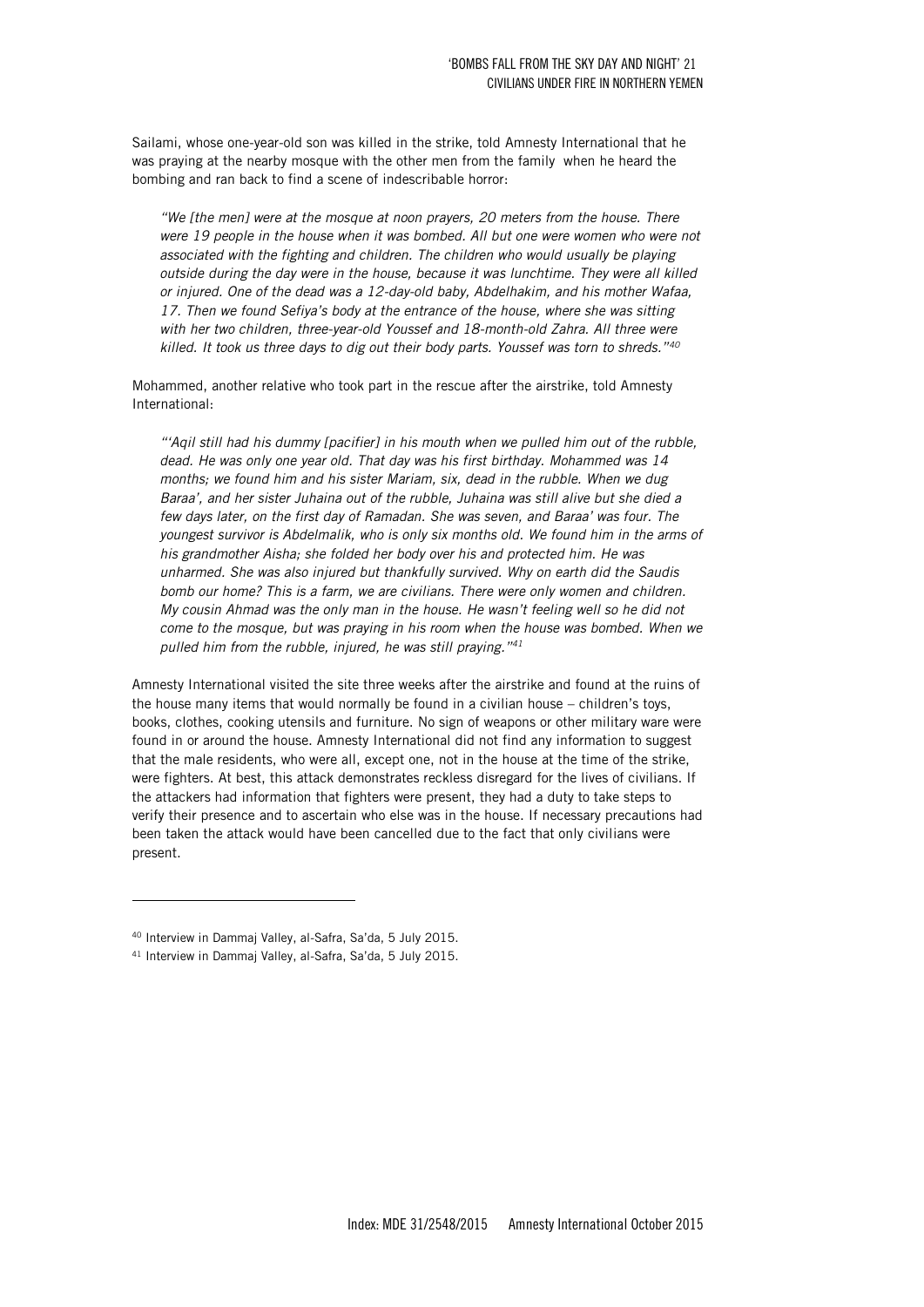### <span id="page-21-0"></span>BENI MA'ATH, SABR, SAHAR, SA'DA, 8 JUNE<sup>42</sup>

On the morning of 8 June, a coalition forces airstrike on a farm in Beni Ma'ath, a rural area north-west of Sa'da city, killed three children and two pregnant women, as well as injuring two children and a 61-year-old man from the Halhal family.

The strikes created a 10-meter wide crater, where Amnesty International found remnants of a US-designed Mark (MK) 80 series general purpose bomb.<sup>43</sup> Survivors told Amnesty International that three consecutive airstrikes hit the farm, sending some of the 22 family members flying dozens of meters away. They said that they did not find the body of one of the children killed in the strike until four days later. Amnesty International found no evidence of military activities around the house, where the family's meagre possessions were strewn dozens of meters from the ruins of the house.

Ammar Mohammed Halhal, a 28-year-old farmer and father of four who survived the attack, but lost his pregnant wife and his daughter, told Amnesty International:

*"I don't know why they bombed us. We are just simple farmers, we grow qat and vegetables. We are poor and spend our time working to eke a living for our families. They killed us for no reason. My wife, Nabila Ali and my little girl Fatime, my brothers Saqar and Abdullatif, who are both two years old, and my stepmother Safia Ghaleb were all killed. My wife and my stepmother were both in the last month of their pregnancies. My father and my little brother and sister, both three years old, were injured. The bombs were so powerful that we were blown far from the house. It took four days to find the body of little Abdullatif; he had been blown more than 50 meters away".<sup>44</sup>*

Ammar Mohammed Halhal's father, Mohammed, who sustained multiple injuries to his back, neck and arms, said: *"The explosion sent me flying all the way to that tree, some 30 meters from the house".<sup>45</sup>*

### <span id="page-21-1"></span>AL-MAGHSAL, AL-JA'MALA, MAJZ, SA'DA, 4 JUNE **<sup>46</sup>**

The al-Shayba family lived in a tight-knit cluster of small houses in al-Maghsal area in Majz, north-west of Sa'da city. On the morning of 4 June, four consecutive airstrikes ripped through the homes. 11 members of the al-Shayba family, eight children and three women, were killed, while a woman and two children and were injured.

Fragments of MK 80 bombs, which have been systematically used in coalition forces' air bombardments, were found in the ruins of the house by Amnesty International. As with many other coalition airstrikes, there was no evident military objective at or near the site of the multiple strikes, whose victims were all children and women.

l

**<sup>42</sup>** The GPS coordinates of the strike taken by Amnesty International during a visit to the site on 5 July 2015: 16°58'11.2"N 43°38'19.7"E**.**

<sup>&</sup>lt;sup>43</sup> Photographs of the fragments on record with Amnesty International.

<sup>44</sup> Interview in Beni Ma'ath, Sabr, Sahar, Sa'da, 4 July 2015.

<sup>45</sup> Interview in Beni Ma'ath, Sabr, Sahar, Sa'da, 4 July 2015.

<sup>46</sup> The GPS coordinates of the strike taken by Amnesty International during a visit to the site on 4 July 2015: 17°04'27.8"N 43°32'37.5"E.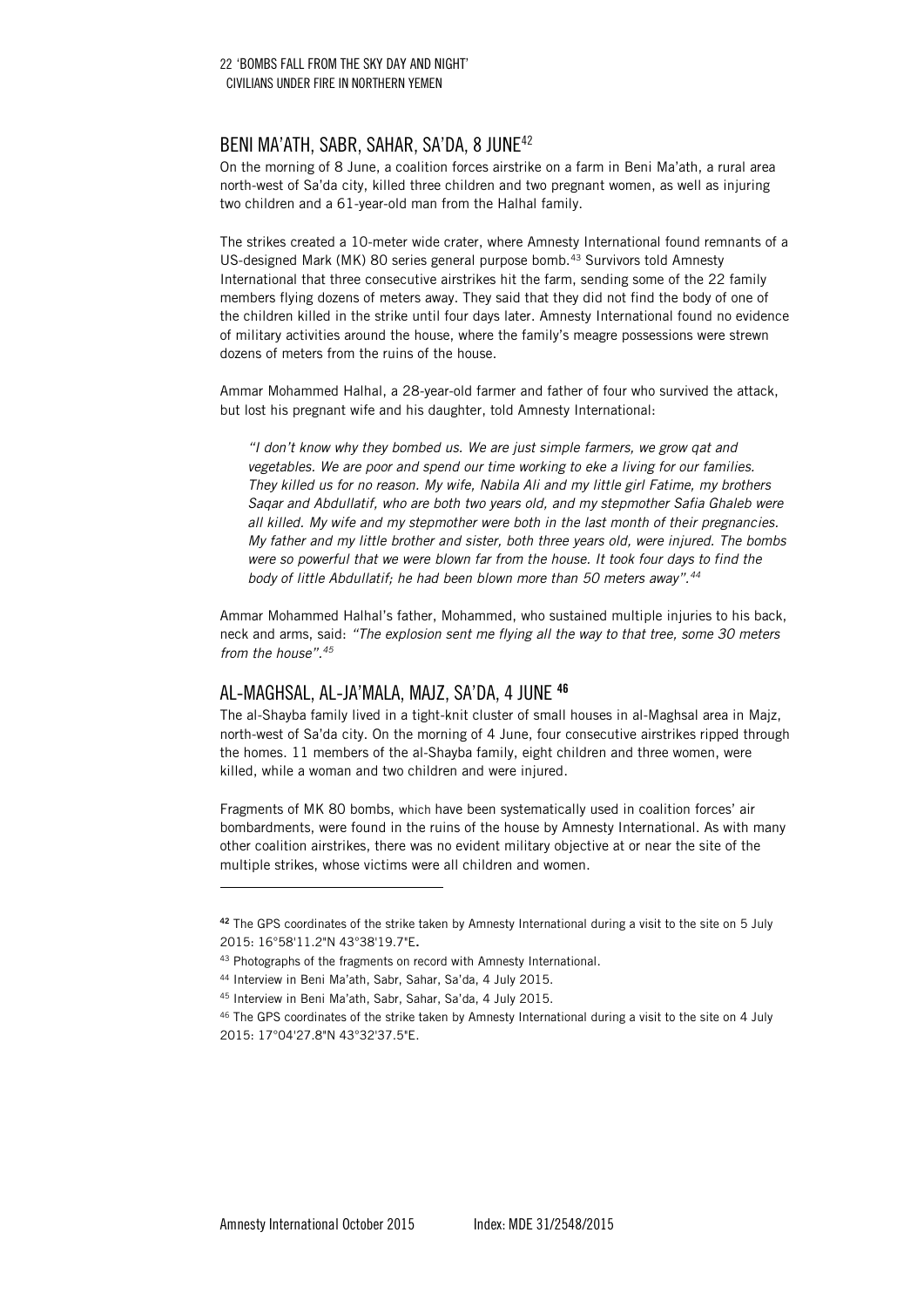Ali Qassem Salah al-Shayba, an animal trader and father of four, told Amnesty International:

*"I was by the river on my way back home when our homes were bombed, at about 10am. It was a massacre; what can I tell you? A massacre. I lost my son Hassan, four, and my daughter Taysir, 12; my mother, Munawwar, my sister Aziza and her daughter Salsabil, six; my brother's son and daughter, Mohammed and Yousra, aged nine and 16, and my cousin Shama'a and her three daughters, Altaf, Zahra & Batul, aged one, three, and six. My wife and my other four-year-old son were injured, along with my 16-year-old niece."<sup>47</sup>* 

Surviving family members said that the body of three-year old Zahra had not yet been recovered when Amnesty International visited the site four weeks after the attack.

*"A family of 20 lived here, my brothers and I and our families. It was a two-storey house. There were only women and children. And we don't have weapons, we are livestock traders. We have nothing to do with the war. I had 20 cows and over 50 goats. But they [coalition forces] destroyed it all,"* said Ali Qassem Salah al-Shayba, pointing to the carcasses of the dead animals still strewn around the house.

### <span id="page-22-0"></span>AL-'ERAM, BENI MA'ATH, SABR, SAHAR, SA'DA 3 JUNE**<sup>48</sup>**

When coalition forces airstrikes destroyed a cluster of nine houses in the eastern side of al-'Eram, they decimated a community. The attack, which took place at about 5pm, killed at least 55 residents and injured nine others. Those killed included 35 children and 11 women.

In the village, north-west of Sa'da city, survivors told Amnesty International that several consecutive airstrikes hit the village and that the strikes had continued while rescue efforts were underway to look for bodies and survivors in the rubble.

Salah Basrallah, a farmer, lost 21 family members, including his six children and his wife, in the bombing. He told Amnesty International:

*"My brother Saleh and his wife Alya, my wife Amina Mohamed, my mother Fatimat Hadi, my six children and my brother's children were all killed. A total of 21 were killed in my family. At the time of the strikes, I was at the farm, outside the village. My wife was in the house, my children were playing outside. I heard the airstrike and I came to find my house had become a mound of rubble. We did not find some of the dead until days later. We had to dig in the rubble to look for the bodies while the planes were still flying overhead after the airstrikes."<sup>49</sup>*

Ghaleb Dhaifallah, a father of four, whose 11-year-old son, was killed in the bombing, described the attack to Amnesty International:

<sup>47</sup> Interview in al-Maghsal, al-Ja'mala, Majz, Sa'da, 4 July 2015.

<sup>48</sup> The GPS coordinates of the strike taken by Amnesty International during a visit to the site on 4 July 2015: 16°57'42.8"N 43°36'52.7"E.

<sup>49</sup> Interview in al-'Eram, Sab, Beni Ma'ath, Sahar, Sa'da, 4 July 2015.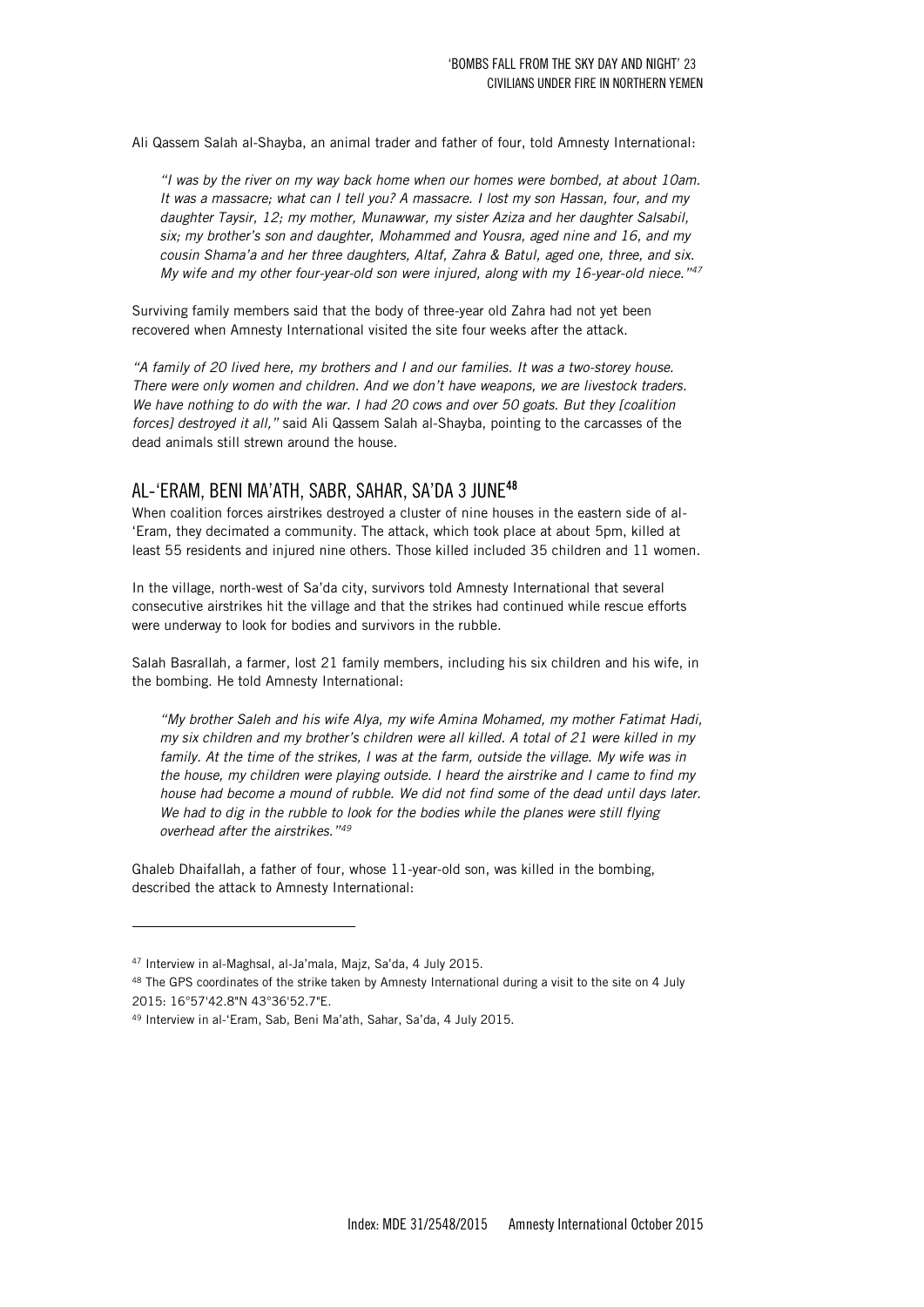*"At the time of the airstrikes, I was at a friend's house around 200 meters from here. There were four strikes. There was a gap of one hour between the second, third and fourth attack. My eldest son Mu'az was killed, he was 11 years old. He was injured by shrapnel in the head and died on the spot. He was playing with Sadeq Hamoud's four children, my uncle's two daughters and some other children they all died on the spot. About 12 of them were not buried in the rubble. The rest were under the rubble. We had to dig for a long time to find the bodies. I swear there were no arms depots here or any [Huthi] leader here. It's just a place where normal citizens live."<sup>50</sup>*

Residents said that it took five days to dig out all the bodies and that some of the victims were killed when coalition forces struck the area again while rescue efforts were underway. They said that no Huthi leaders or fighters were residing in the village. Amnesty International found no evidence of military activities in the village. Residents showed Amnesty International a disused school on the eastern edge of the village that had been bombed by coalition forces a month prior to the strikes on the village, causing no casualties as the school was not in use. They also showed researchers remnants of MK 80 series bombs, which they said they found in the rubble.<sup>51</sup>

Amnesty International could not establish the identity of each and every victim of the attack. However, what is clear is that a large majority of the victims were civilian women and children. Even if Huthi fighters were among those killed in the attack, their presence in and of itself would not make these homes military objectives. An attack targeting the fighters would need to take into account the presence of so many civilians. Carrying out the strikes when so many civilians were present would likely make it a disproportionate attack.

## <span id="page-23-0"></span>COMMERCIAL BUILDINGS, AL-JUMAYDA NEIGHBOURHOOD, SA'DA CITY, SA'DA, 2 JUNE<sup>52</sup>

Sa'da city's main commercial street, south and south-east of the old city, has been repeatedly targeted by coalition airstrikes and largely destroyed, killing and injuring shopkeepers and shoppers and depriving of their livelihoods hundreds of families who used to make a living from their trade there.

On the morning of 2 June, one of these airstrikes left seven dead and more than a dozen injured among shop-owners, shoppers and passers-by. Ahsan Ahmad al-Hamis, the owner of a shop selling agricultural products, described the strike to Amnesty International:

*"It was about 10.30am when the strike happened. Abdulaziz Jihad Ahsan, who was 20 and had a small shop selling electrical spare parts for cars, was killed on the spot. Abdulmalik Ahmad Nasser, who worked in my shop, was also killed on the road near the shop. Another one who was killed on the street was Hamud Yahia Sayed Zalzal. In* 

l

<sup>50</sup> Interview in al-'Eram, Sabr, Beni Ma'ath, Sahar, Sa'da, 4 July 2015.

<sup>&</sup>lt;sup>51</sup> Photographs of the fragments are on file at Amnesty International.

<sup>&</sup>lt;sup>52</sup> The GPS coordinates of the strike taken by Amnesty International during a visit to the site on 5 July 2015: 16°55'57.3"N 43°44'27.1"E.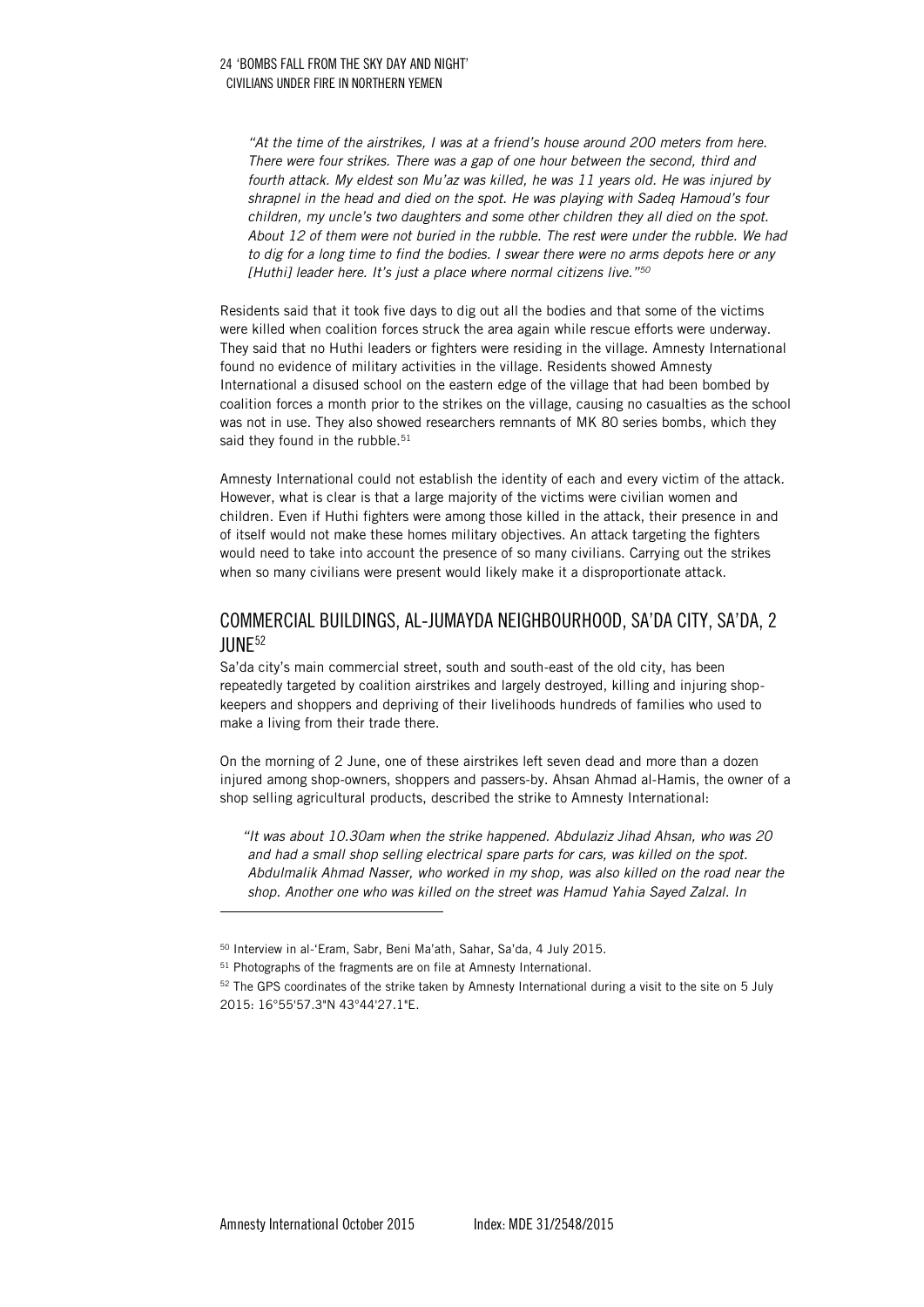*addition to them I saw three other dead men whose names I don't know".<sup>53</sup>*

Abdelsalam Ahmed Nasser told Amnesty International that his brother Abdelmalik Ahmed Nasser, 32, was a father of four young children:

*"It was about 10.30am and I had gone to buy some car parts when a shop owner ran over to me and told me: 'come quickly, your brother is injured'. There were no ambulances. We had to wait half an hour. We took him to hospital but he died. He had shrapnel injuries in his abdomen. He had been about 30 meters away from the explosion"<sup>54</sup>*

Abdulaziz Jihad Ahsan's brother Shihab told Amnesty International that Abdulaziz was struck in the head by shrapnel and died instantly; and that another brother, Yasser, was also injured in the strike.

Witnesses told researchers that another airstrike a day earlier on an aluminium shop on the same street had caused further casualties.

### <span id="page-24-0"></span>ATTACK ON VEHICLE, SA'DA CITY, SA'DA, EARLY JUNE<sup>55</sup>

Some victims were killed as they were trying to flee to safety. Abdullah al-Lamood Abdullah told Amnesty International that six members of his family were killed when the car they were travelling in was struck by coalition forces around 4 June in the middle of the day.

The car was by the petrol station near the political security building on the Gharaz Road, next to the specialized hospital, when a first airstrike hit the station. A second airstrike subsequently hit the car, inside which were Hassan Hussein al-Lamood, 31, his mother Aziza, 50, his wife and their four young children. All were killed except Hussein's youngest child, a 13-day-old boy.

Abdullah told researchers that later that evening he heard on television that coalition forces announced the killing of a Huthi leader. He believed from the description that they were referring to his brother Hassan. However, he maintained that his brother Hassan was neither a leader nor a member of the Huthis.

*"He was just an ordinary family man who worked in a money change office. They were in the Muwasalat area and when the petrol station there was bombed they escaped and headed to Gharaz, to my sister. They were on the way there when their car was bombed".<sup>56</sup>*

It is not clear if the target of the strike was the vehicle in which the al-Lamood family was

<sup>53</sup> Interview in Sa'da city, Sa'da, 5 July 2015.

<sup>54</sup> Interview in Sa'da city, Sa'da, 5 July 2015.

<sup>55</sup> The GPS coordinates of the strike taken by Amnesty International during a visit to the site on 5 July 2015: 17°00'21.1"N 43°39'53.0"E.

<sup>56</sup> Interview in Sa'da city, Sa'da, 4 July 2015.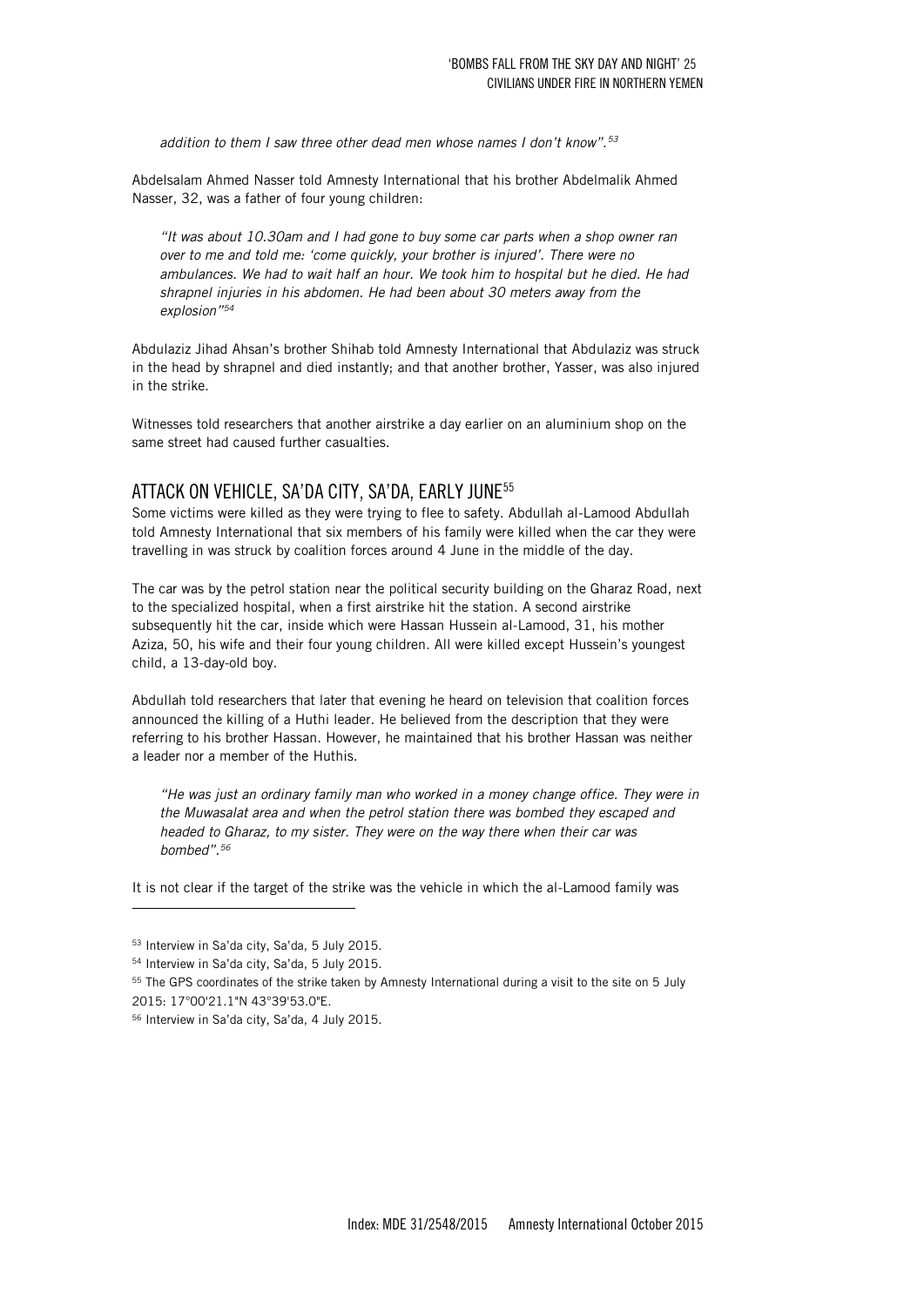travelling, the petrol station, the political security building or another target nearby. The vehicle and the civilians in it should not have been targeted. The petrol station also is a civilian object and should not have been directly attacked as such. As part of their obligation to take necessary precautions, those planning an attack on a legitimate target in the immediate vicinity should have been aware of and taken into consideration the danger of striking a petrol station, which was likely to cause a secondary explosion and fire thereby putting civilians in the area at risk. They would have had an obligation to consider other less risky targets.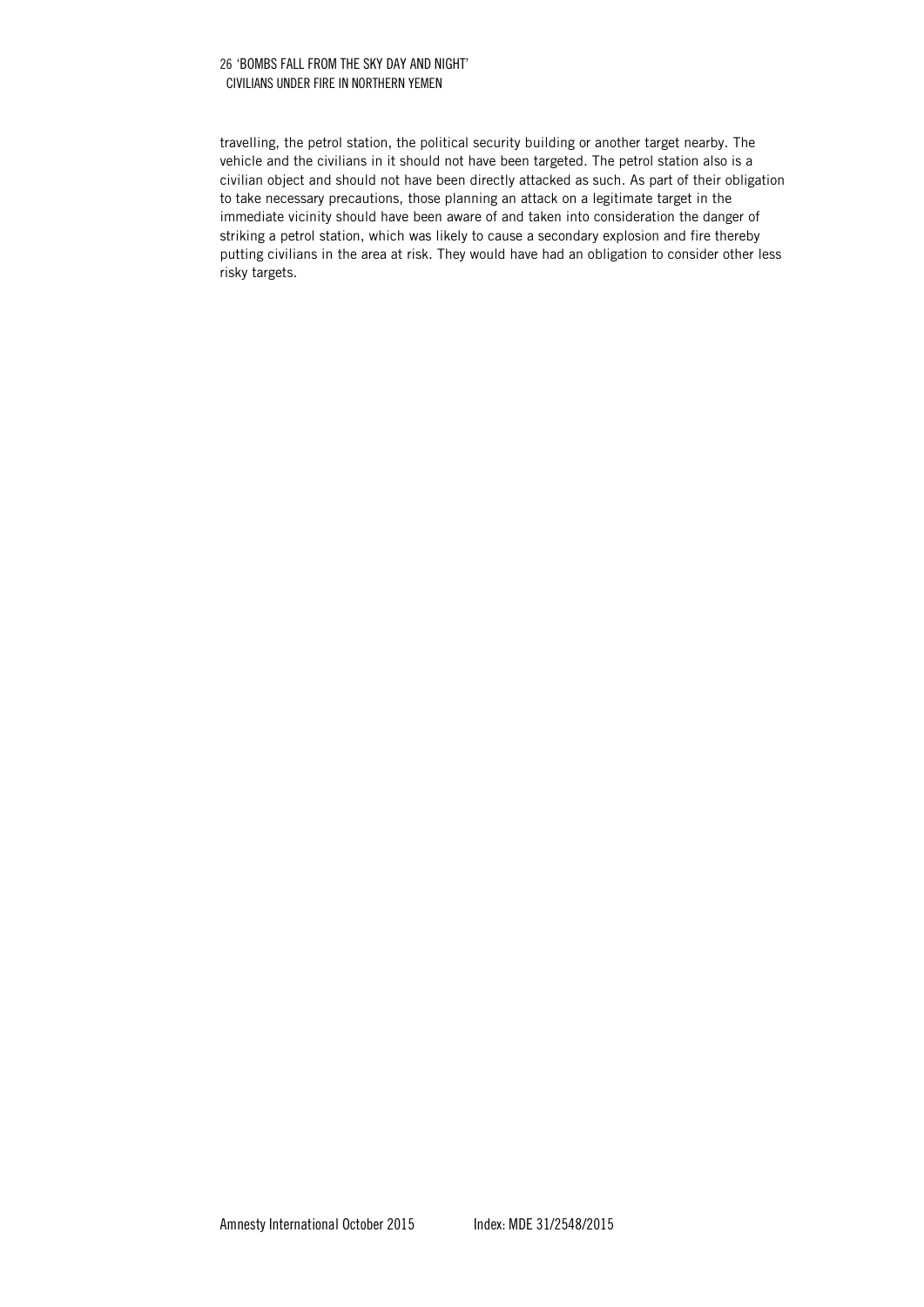## <span id="page-26-0"></span>**USE OF INTERNATIONALLY BANNED CLUSTER MUNITIONS**

Coalition forces have repeatedly launched strikes using internationally banned cluster bombs in and around villages around Sa'da city. Amnesty International found remnants of two types of cluster bombs, BLU-97 submunitions and their carrier bombs (CBU-87) north of the city, and the more sophisticated CBU-105 Sensor Fuzed Weapon (carrying Blue-108 Sensor Fuzed submunitions) south of the city.<sup>57</sup>

On 4 July on the outskirts of Nushoor,<sup>58</sup> a village north-east of Sa'da city, Amnesty International found scores of BLU-97 submunitions, many unexploded, spread over a large field, the size of a football pitch. Residents of the area told researchers that they were dropped by coalition aircraft in the last week of May. In the intervening weeks, some of the yellow soda-can sized submunitions, each with a small parachute attached, had already become partly buried and less visible, and thus even more dangerous for unsuspecting civilians who risk setting them off by inadvertently stepping on or touching them.

A 13-year-old boy, Mohammed Hamood al-Wabash, was injured in the afternoon of 30 May when he inadvertently stepped on one of the unexploded BLU-97 cluster submunitions in Nushoor. He sustained multiple fractures in his left foot. He told Amnesty International that he had seen the yellow bomblets, which he did not know at the time were explosive, but that he had not noticed the one he stepped on while walking in the area.<sup>59</sup>

Cluster bombs of the same make were dropped earlier in May by coalition forces in the centre of al-Magash,<sup>60</sup> a village west of Sa'da city, where Amnesty International found fragments of exploded submunitions between the houses and saw the impact of the explosions on the walls and doors of the houses. The organization could not verify reports that civilians had been injured by cluster bombs in the village. Residents of the village said that many of their neighbours had fled after the cluster bomb strike.

Cluster bombs contain between dozens and hundreds of submunitions, which are released in mid-air, and scatter indiscriminately over a large area measuring hundreds of square meters. Cluster submunitions also have a high dud rate, with a high percentage failing to explode on impact and becoming de-facto land mines, which pose a threat to civilians for years after deployment. For these reasons the use (as well as production and sale or transfer) of cluster munitions is prohibited under the 2008 Convention on Cluster Munitions, to which 116

<sup>57</sup> Photographs of the cluster submunitions, their carrier bombs and fragments are on file with Amnesty International.

<sup>58</sup> The GPS coordinates of the strike taken by Amnesty International during a visit to the site on 4 July 2015: 17°01'55.1"N 43°49'38.0"E.

<sup>59</sup> Interview in Sa'da city, Sa'da, 4 July 2015.

<sup>60</sup> The GPS coordinates of the strike taken by Amnesty International during a visit to the site on 4 July 2015: 16°56'23.4"N 43°42'54.9"E.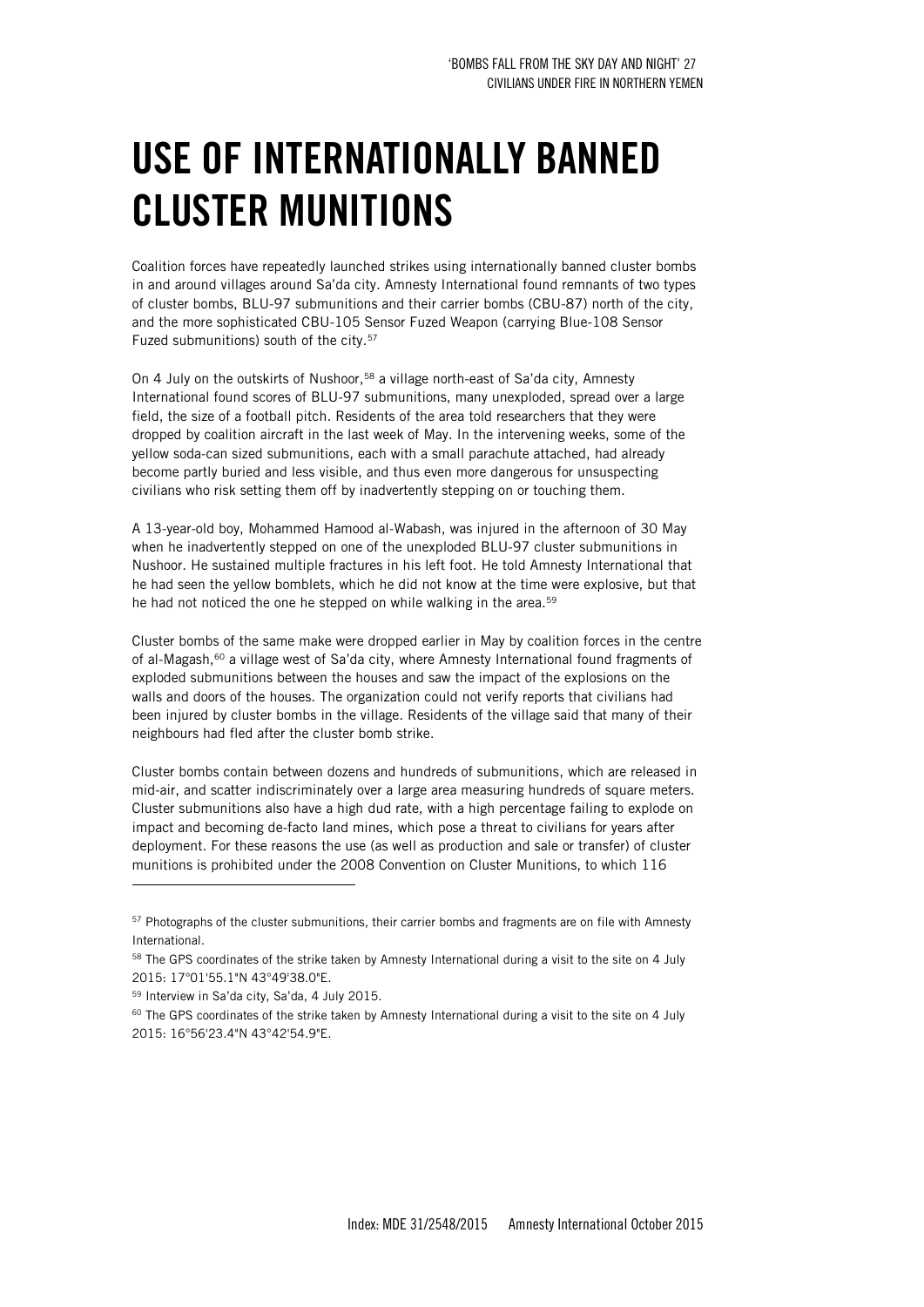countries have since become state parties.

Even though Yemen, Saudi Arabia and the other countries members of the Saudi Arabia-led coalition participating in the conflict in Yemen are not parties to the Cluster Munition Convention, they are obliged to respect the ban on the use of inherently indiscriminate weapons that forms part of customary international humanitarian law.<sup>61</sup>

The notoriously indiscriminate US-made BLU-97 cluster submunitions were previously used in Yemen by the US in 2009,<sup>62</sup> and were sold by the US to Saudi Arabia, which also previously used them in Yemen.<sup>63</sup>

In the Harf Sofian area south of Sa'da governorate, <sup>64</sup> Amnesty International found remains of another type of cluster munition, the more recent and sophisticated CBU-105 Sensor Fuzed Weapon. According to local residents, the cluster bombs struck the area on 29 June. Human Rights Watch has documented other types of air-delivered and ground-launched cluster munitions used by coalition forces in northern Yemen.<sup>65</sup>

j

<sup>61</sup> ICRC, Customary IHL Study, Rule 71.

<sup>62</sup> Amnesty International, *Yemen: Images of missile and cluster munitions point to US role in fatal attack,* 7 June 2010[, https://www.amnesty.org/en/press-releases/2010/06/yemen-images-missile-and](https://www.amnesty.org/en/press-releases/2010/06/yemen-images-missile-and-cluster-munitions-point-us-role-fatal-attack-2010/)[cluster-munitions-point-us-role-fatal-attack-2010/](https://www.amnesty.org/en/press-releases/2010/06/yemen-images-missile-and-cluster-munitions-point-us-role-fatal-attack-2010/)

<sup>63</sup> Vice News, *US cluster bombs keep killing civilians in Yemen,* https://news.vice.com/article/us-clusterbombs-keep-killing-civilians-in-yemen

<sup>64</sup> The GPS coordinates of the strike taken by Amnesty International during a visit to the site on 6 July 2015: 16°22'39.0"N 44°05'08.6"E.

<sup>65</sup> Human Rights Watch, *Yemen: Cluster munition rockets kill, injure dozens,* 26 August 2015, <https://www.hrw.org/news/2015/08/26/yemen-cluster-munition-rockets-kill-injure-dozens>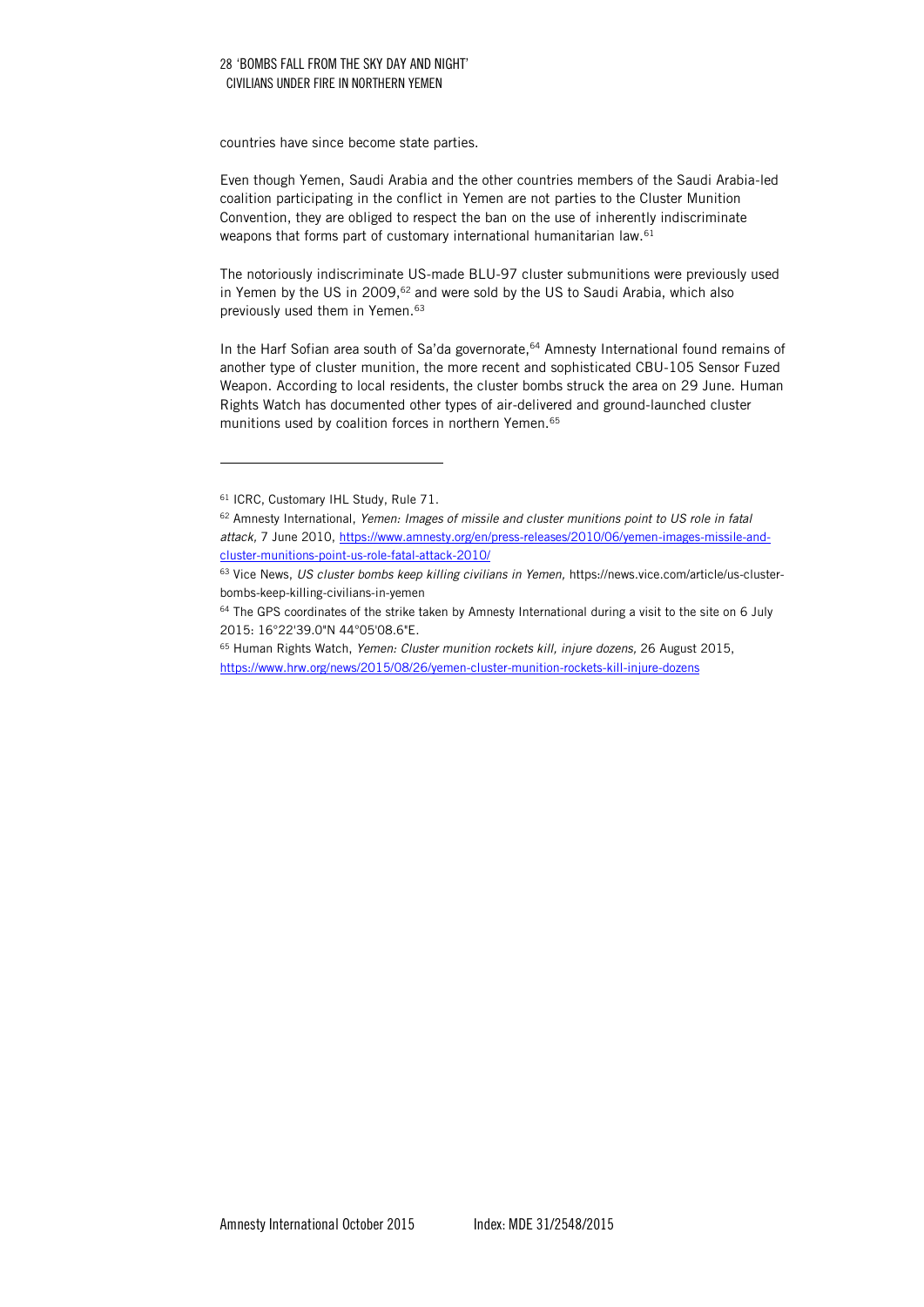## <span id="page-28-0"></span>**ECONOMY, PUBLIC AND COMMERCIAL INFRASTRUCTURE DESTROYED**

Hassan Abdallah Mohammed Hajar, a 65-year-old tailor and father of 16, was walking past Sa'da city's main financial building (al-Maliya) when a coalition airstrike destroyed the building in early May. He was killed in the blast. His son told Amnesty International:

*"My father was just unlucky to be passing there when the place was bombed. This is a daily reality for us; the bombs fall from the sky day and night and we don't know where it is safe. A few days ago a bomb landed in the middle of the roundabout outside our shop.<sup>66</sup> How can we protect our children, ourselves? We can't so long as the bombardments are so indiscriminate, day and night".<sup>67</sup>*

The targeting of shops, markets, workshops and commercial properties in general has been so widespread and so thorough that it is now difficult to assess the full extent of the destruction and to guess how many shops or workshops stood in the place where now only rubble remains. Such comprehensive destruction suggests that the aim is not the removal of specific targets, but rather the infrastructure and economy of the city, which is known to be a Huthi stronghold.

Six members of the Mabkhut family were injured when their home in the centre of Sa'da city was bombed on the morning of 2 June. Ahmad Mabkhut told Amnesty International that he and his family, including his 10-year-old son and three daughters, aged eight, 12 and 13, had been sheltering with relatives in Wadi Alaf, 15 minutes outside Sa'da city, to avoid the frequent bombardments in the city, and had just returned home to stock up on food from their food shop, below their home:

*"I was downstairs with my son, and my wife and our three daughters were upstairs. With the airstrike the first floor collapsed and they fell to the ground floor and were buried in the rubble. I rushed out to call for help and with the help of my neighbours we dug in the rubble with our hands. We got them out wounded but alive, thank God. But my home and my shop and all the food in my shop were destroyed. The shop was feeding me and my family plus my mother and my two brothers and their families. Now we have no food and no income any more".<sup>68</sup>* 

It is not clear whether the house was targeted as part of the general targeting of shops and

<sup>67</sup> Interview in Sa'da city, Sa'da, 5 July 2015.

<sup>&</sup>lt;sup>66</sup> The GPS coordinates of the strike taken by Amnesty International during a visit to the site on 6 July 2015: 16°56'15.0"N 43°45'01.6"E.

<sup>68</sup> Interview in Sa'da city, Sa'da, 5 July 2015.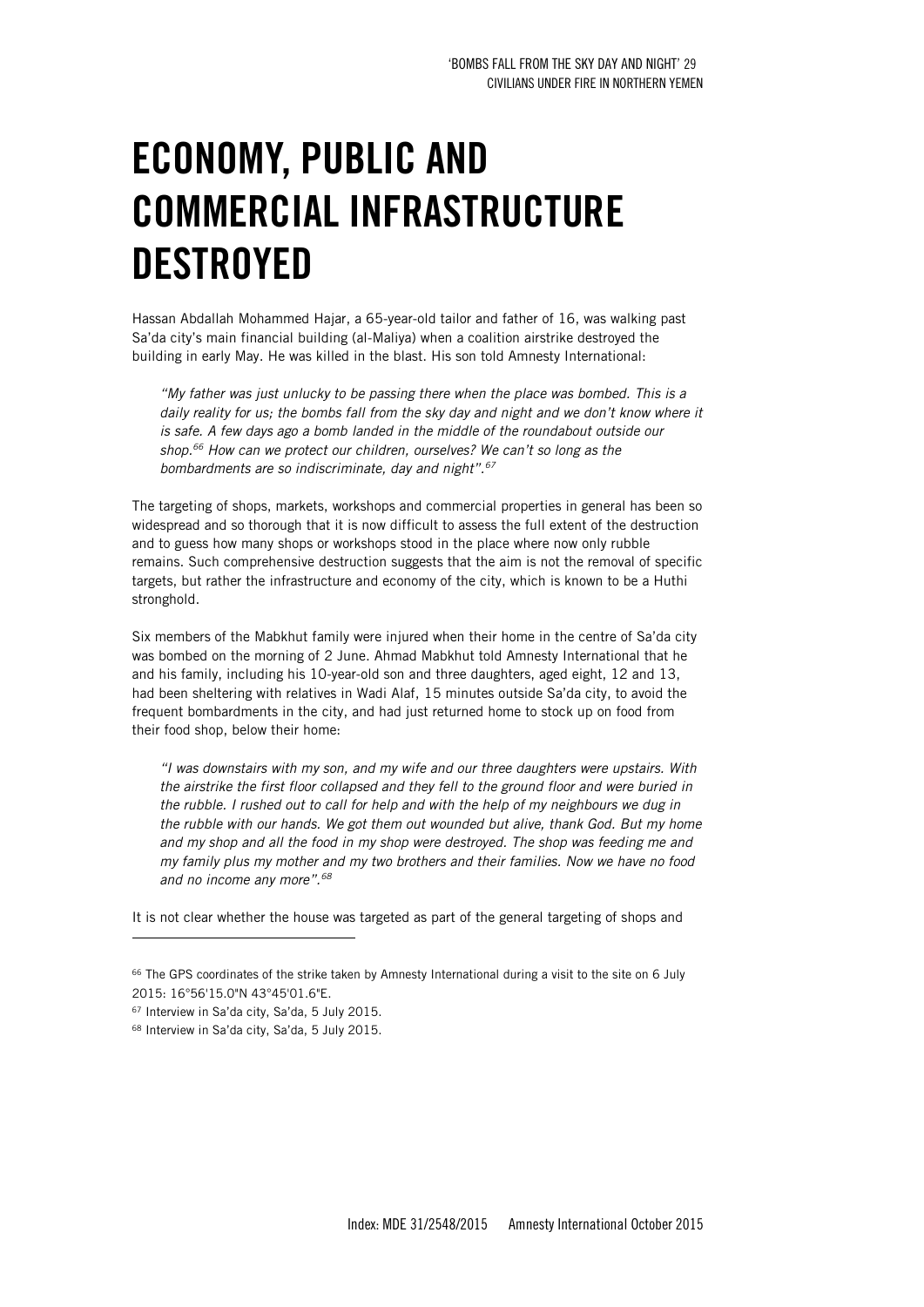commercial properties or for some other reason.

Several workers of the al-Nasser food supermarket<sup>69</sup> were injured when the store was destroyed by three airstrikes on and around it one evening in early April, neighbours and witnesses told Amnesty International. One of them told researchers:

*"There was no reason to bomb this place. This was a food store. We found nothing but*  food items in the rubble. The workers were injured and the food was wasted, a real *shame at a time when people are struggling to put food on the table."<sup>70</sup>*

A coalition airstrike on a warehouse of the humanitarian organization Oxfam,<sup>71</sup> on 19 April,<sup>72</sup> sent shrapnel flying into the home of Safia Hamuda Mohammed, a widow who lives nearby with her four daughters in a small tin-roofed dwelling. Safia told Amnesty International:

*"Everything shook and pieces of metal came flying in, slicing through the roof and the walls. It is a miracle we are still alive and unharmed. We crouched by the wall and prayed. The pieces of metal fell right by our feet. I shudder to think at what could have happened if one of those pieces of metal had hit my daughters.*" 73

l

<sup>69</sup> Mahallat al-Nasser al-Tijariya li-l-Mawad al-Ghida'iya, Nasser Food Stores, Sa'da city: 16°56'05.3"N 43°45'31.5"E.

<sup>70</sup> Interview west of Sa'da city, Sa'da, 5 July 2015.

 $71$  The GPS coordinates of the strike taken by Amnesty International during a visit to the site on 5 July 2015: 16°56'02.6"N 43°43'14.2"E.

<sup>72</sup> See:, *Oxfam condemns coalition airstrike on one of its storage facilities in Saada governorate in northern Yemen,* 20 April 2015, *http://www.oxfam.org.uk/blogs/2015/04/yemen*Oxfam

<sup>73</sup> Interview in Sa'da city, Sa'da, 5 July 2015.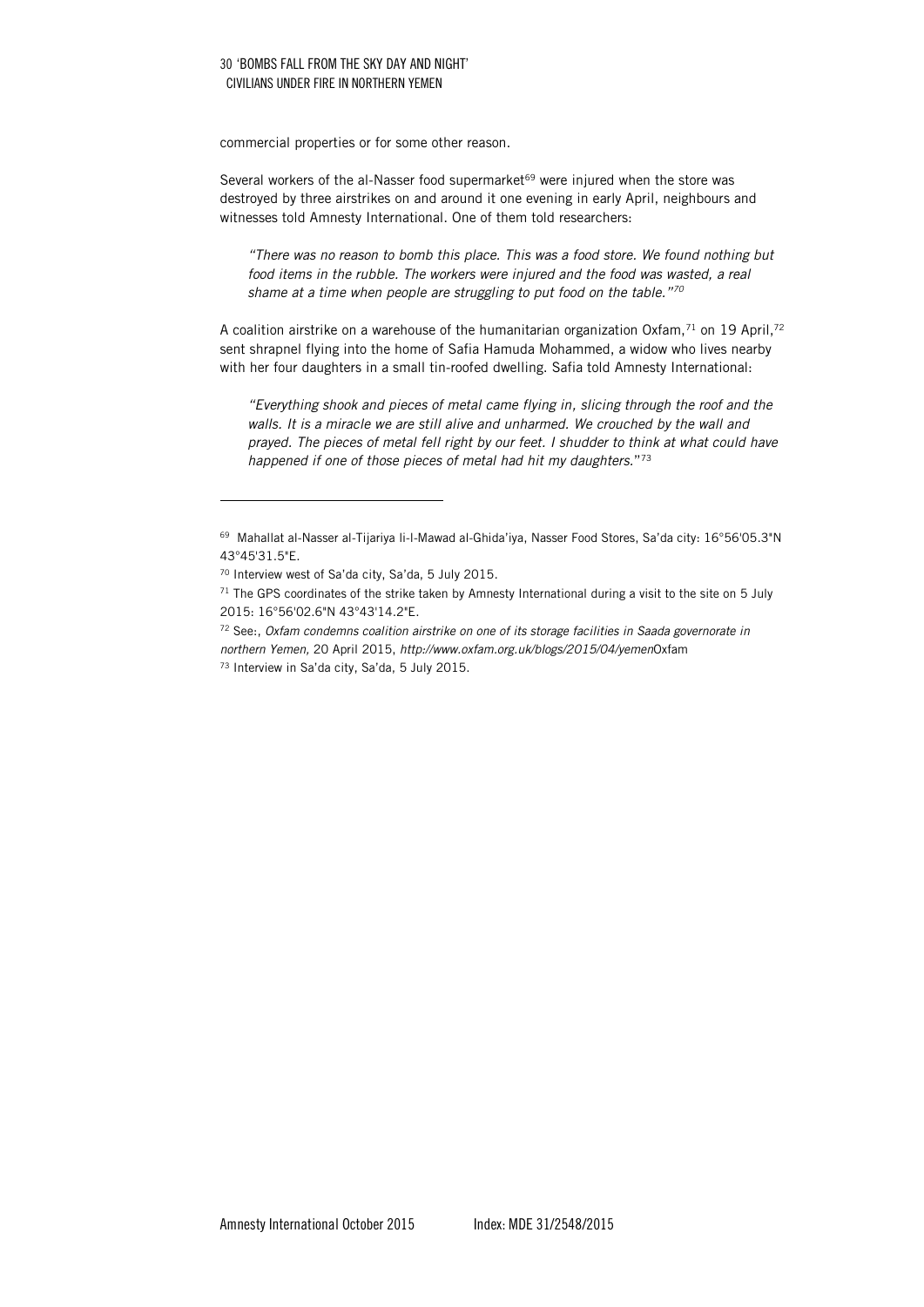## <span id="page-30-0"></span>**DETERIORATING HUMANITARIAN SITUATION**

**"The conditions here are dire; we sleep on a thin blanket on the ground under a plastic sheet and live of charity. Some days we have no food at all. Is this what our life will be from now on? We have no home to go back to and no means to make a living. We have lost everything".**

### **Ali Nasser Ahmad al-Qahsi, a displaced resident of Sa'da governorate <sup>74</sup>**

Across the country, the conflict and restrictions imposed by the Saudi Arabia-led coalition on the import of essential goods have exacerbated an already acute humanitarian situation resulting from years of poverty, poor governance and instability. As it stands now, 80% – or 4 in 5 Yemenis - need some form of humanitarian assistance, prompting UN agencies to declare a Level 3 (most severe) emergency response for Yemen.<sup>75</sup> Recent attacks on aid workers in the north and south of the country – in violation of international humanitarian law  $76$  – have prompted humanitarian organizations to reduce or suspend operations, further exacerbating an already challenging situation.<sup>77</sup>

The situation in Sa'da governorate is particularly acute, owing to the widespread destruction of civilian infrastructure. After concluding a visit to Sa'da governorate in early August 2015, the UN Humanitarian Coordinator for Yemen said:

-

[https://www.icrc.org/en/document/yemen-two-icrc-staff-members-killed-attack;](https://www.icrc.org/en/document/yemen-two-icrc-staff-members-killed-attack) ICRC, *Yemen: ICRC office*  in Aden attacked, 25 August 2015, <https://www.icrc.org/en/document/yemen-icrc-office-aden-attacked> ; Two Yemen Red Crescent Society (YRCS) volunteers killed in a coalition airstrike in al-Swaida, Taiz Governorate on 28 September[: https://twitter.com/icrc\\_ye:](https://twitter.com/icrc_ye) Eight ICRC and YRCS workers have been killed since 25 March 2015 (as of 29 September 2015): [https://twitter.com/icrc\\_ye](https://twitter.com/icrc_ye)

<sup>74</sup> Interview in camp for displaced people in Khamir (Amran governorate), south of Sa'da governorate, 6 July 2015.

<sup>75</sup> OCHA, *Yemen: highest emergency response level declared for six months*, 1 July 2015 [http://www.unocha.org/top-stories/all-stories/yemen-highest-emergency-response-level-declared-six](http://www.unocha.org/top-stories/all-stories/yemen-highest-emergency-response-level-declared-six-months)[months;](http://www.unocha.org/top-stories/all-stories/yemen-highest-emergency-response-level-declared-six-months) Statement to the UN Security Council by Under-Secretary-General for Humanitarian Affairs Stephen O'Brien, 28 July 2015 https://docs.unocha.org/sites/dms/Documents/UNSC-%20Yemen%20- %2028%20July%2015%20-%20USG%20O%27Brien%20as%20delivered.pdf

<sup>76</sup> Respect for and protection of the personnel of humanitarian organizations; ICRC Resource Centre, 19 January 1998, https://www.icrc.org/eng/resources/documents/misc/57jp85.htm <sup>77</sup> ICRC, *Yemen: Two ICRC staff members killed in attack,* 2 September 2015,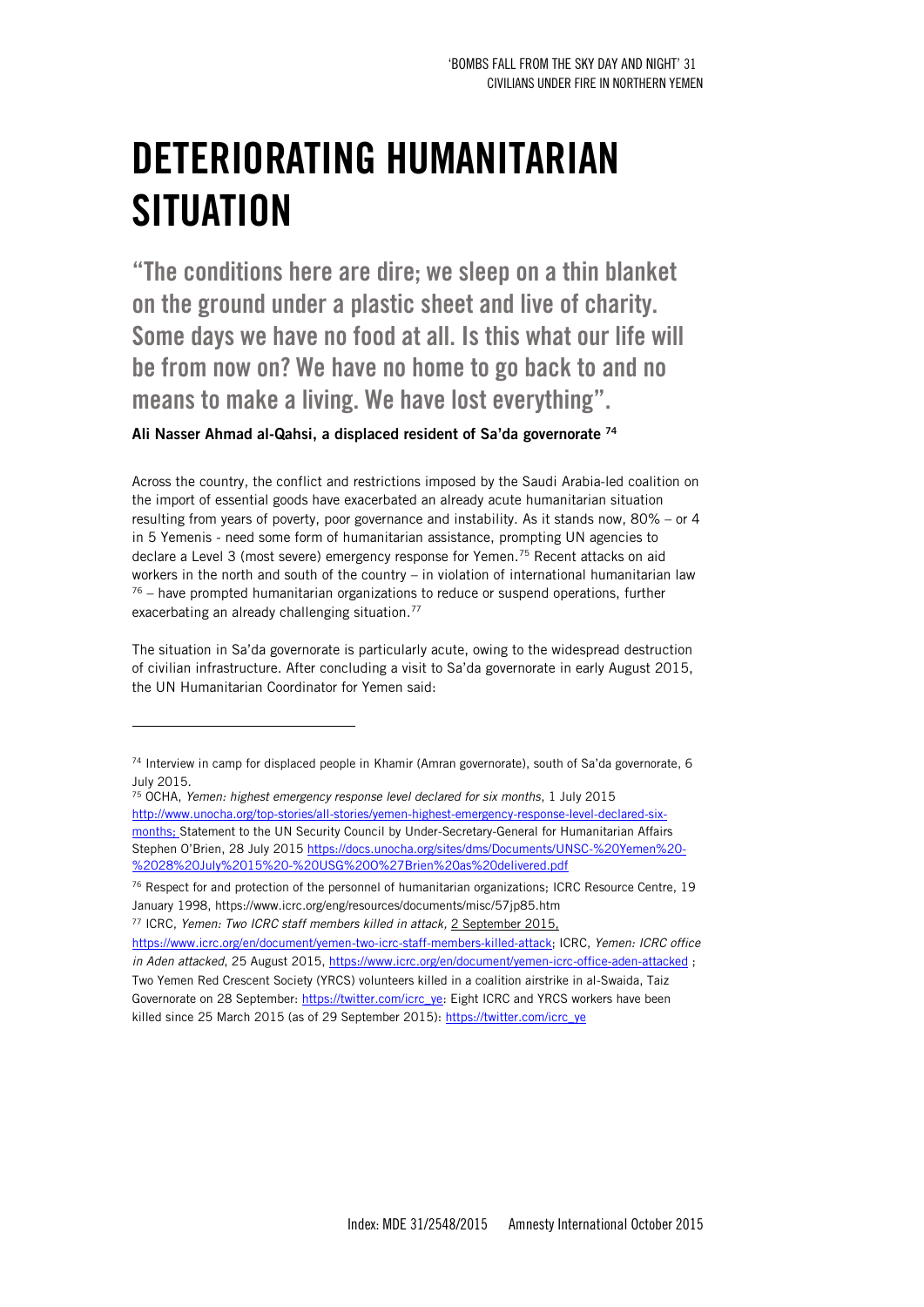*"The escalation of the conflict in Yemen has a devastating impact on civilian populations, as I witnessed in Sa'da earlier this week. The violence has forced a large number of people to flee their homes. Civilian infrastructure such as health facilities, markets, shops, schools, banks and administrative buildings have been destroyed by airstrikes and fighting, paralyzing communities".<sup>78</sup>*

Damage to power stations and electricity networks have left the whole of Sa'da city without electricity. Some residents reported to Amnesty International that they have not had electricity since March 2015. The lack of electricity has by extension disrupted vital services such as water supply and health care, and impacts upon every aspect of life for the civilian population.

The healthcare system has completely collapsed in remote areas of Sa'da governorate, with primary care all but non-existent in rural areas, where most of the population lives, and in conflict-affected areas, where civilians are most vulnerable. During Amnesty International's visit to al-Jamhouri Hospital in Sa'da city, the director of the hospital told researchers it was becoming increasingly difficult to run the hospital because of of fuel shortages and rising fuel prices. The hospital is powered 24 hours a day by a generator that requires 50 litres of petrol a day.

Officials at local hospitals told Amnesty International there was also a shortage of doctors as many had left since the start of the conflict. Airstrikes have attacked some health facilities south of Sa'da governorate in the governorate of Amran.<sup>79</sup> On 4 September 2015, the Saudi Arabia-led coalition reportedly bombed al-Sh'ara hospital in Razih, in the west of Sa'da governorate. According to Doctors Without Borders (MSF) personnel who visited the site afterwards, there was no evidence that the hospital was being used for any military purposes and the attack resulted in the killing of six patients and injury of six others.<sup>80</sup>

In addition to being protected by their civilian status, hospitals and medical personnel have special protected status. The parties to the conflict must respect and protect medical units, personnel and their means of transport. <sup>81</sup>

Insecurity, fear of airstrikes, and fuel shortages have placed impediments on the movement of people and goods, as well as casualties. The targeting of key transport infrastructure by the Saudi Arabia-led coalition, such as bridges and main roads between Sa'da governorate and Sana'a, has had far-reaching consequences. On the road to Sa'da governorate in early July, Amnesty International delegates observed one bridge that had been recently destroyed by an airstrike. Five days later, on the way back to Sana'a, they found that a further three had been destroyed.

j

<sup>78</sup> OCHA, *Humanitarian coordinator for Yemen, Johannes Van Der Klaauw, returns from Saada, calls for protection of civilians and funding for scale up of aid effort,* 08 August 2015, http://reliefweb.int/sites/reliefweb.int/files/resources/Humanitarian%20Coordinator%20for%20Yemen%2 0statement%20on%20Sa%27adah%20mission%20-%208%20August%202015.pdf <sup>79</sup> MSF, *Ambulances amid airstrikes: one day in Yemen,* 4 September 2015, <http://blogs.msf.org/en/staff/blogs/msf-in-yemen/ambulances-amid-airstrikes-one-day-in-yemen>

<sup>80</sup> Telephone Interview, 12 September 2015. Name withheld for security reasons.

<sup>81</sup> ICRC Customary IHL Study, Rules 25 and 28.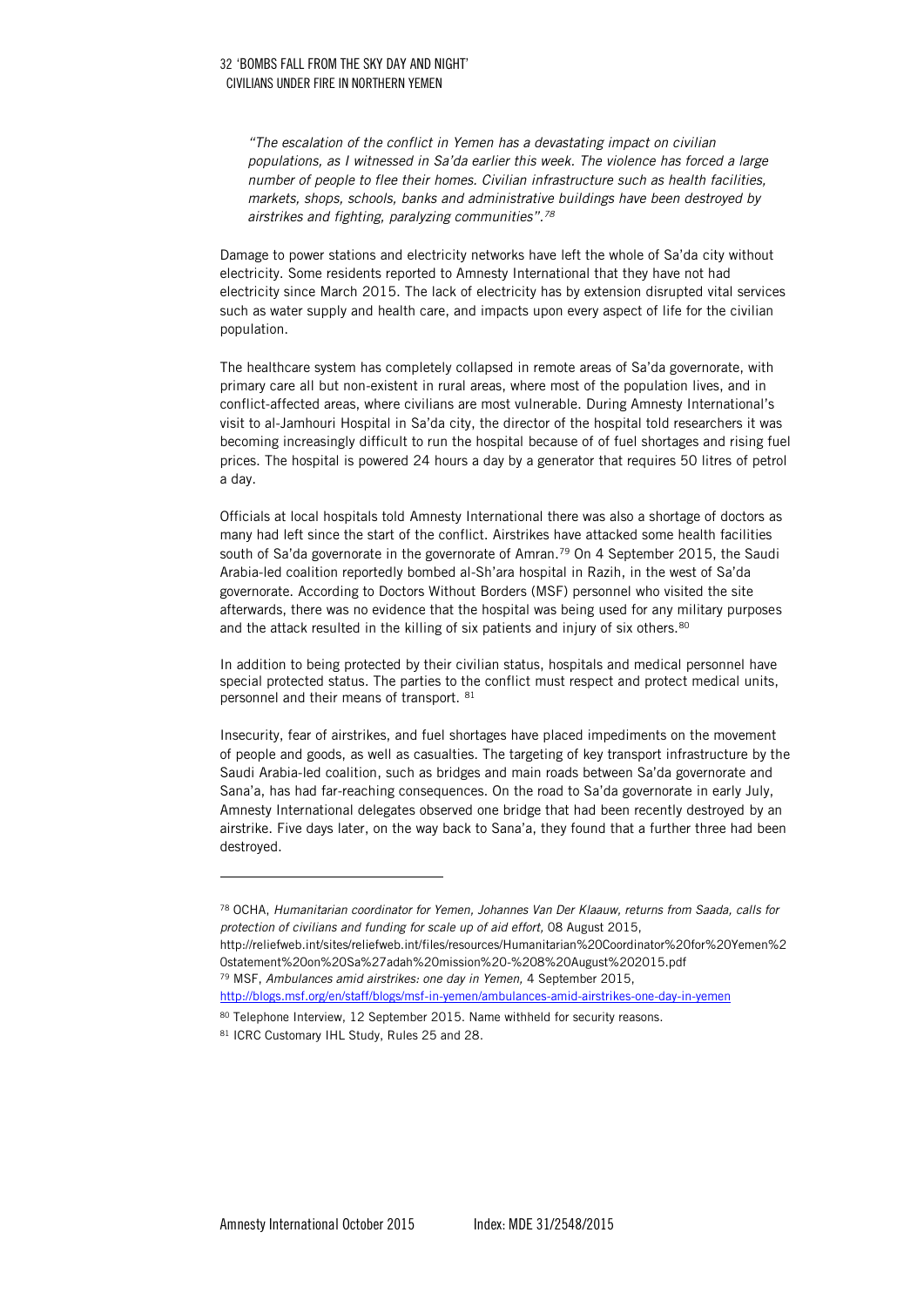The damage caused to the bridges hinder the movement of civilians, food and essential goods and medical supplies and personnel, while causing very little disruption to the movement of fighters. World Food Program (WFP) trucks loaded with flour could be observed parked on the side of the road, unable to continue their journey to Sa'da city. On the road between Sa'da governorate and Sana'a, Amnesty International observed over 20 charred vehicles that had been struck by airstrikes.<sup>82</sup> These included oil tankers, while others were carrying apples, tomatoes, flour and goats to be slaughtered. Dead goats were strewn on the side of the road. Researchers saw no evidence of any military use for these vehicles.

Residents of Sa'da governorate have told Amnesty International that the targeting of vehicles on the road has intensified following the killing of 45 UAE, 10 Saudi Arabian and five Bahraini soldiers in early September 2015,<sup>83</sup> and that whereas airstrikes had previously mostly targeted transport vehicles, cars transporting people have recently been struck by coalition forces in and around the city of Sa'da.<sup>84</sup> MSF has reported that Sa'da governorate residents are increasingly unwilling to travel to reach hospitals or medical centres, leading to more people dying at home.<sup>85</sup> Meanwhile, roads to the north of Sa'da city remain inaccessible, difficult or unpredictable, further hindering the movement of people and goods.<sup>86</sup>

International humanitarian law requires the parties to an armed conflict to respect and protect humanitarian relief personnel and objects used for humanitarian relief operations. In addition, they must allow and facilitate rapid and unimpeded passage of impartial humanitarian relief 87

<sup>82</sup> Observed by Amnesty International delegates 3-6 July, 2015.

<sup>83</sup> AP, *Toll from Yemen rebel attack rises as 10 Saudi troops killed*, 5 September 2015, http://bigstory.ap.org/article/8ae822828f9c429990b26fb31a2b6fc5/toll-yemen-rebel-attack-rises-10 saudi-troops-killed

<sup>84</sup> MSF, *I need an ambulance*, 4 August 2015, [http://blogs.msf.org/en/staff/blogs/msf-in-yemen/i-need](http://blogs.msf.org/en/staff/blogs/msf-in-yemen/i-need-an-ambulance)[an-ambulance](http://blogs.msf.org/en/staff/blogs/msf-in-yemen/i-need-an-ambulance)

<sup>85</sup> MSF, *I need an ambulance*, 4 August 2015, [http://blogs.msf.org/en/staff/blogs/msf-in-yemen/i-need](http://blogs.msf.org/en/staff/blogs/msf-in-yemen/i-need-an-ambulance)[an-ambulance](http://blogs.msf.org/en/staff/blogs/msf-in-yemen/i-need-an-ambulance)

<sup>86</sup> Reliefweb, *Yemen: Status of infrastructure and access roads,* 11 June 2015,

[http://reliefweb.int/sites/reliefweb.int/files/resources/infrastructure\\_12june2015.pdf](http://reliefweb.int/sites/reliefweb.int/files/resources/infrastructure_12june2015.pdf)

<sup>87</sup> Additional Protocol II, Article 18; ICRC Customary IHL Study, Rules 31, 32 and 55.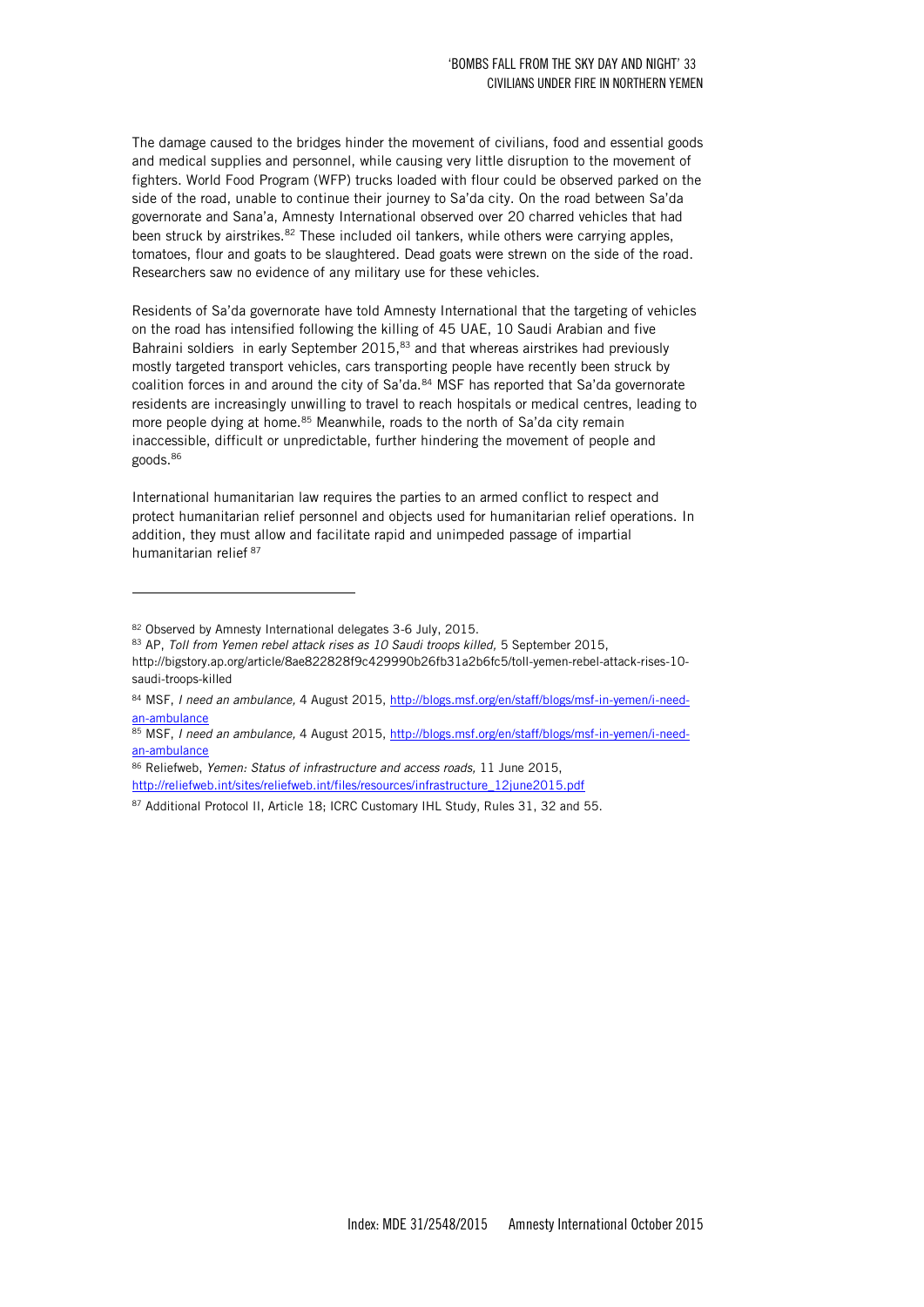## <span id="page-33-0"></span>**INTERNATIONAL LAW APPLICABLE TO THE CONFLICT**

### <span id="page-33-1"></span>INTERNATIONAL HUMANITARIAN LAW

Yemen is a state party to principal instruments of international humanitarian law - the four Geneva Conventions of 1949 and their Additional Protocol relating to the Protection of Victims of Non-International Armed Conflicts (Protocol II).<sup>88</sup>

International humanitarian law contains the rules and principles that seek to protect primarily those who are not participating in hostilities, notably civilians. It applies only in situations of armed conflict and its rules are binding on all parties to a conflict, whether state forces or non-state armed groups. A fundamental rule of international humanitarian law is that parties to any conflict must at all times "distinguish between civilians and combatants", especially in that "attacks may only be directed against combatants" and "must not be directed against civilians".<sup>89</sup> A similar rule requires parties to distinguish between "civilian objects" and "military objectives". These rules are part of the fundamental principle of distinction.

Intentionally directing attacks against civilians not taking direct part in hostilities or against civilian objects is prohibited and is a war crime.<sup>90</sup> The corollary of the rule of distinction is that "indiscriminate attacks are prohibited".<sup>91</sup> Indiscriminate attacks are those that are of a nature to strike military objectives and civilians or civilian objects without distinction, either because the attack is not directed at a specific military objective, or because it employs a method or means of combat that cannot be directed at a specific military objective or has effects that cannot be limited as required by international humanitarian law.<sup>92</sup> Launching indiscriminate attacks which kill or injure civilians constitutes a war crime.<sup>93</sup>

Also prohibited are disproportionate attacks which are defined as attacks which may be expected to cause incidental loss of civilian life, injury to civilians, damage to civilian objects, or a combination thereof, which would be excessive in relation to the concrete and

l

<sup>88</sup> Additional Protocol II, 8 June 1977,

[https://www.icrc.org/applic/ihl/ihl.nsf/7c4d08d9b287a42141256739003e636b/d67c3971bcff1c10c1](https://www.icrc.org/applic/ihl/ihl.nsf/7c4d08d9b287a42141256739003e636b/d67c3971bcff1c10c125641e0052b545) [25641e0052b545](https://www.icrc.org/applic/ihl/ihl.nsf/7c4d08d9b287a42141256739003e636b/d67c3971bcff1c10c125641e0052b545) The involvement of forces from other states in the conflict in Yemen does not make the conflict an international conflict, as it is taking place at the request/with the agreement of the Yemeni government.

<sup>89</sup> ICRC Customary IHL Study, Rule 1. See also Additional Protocol I, Article 48, and Additional Protocol II, Article 12(2).

<sup>90</sup> ICRC Customary IHL Study, Rule 156, pp. 591,593,595-598. See also Rome Statute of the ICC, articles 8(2)(b)(i) and (ii) and 8(2)(e)(i)(ii)(iv) and (xii). See also discussion in ICRC Customary IHL Study, p. 27.

<sup>91</sup> ICRC Customary IHL Study, Rule 11; Additional Protocol I, Article 51(4).

<sup>92</sup> ICRC Customary IHL Study, Rule 12; Additional Protocol I, Article 51(4)(a).

<sup>93</sup> ICRC Customary IHL Study, Rule 156, p.599.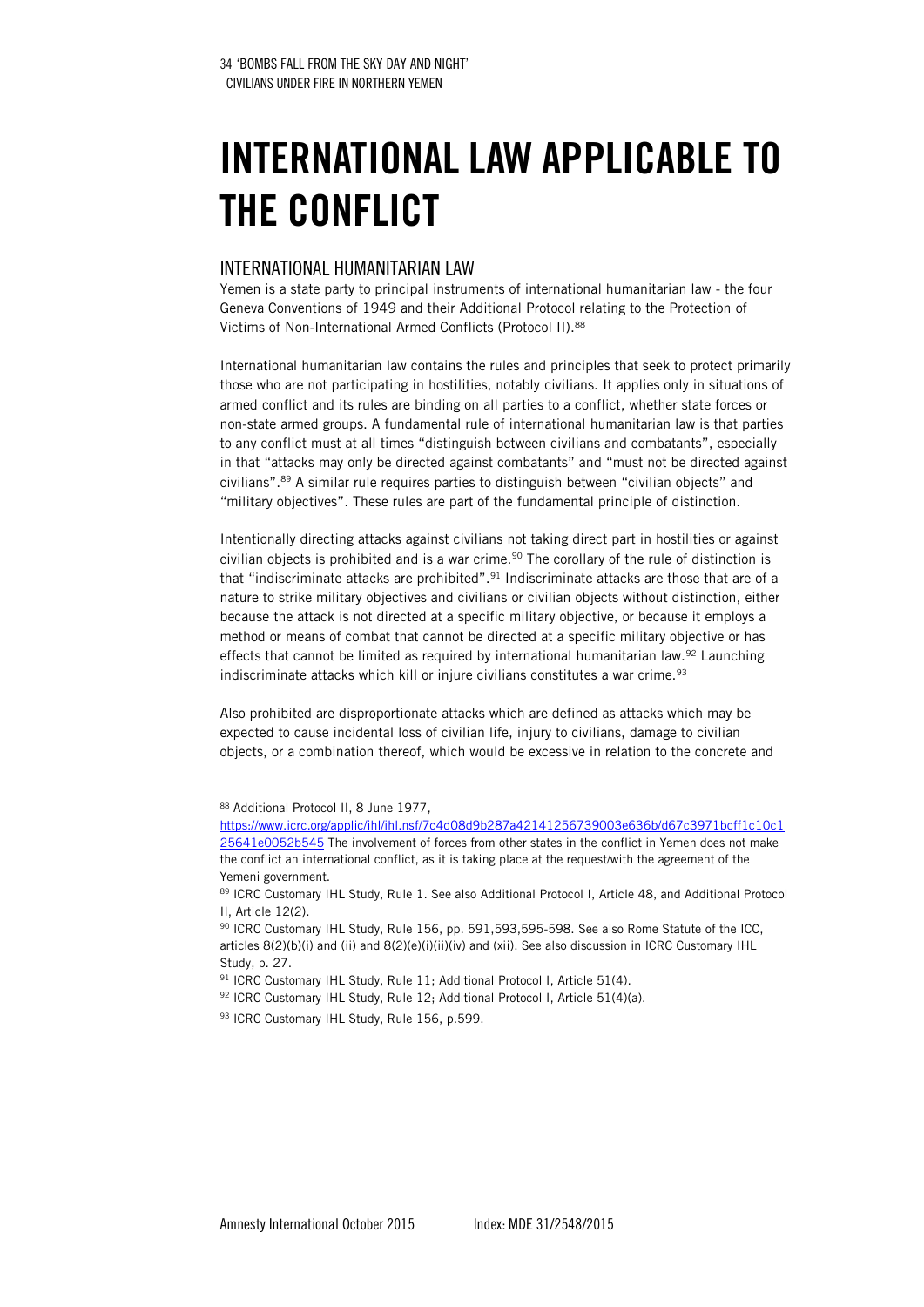direct military advantage anticipated.<sup>94</sup> Launching a disproportionate attacks is a war crime.<sup>95</sup>

The protection of the civilian population and civilian objects is further underpinned by the requirement that all parties to a conflict take precautions in attack. In the conduct of military operations, then, "constant care must be taken to spare the civilian population, civilians and civilian objects"; "all feasible precautions" must be taken to avoid and minimize incidental loss of civilian life, injury to civilians and damage to civilian objects.<sup>96</sup> The parties must choose means and methods of warfare with a view to avoiding, and in any event to minimizing, incidental loss of civilian life, injury to civilians and damage to civilian objects.<sup>97</sup> Everything feasible must be done to verify that targets are military objectives, to assess the proportionality of attacks, and to halt attacks if it becomes apparent they are wrongly directed or disproportionate.<sup>98</sup> Where circumstances permit, parties must give effective advance warning of attacks which may affect the civilian population.<sup>99</sup>

Parties must choose appropriate means and methods of attack when military targets are located within residential areas. This requirement rules out the use of certain types of weapons and tactics. The use of means of combat that cannot be directed at a specific military objective – such as using imprecise explosive weapons on targets located in densely populated civilian areas – may result in indiscriminate attacks and is prohibited. Choosing methods of attack that do not minimize the risk to civilians – for example, attacking military objectives at times when many civilians are most likely to be present – also violates international humanitarian law.

Attacks by both government forces and armed groups that are carried out in the knowledge that they will cause massive civilian casualties and destruction of civilian objects flagrantly violate the prohibition of indiscriminate attacks and constitute war crimes. Shelling and air strikes on residential areas in which there are no fighters, soldiers or military objectives constitute direct attacks on civilians and are war crimes.

Warring parties have obligations to take precautions to protect civilians and civilian objects under their control against the effects of attacks by the adversary.<sup>100</sup> As with precautions in attack, these rules are particularly important when fighting is taking place in areas with large numbers of civilians. Each party to the conflict must, to the extent feasible, avoid locating military objectives within or near densely populated areas.<sup>101</sup>

- 95 ICRC Customary IHL Study, Rule 156, p.599.
- 96 ICRC Customary IHL Study, Rule 15.

<sup>94</sup> ICRC Customary IHL Study, Rule 14.

<sup>97</sup> ICRC Customary IHL Study, Rule 17.

<sup>98</sup> ICRC Customary IHL Study, Rules 16-19.

<sup>99</sup> ICRC Customary IHL Study, Rule 20.

<sup>100</sup> ICRC Customary IHL Study, Rule 22.

<sup>101</sup> ICRC Customary IHL Study, Rule 23.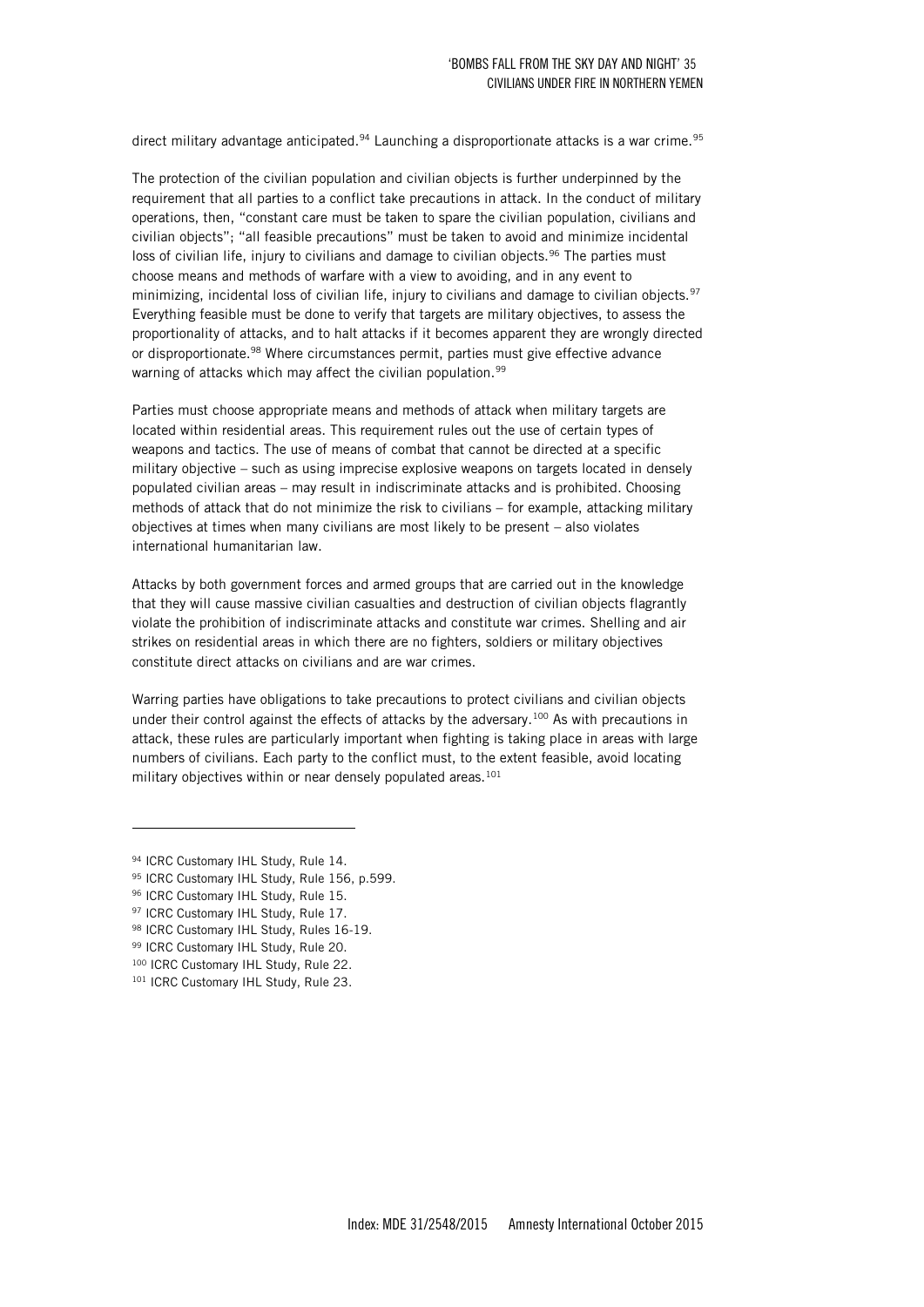### <span id="page-35-0"></span>INTERNATIONAL CRIMINAL LAW

j

International criminal law establishes individual criminal responsibility for certain violations of international humanitarian law and serious violations and abuses of human rights law, such as war crimes, crimes against humanity and genocide, as well as torture, extrajudicial executions and enforced disappearance.

Individuals, including civilians and military personnel, can be held criminally responsible for certain violations of international human rights law and international humanitarian law. International law imposes the obligation to investigate and prosecute alleged perpetrators of crimes under international law and serious violations and abuses of human rights.<sup>102</sup>

Prohibition of genocide, crimes against humanity and war crimes is part of customary international law and, some of them, have become peremptory norms (*jus cogens*). There are *erga omnes* obligations binding upon all states to bring to trial those suspected of criminal responsibility for those crimes.<sup>103</sup>

Based on principles of criminal responsibility under international criminal law, providing necessary means (such as weapons, ammunition and money) for the commission of those crimes may amount to aiding, assisting, abetting or otherwise facilitating those crimes. $^{104}$ 

Under the principle of universal jurisdiction, all states have an obligation to investigate and, where enough admissible evidence is gathered, prosecute crimes under international law, including genocide, crimes against humanity, war crimes, torture, extrajudicial executions and enforced disappearances.<sup>105</sup> War crimes are serious violations of international

<sup>102</sup> International humanitarian law contains a duty to prosecute war crimes (ICRC Customary IHL Study, Rules 157 and 158). See also the International Covenant on Civil and Political Rights; Convention against Torture and Other Cruel, Inhuman or Degrading Treatment or Punishment; and Amnesty International, *United Kingdom: The Pinochet case - universal jurisdiction and absence of immunity for crimes against humanity* (Index: EUR 45/01/99), January 1999.

<sup>103</sup> Barcelona Traction, Light and Power Company, Limited (Belgium *v.* Spain), Judgement of 5 February 1970, International Court of Justice (ICJ), para 34-34: "In particular, an essential distinction should be drawn between the obligations of a State towards the international community as a whole, and those arising vis-à-vis another State in the field of diplomatic protection. By their very nature the former are the concern of all States. In view of the importance of the rights involved, all States can be held to have a legal interest in their protection; they are obligations *erga omnes*. Such obligations derive, for example, in contemporary international law, from the outlawing of acts of aggression, and of genocide, as also from the principles and rules concerning the basic rights of the human person, including protection from slavery and racial discrimination."

<sup>&</sup>lt;sup>104</sup> Rome Statute of the International Criminal Court, Article 25(3)(c); Prosecutor v Charles Taylor, Special Court for Sierra Leone, Judgment of 18 May 2012; Prosecutor v Momcilo Perisic, International Criminal Tribunal for the former Yugoslavia, Appeals Chamber, Judgment of 28 February 2013; Prosecutor v Mile Mrksic et al, International Criminal Tribunal for the former Yugoslavia, Appeals Chamber, Judgment of 5 May 2009.

<sup>105</sup> See for example ICJ, Arrest Warrant of 11 April 2000 (Democratic Republic of the Congo v. Belgium), Judgment, I.C.J. Reports 2002, p.3, where the majority of the court confirmed the right of all states to exercise universal jurisdiction. Amnesty International, *Universal jurisdiction: The duty of states to enact*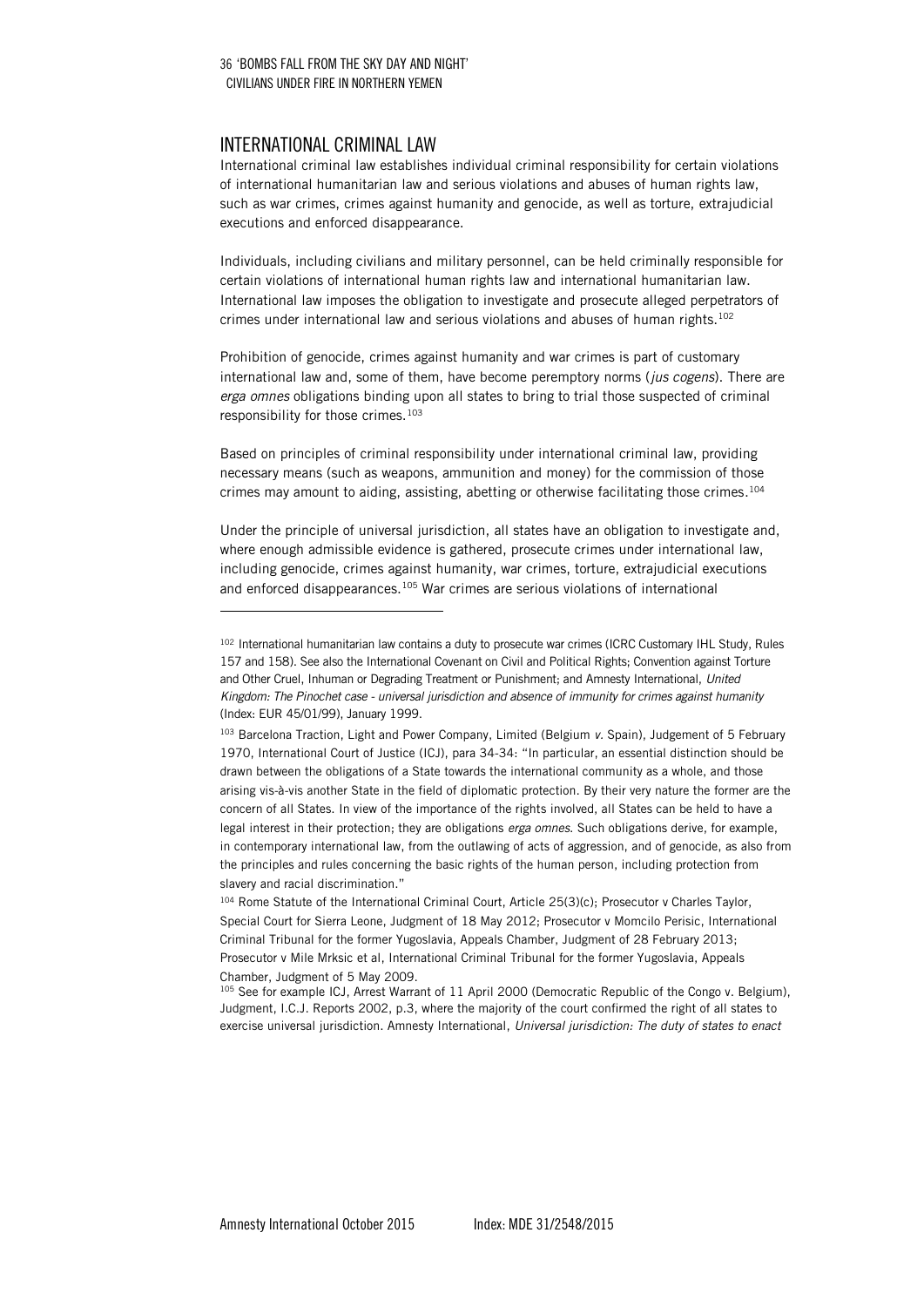humanitarian law and engage individual criminal responsibility on the part of the perpetrators.

*and implement legislation,* (Index: IOR 53/003/2001), September 2001.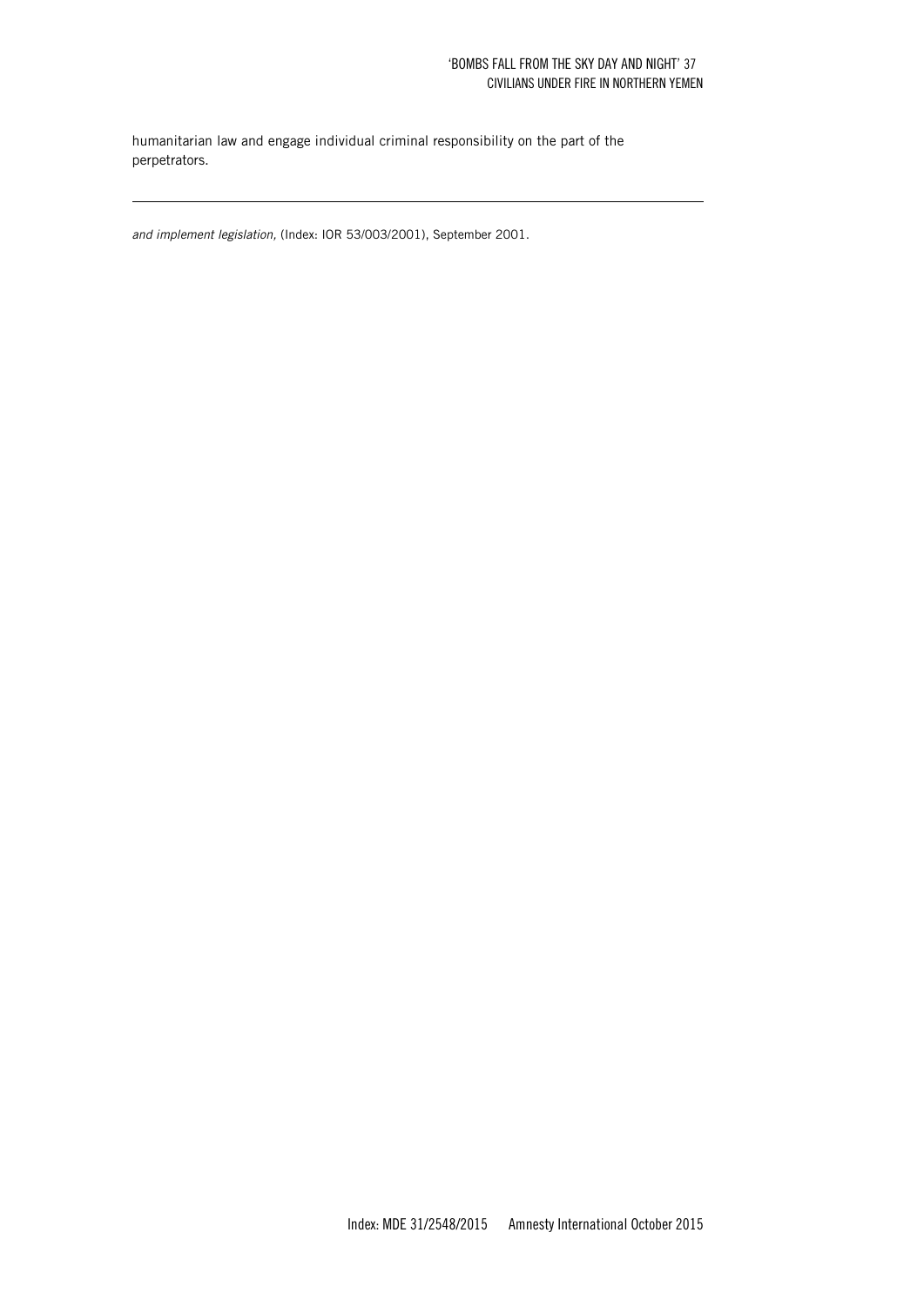l

## <span id="page-37-0"></span>**RECOMMENDATIONS**

Since 25 March 2015, when the Saudi Arabia-led coalition began its air campaign in Yemen, more than 4,000 people have been killed, half of them civilians and including hundreds of children. Thousands more have been injured, and well over one million have been displaced.<sup>106</sup> Blatantly disregarding fundamental principles of international humanitarian law, all sides have killed and injured hundreds of civilians not involved in the conflict in unlawful attacks.

Coalition airstrikes account for most of the civilian casualties in the Yemen conflict, across the country and in the Sa'da governorate. Other parties to the conflict have also committed serious violations of international humanitarian law and grave human rights abuses. This includes the Huthi armed groups and their allies within the now divided armed forces, and the broad spectrum of anti-Huthi armed groups and militias,<sup>107</sup> which include army units loyal to President Hadi. Ground forces from coalition member states, including the United Arab Emirates, Saudi Arabia and Bahrain, are also involved in ground combat in Yemen alongside anti-Huthi armed groups.<sup>108</sup>

In this context of lawlessness and abuse, there is an urgent need for accountability, with a view to ensuring that perpetrators of crimes under international law are brought to justice and that victims and their families receive adequate reparations. However, on 30 September 2015, efforts at the UN Human Rights Council to set up an independent international investigation into the conflict were scuppered when the Government of the Netherlands withdrew its draft proposing this measure, having failed to gain sufficient international

http://www.ohchr.org/EN/NewsEvents/Pages/DisplayNews.aspx?NewsID=16518&LangID=E <sup>107</sup> Broadly-defined anti-Huthi armed groups involved in ground fighting with Huthi armed groups in various parts of the country, mostly south of the capital, are often referred to as *Muqawama* ("resistance" in Arabic) or "Popular Resistance Committees" (PRC), are supported by certain units of the armed forces loyal to President Hadi, and include a variety of diverse groups/factions (including members of the Islah party, of al-Qa'eda, allegedly elements of the so-called Islamic State [IS or ISIS], and in the Aden area by supporters of the southern separatist *Hirak* group, who had long been fighting against central government forces prior to the current conflict).

<sup>108</sup> The participation of forces from coalition member states in ground combat in Yemen has never been officially announced but it was confirmed in July 2015, when UAE media reported that three members of the UAE armed forces were killed in combat in Yemen. In early September it was announced that 45 soldiers from the UAE, 10 from Saudi Arabia and five from Bahrain were killed in combat in Yemen: AP, *Toll from Yemen rebel attack rises as 10 Saudi troops killed,* 5 September 2015,

[http://bigstory.ap.org/article/8ae822828f9c429990b26fb31a2b6fc5/toll-yemen-rebel-attack-rises-10](http://bigstory.ap.org/article/8ae822828f9c429990b26fb31a2b6fc5/toll-yemen-rebel-attack-rises-10-saudi-troops-killed) [saudi-troops-killed,](http://bigstory.ap.org/article/8ae822828f9c429990b26fb31a2b6fc5/toll-yemen-rebel-attack-rises-10-saudi-troops-killed) Kuwait News Agency, *10 Saudi soldiers killed in arms depot explosion in Yemen – spokesman,* 5 September 2015,

https://www.kuna.net.kw/ArticleDetails.aspx?id=2458893&Language=en, Gulf Digital News, *Heroes die for Yemen,* 5 September 2015, http://www.gdnonline.com/Details/22059/Heroes-Die-For-Yemen

<sup>106</sup> OHCHR, *Press briefing notes on Yemen, Central African Republic, and escalating tensions in East Jerusalem and West Bank,* 29 September 2015,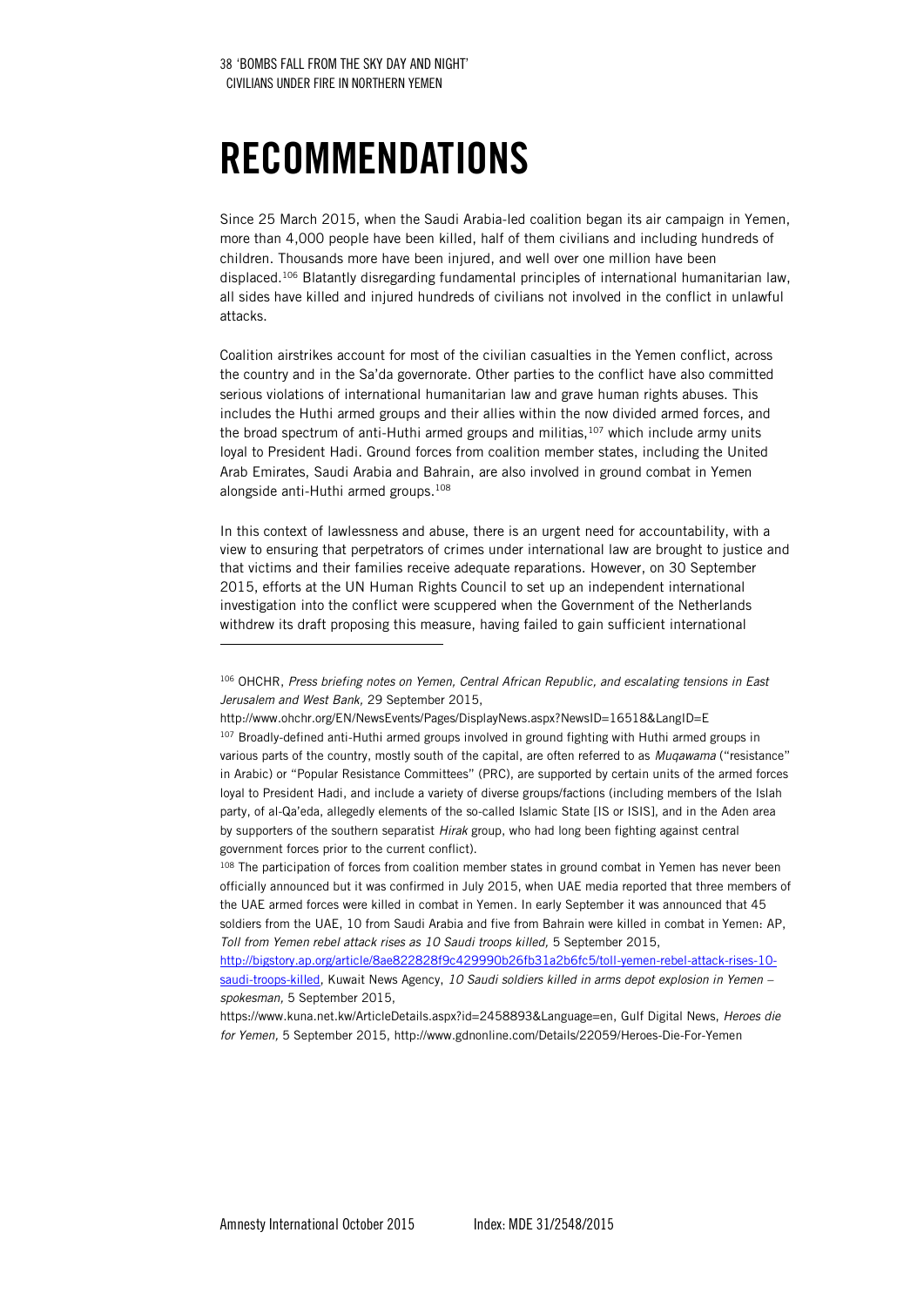#### backing.

Instead, the Council adopted an alternative resolution tabled by Saudi Arabia on behalf of Arab states involved in the conflict and the Yemeni government of President Abd Rabbu Mansour Hadi. The resolution made no mention of the Saudi Arabia-led coalition and fails to mention expressly the coalition's ongoing military campaign in Yemen. It requested the UN Office of the High Commissioner for Human Rights to assist a national commission of inquiry set-up by President Hadi's government. While the formation of the national commission of inquiry is a welcome development, Yemeni authorities have failed to hold thorough and independent investigations into past human rights violations, including into abuses committed in the context of anti-government protests in 2011, and lack effective control of much of the country.

Against this backdrop, Amnesty International is calling for the establishment of an independent international inquiry to investigate alleged violations by all parties to the conflict in Yemen, establish the facts, and identify the perpetrators of such violations with a view to ensuring that those responsible are held accountable. As well as the Human Rights Council, an international investigation or inquiry could be established through a resolution adopted by the UN General Assembly or the UN Security Council - or by the UN Secretary-General or the UN High Commissioner for Human Rights on their own initiative.

In addition, the organization makes recommendations to a range of other actors, including members of the Saudi Arabia-led coalition and states that are providing support to them.

### <span id="page-38-0"></span>TO STATES MEMBERS OF THE SAUDI ARABIA-LED COALITION

 $\blacksquare$  Fully comply with the relevant provisions of international humanitarian law in the planning and execution of any airstrikes by ensuring that civilians and civilian objects are not targeted; and end indiscriminate attacks and disproportionate attacks;

 $\blacksquare$  Take all feasible precautions to minimize harm to civilians, including giving advance effective warnings of impending attacks when possible to the civilian population in the concerned areas;

 $\blacksquare$  Immediately cease the use of cluster munitions, which are internationally banned;

■ Consistent with the prohibition on indiscriminate attacks, end the use of explosive weapons with wide area effect in the vicinity of densely populated civilian areas;

 Ensure that the cases detailed in this report and any others where there is credible information that violations of international humanitarian law have taken place are independently and impartially investigated, make public the findings of the investigations, and bring those suspected of criminal responsibility to trial in fair trials;

 Provide prompt and adequate reparation to victims and families of victims of unlawful attacks which resulted in human and material damage, including compensation, restitution, rehabilitation, satisfaction and guarantees of non-repetition;

 Make public information on intended military targets of strikes which resulted in civilian casualties, and on the parties involved in the planning and execution of such strikes;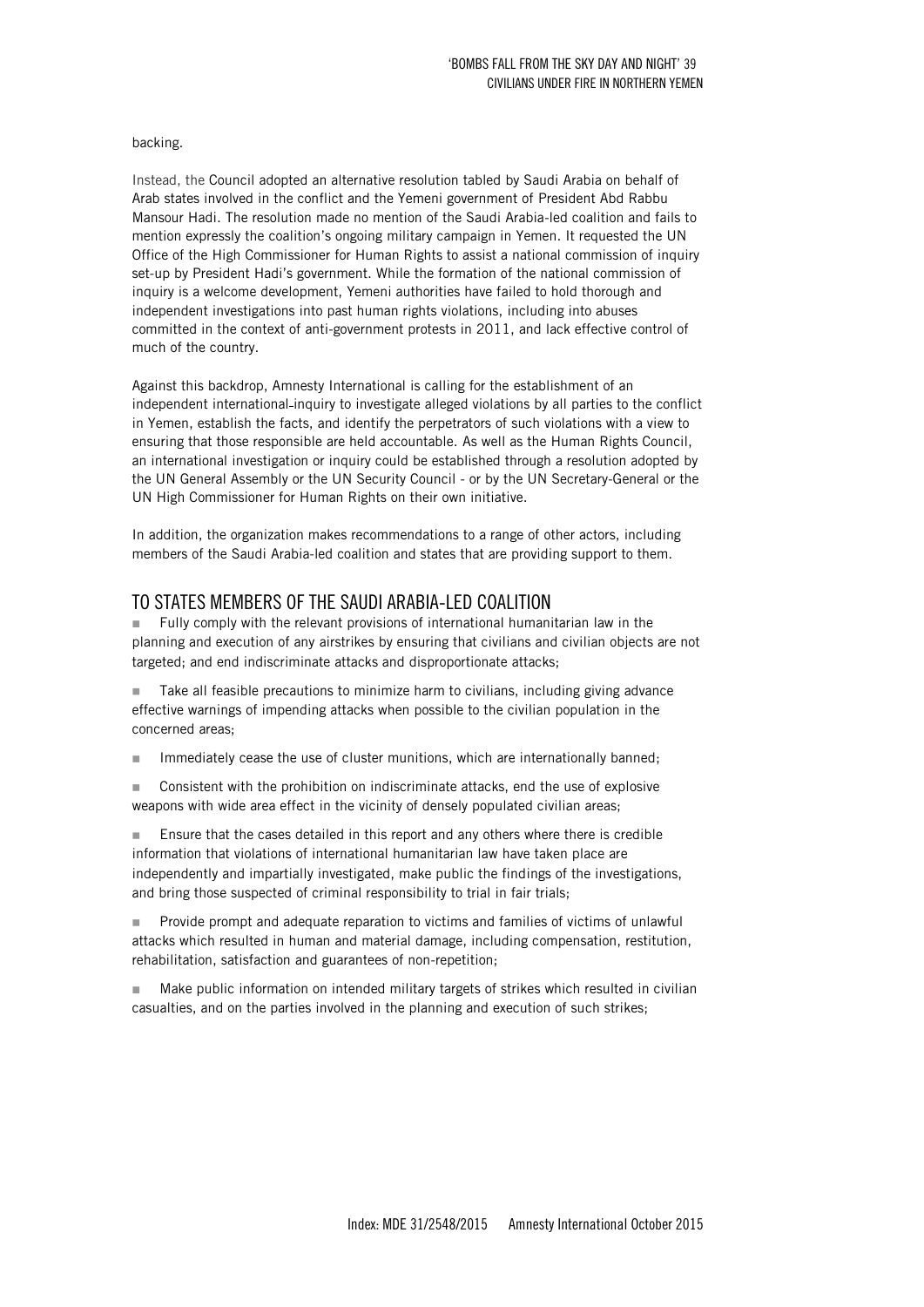Instruct all allied forces to respect and protect humanitarian workers and humanitarian aid facilities, supplies, and transportation. Allow full and unfettered access to humanitarian agencies to conduct humanitarian activities in all parts of the country and receive necessary aid supplies without arbitrary interference;

Refrain from targeting key logistic infrastructure even if used for military purposes, if the incidental short-term and long-term consequences for civilians would be disproportionate to the concrete and direct military advantage sought in the specific attack;

## <span id="page-39-0"></span>TO THE GOVERNMENT OF PRESIDENT ABD RABBU MANSOUR HADI

 Demand that the states members of the Saudi Arabia-led coalition take the actions listed above and provide assistance to victims and families of victims of unlawful attacks to seek and obtain justice and reparation;

**Allow and facilitate full and unfettered access to the country to organizations providing** humanitarian aid, including ensuring the safety of their staff and safe passage of all humanitarian equipment and supplies;

## <span id="page-39-1"></span>TO STATES PROVIDING SUPPORT TO THE COALITION, INCLUDING THE UNITED STATES OF AMERICA AND THE UNITED KINGDOM

 Cease all transfers to members of the Saudi Arabia-led coalition of all types of cluster bombs, which are internationally banned;

 Suspend all transfers to members of the Saudi Arabia-led coalition which are carrying out attacks in Yemen, of general purpose bombs, including but not only those bombs which Amnesty International has found evidence of use in a manner which violates or facilitates the violation of international humanitarian law in the conflict: in particular bombs from the MK (Mark) 80 series, specifically MK 82, MK 83, MK 84;

 Suspend the transfer to members of the Saudi Arabia-led coalition which are carrying out airstrikes in Yemen of fighter jets, combat helicopters and associated parts and components;

**Press the coalition members to ensure reported violations of international humanitarian** law, including those documented in this report, are independently, transparently and impartially investigated and that victims and their families are afforded full reparation.